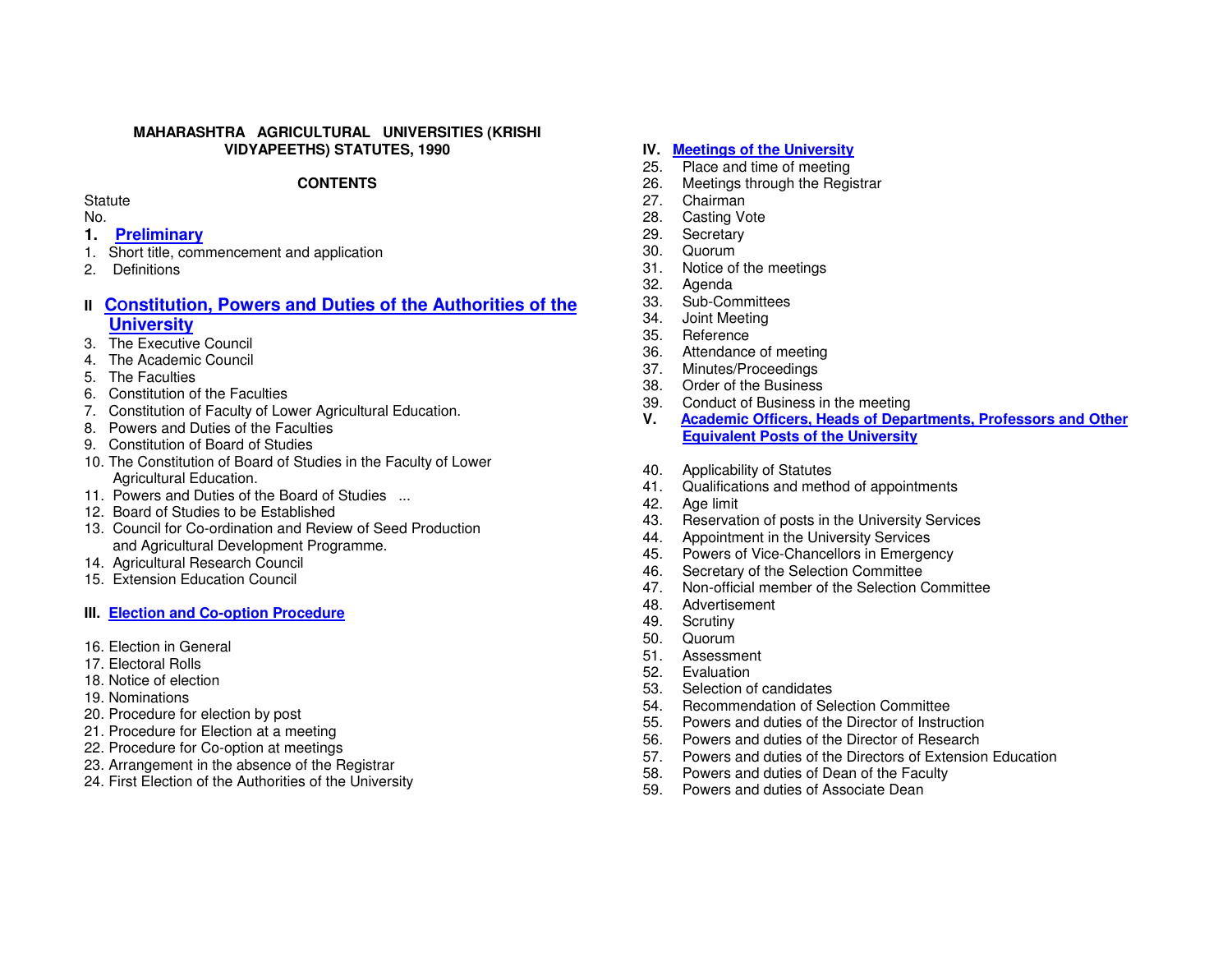#### **VI. Other Officers of the University**

- 60. Other Officers of the University
- 61. Manner of appointment of other officers of the University
- 62. Qualifications of other officers
- 63. Appointment only on the recommendations of the Selection Committee.
- 64. Selection Committee for Selection of persons for appointment as other officers.
- 65. Procedure for appointment of Other Officers
- 66. Powers and duties of the Registrar
- 67. Powers and duties of the Comptroller
- 68. Powers and duties of Director of Students' Welfare
- 69. Powers and duties of the Librarian
- 70. Powers and duties of the University Engineer

#### **VII. Academic Staff Members of the University**

- 71. Classification of Academic Staff Members
- 72. Applicability of Statutes
- 73. Qualifications of Academic Staff Members
- 74. Manner of appointment of Academic Staff Members
- 75. Selection Committee for selecting persons for appointment as Academic Staff Members.
- 76. Selection Committee for selecting persons for appointment as Academic Staff Members.
- 77. Appointment of Academic Staff Members
- 78. Sub-ordination of Academic Officers and Academic Staff Members.
- 79. Powers and duties of the Head of the Department
- 80. Powers and duties of the Professors

#### **VIII. Ministerial Staff Members of the University**

- 81. Classification of Ministerial Staff Members into various grades.
- 82. Composition of the cadre/cadres of Ministerial Staff Members.
- 83. Appointments strictly on the basis of merit
- 84. Appointments only on the recommendations of the Selection Committee.
- 85. Qualifications of Ministerial Staff Members
- 86. Selection Committee for selecting ministerial staff members of Grades 'A' and 'B'.
- 87. Selection Committee for selecting ministerial staff members of Grades 'C and 'D'.
- 88. Appointment of ministerial staff members under Section 13(c) of the Act and in the Grades prescribed in Statutes 81.

89. Appointment of Private Secretary and Personal Assistant to the Vice-Chancellor.

## **IX. Allowances to the Members for Attending Meetings.**

- 90. Allowances to members
- 91. Transport charges
- **X Acceptance of Endowments for Fellowships, Scholarships, Prizes, Medals and Other Awards of Academic Nature and Donations in any Nature for the Improvement and Development of Activities of University.**
- 92. Condition to acceptance of donations etc.
- 93. Administration of gifts, bequests, donations and endowments

#### **(XI) Instruction, Teaching and Examination of Students**

- 94. Medium of instruction and examination.
- 95. Number of students to be admitted to the course of study, academic and other qualification required for admission.
- 96. Institution of courses, holding of examinations and conferring of Degrees, Diplomas, Certificates and other Academic Distinctions.
- 97. Fees and other charges to be received from students studying in the University.
- 98. Holding of examination prescribing External Evaluation.
- 99. The Departments

#### **XII. Conferment of Degrees**

- 100. Precedence for Convocation
- 101. Honorary Degree and other Title
- 102. The Chancellor to confer the Degrees
- 103. Fees for award of Degree and Post Graduate Diploma
- 104. Convocation
- 105. The Language of Convocation
- 106. Degrees to be conferred
- 107. Honorary Degree and Title to be conferred
- 108. Academic Costume
- 109. Withdrawal of Degrees, Certificates, Diplomas, Titles etc.
- 110. Award of Medals/Prizes
- 111. Conferment of Degrees

**XIII. Conditions of Service of the Vice-chancellor**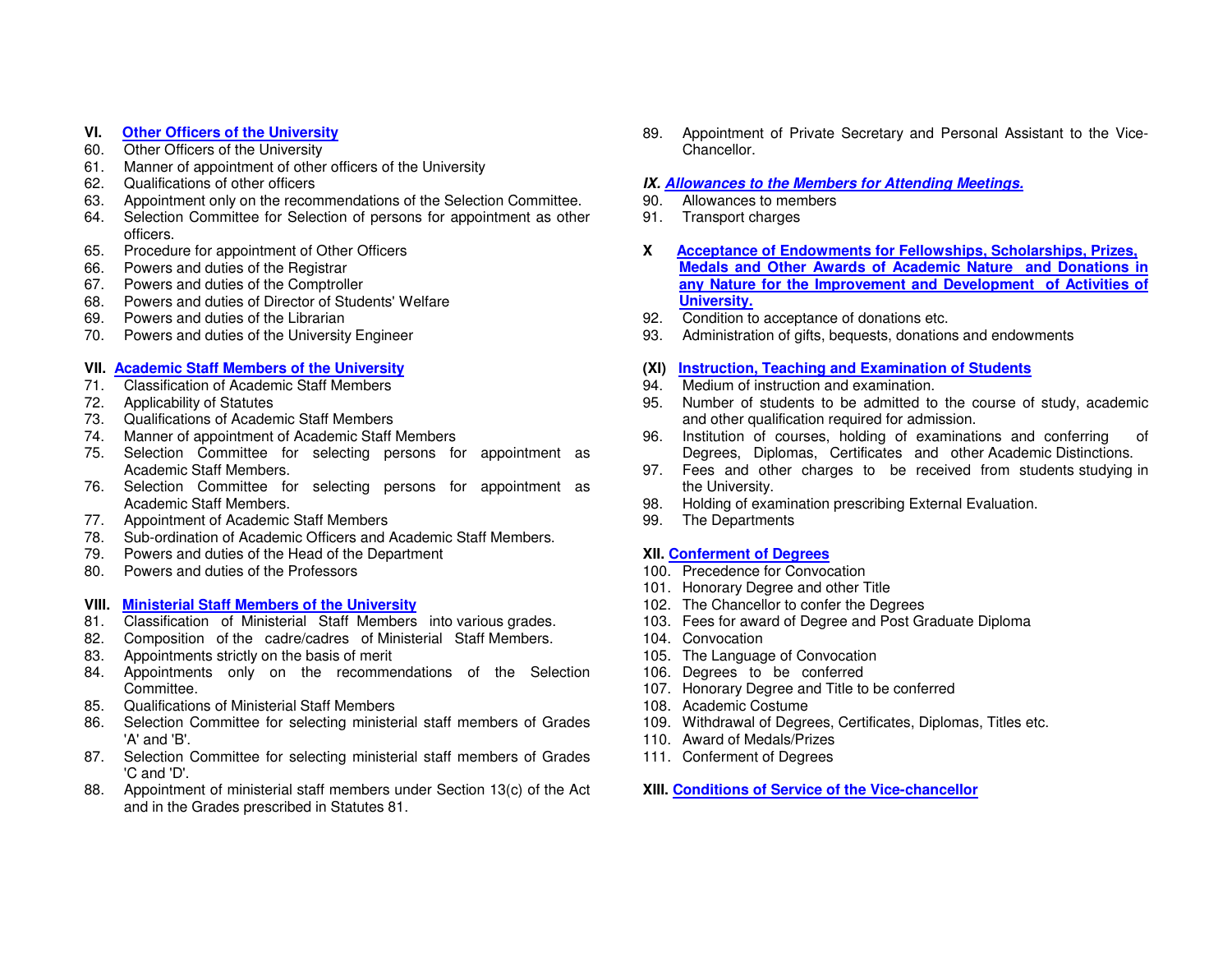- 112. Conditions of service of the Vice-Chancellor
- 113. Delegation of powers by Vice Chancellor
- 114. Annual Report
- 115. Financial Estimates
- 116. Standing Committee for Finance Budget, Development and Planning.
- 117. Powers and duties of the Standing Committee for Finance Budget, Development and Planning.
- 118. Grievance Committee for University employees
- 119. Acceptance of Transfer of Movable and Immovable Property to the University.
- 120. Consumers' Co-operative Societies Institution and Control.
- 121. Procedure for recovery of damage or loss caused to the University.
- 122. Programmes, Scope and Implementation
- 123. University Employees Provident Fund
- 124. Appointment of a committee for promoting Health and General Welfare of the Students.
- 125. Appointment of a committee for promoting welfare of the staff of the University.
- 126. Grant of Certificate to Field Workers, Farmers and other persons not enrolled as Regular Students.
- 127. Region of activities of Associate Dean
- 128. Recognition of Examinations
- 129. Facilities for practical training of students
- 130. Receipt of remuneration by University Employees
- 131. Absorption
- 132. Consultancy
- 133. Disqualification for appointment
- 134. Physical fitness certificate and production of evidence as to good character.
- 135. Canvassing to disqualify candidates
- 136. Proceedings of the Selection Committee
- 137. Validity of the proceedings of the Selection Committee
- 138. Pay, Allowances, Pension, Leave and General conditions of services of the Employees of the University/affiliated colleges and recognised Research and institutions other than those recognised for Specialised Higher Learning.
- 139. Designation of Staff in affiliated colleges and recognised institutes.
- 140. Qualifications of Staff in affiliated colleges and recognised institutions.
- 141. Pay and Allowances of Employees in affiliated colleges and recognised institutions.
- 142. Appointment of the Principal of the affiliated colleges and recognised institutions.
- 143. Selection Committee for appointment of staff in the affiliated colleges and recognised institutions.
- 144. Manner of appointment of staff in the affiliated colleges and recognised institutions.
- 145. Appointment of staff in affiliated colleges and recognised institutes.
- 146. Provident Fund for employees of affiliated colleges and recognised institutions.
- **XVI. Repeal and Saving**
- 147. Repeal and Saving APPENDIX-IAPPENDIX-IIAPPENDIX-III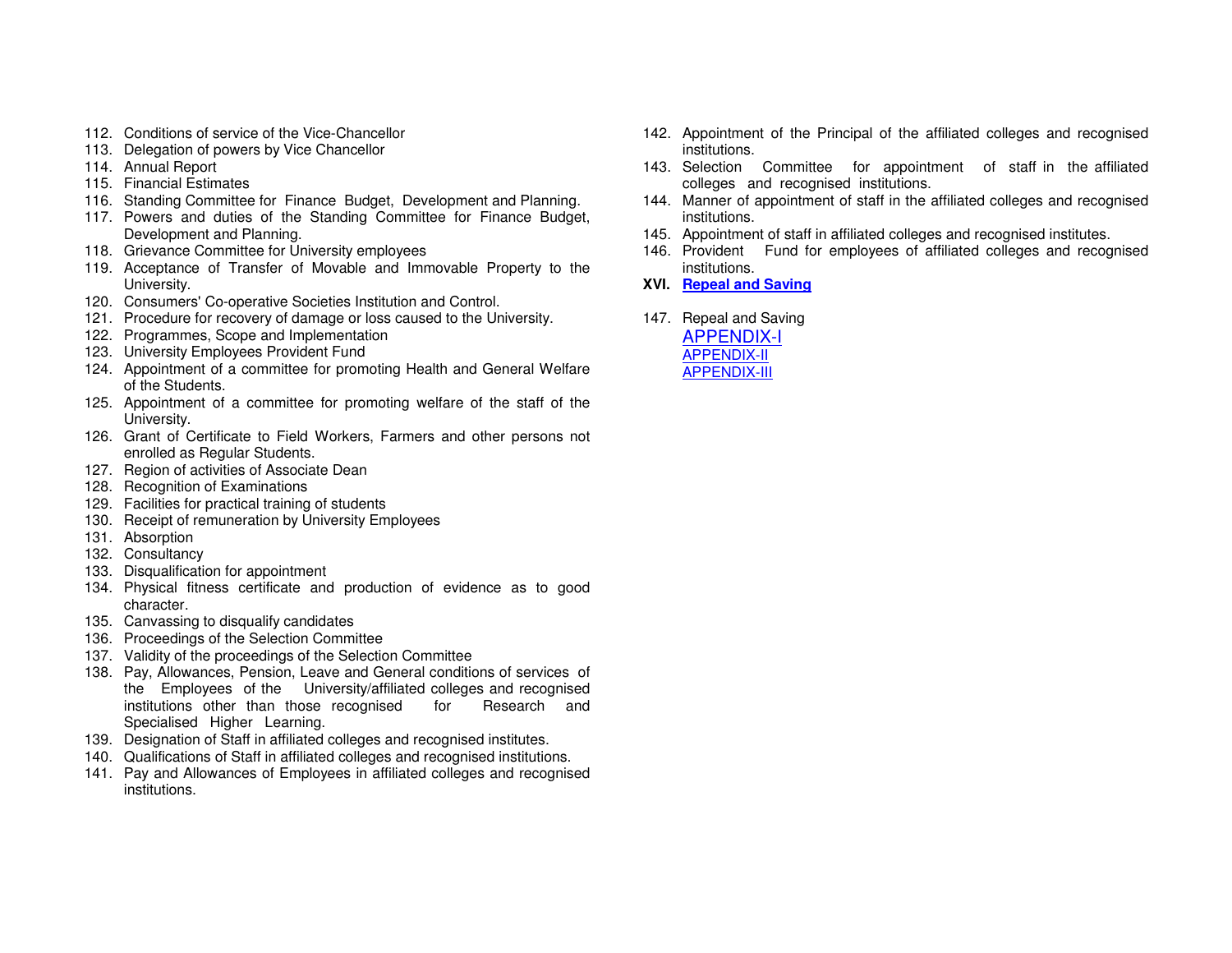#### **AGRICULTURE, ANIMAL HUSBANDRY, DAIRY DEVELOPM1 AND FISHERIES DEPARTMENT**

Mantralaya Annexe, Bombay 400 032, dated the 12th July 1990

MAHARASHTRA AGRICULTURAL UNIVERSITIES (KRISHIVIDYAPEETHS) ACT,

 No. AGU. 2388/CR-16/19-A.—Whereas in the opinion of Government of Maharashtra, it is necessary to make common statutes in respect c Agricultural Universities iii the State of Maharashtra under section the Maharashtra Agricultural Universities (Krishi Vidyapeeths) Act, (Mah. XLI of 1983) (hereinafter referred to as " the said Act");

 Now, therefore, in exercise of the powers conferred by sub-section section 38 of the said Act the Government of Maharashtra, with concurrence of the Chancellor, hereby make the following St; namely :  $-$ 

#### **CHAPTER I Preliminary**

Statute I. Short title, commencement and application.—(i) Statutes may be called the Maharashtra Agricultural Universities ( Vidyapeeths) Statutes, 1990

(ii) They shall come into force at once.

 (iii) They shall apply to all the Agricultural Universities in the of Maharashtra. Statute 2. Definitions.—In these Statutes unless the context otl requires,— (a) " Act" means the Maharashtra Agricultural Universities Vidyapeeths) Act,

1983 (Maharashtra Act No. XLI of 1983);

(b) " Appendix" means an appendix to these Statutes;

 (c) " Appointing Authority " in relation to the recruitment to any post in the University services means the Vice Chancellor

 (d) " Council" means the Maharashtra Council of Agricultural Education and Research constituted under section 12 of the Act;

(e) " Section " means a section of the Act;

 (f) "Student" means a person who is enrolled in any college 01 or any other institution recognised by the University, for n instruction or for qualifying himself for any degree, diploma, certificate or other academic distinction conferred by the University;

 (g) "Selection Committee " means the Selection Committee constituted for the purpose of selection of Academic Officers, Other Officers, A Staff Members, Ministerial Staff Members of the University and affiliated colleges and recognised institutions.

(ft) Words and expressions used but not denned in these Statutes shall have the meanings assigned to them in the Act.

## **CHAPTER II Constitution, powers and duties of the authorities of the university**

Statute 3. The Executive Council.—(1) In accordance with the provisions of section 30 the Registrar shall by letter inform the following Executive Officers and Other Members that the Executive Council is being constitute 1 that they are appointed Ex-Officio members of the Executive Council.-

(a) The Vice-Chancellor Ex-Officio Chairman

(b) The Director of Agriculture or an Additional Director of Agriculture

(c) The Director of Animal Husbandry,

(d)) The Director of Horticulture,

(e) The Chief Conservator of Forests.

2) The Director of Animal Husbandry, or the Director of Horticulture or the Chief Conservator of Forests may, as the case may be, nominate an officer not below the rank of Joint Director/Conservator of forests to attend, in his absence any of the meetings of the Executive council. Such officer shall have the right to take part in the proceedings of these meetings and also to vote as member in the absence of the concerned Director/Chief Conservator of Forest.

(3) The Vice-Chancellor shall nominate one Director by rotation from amongst the Directors of Instruction, Research or Extension Education as a member of the Executive Council. The Director so nominated .shall become a member of the Executive Council for two years from the date of his nomination.

(4) The Vice-Chancellor shall nominate one Dean of a Faculty of the University by rotation as a member of the Executive Council. The Dear so nominated, shall become a member of the Executive Council for two years from the date of his nomination.

(5) The Chancellor shall upon receipt of a proposal from the Vice-Chancellor, nominate one Eminent Agricultural Scientist on the Executive Council. He shall become a member of the Executive Council for three years from the date of his nomination.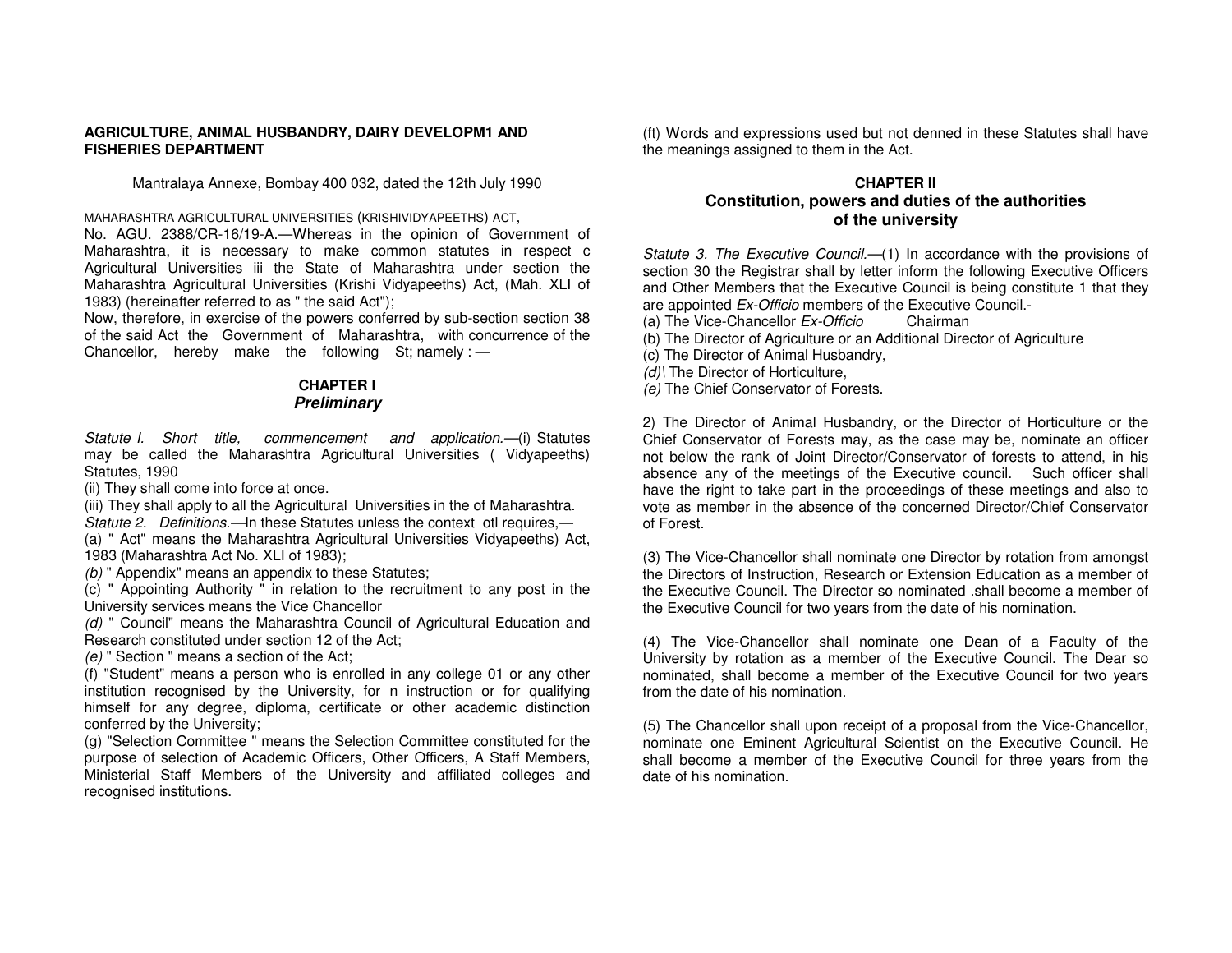(6) The Pro-Chancellor shall upon receipt of a request from the Vie Chancellor, nominate three progressive farmers on the Executive Council. They shall become members of the Executive Council for three years from the date of nomination.

 (7) Upon receipt of a request from the Vice-Chancellor or under his direction from the Registrar, the Director General of the Indian Council of Agricultural Research shall nominate a person to represent the India Council of Agricultural Research. The person so nominated shall become a member of the Executive Council for three years from the date of nomination.

(8) The State Government in Agriculture and Co-operation Department shall upon receipt of a request from the Vice-Chancellor or under his direction the Registrar, nominate one Agro Industrialist on the Executive Council. He shall become a member of the Executive Council for three years from the date of his nomination.

(9) The Maharashtra Legislature Secretariat shall Suo moto or upon request from the Registrar take necessary action to hold elections for electing three members by the Maharashtra Legislative Assembly from the amongst its members and two members by the Maharashtra Legislative Assembly from amongst its members, in the current or ensuing session of the legislature.

 The members so elected shall become the members of the Executive Council from the date of their election by the Assembly or the council as the case may be.

(10) The Pro-Chancellor shall upon a receipt of a request from the Vice-Chancellor, nominate the Chairman of Agriculture Committee of two Zilla Parishads in the University area on the Executive Council. They shall become members of the Executive Council from the date of their nomination.

(10) The Pro-Chancellor shall upon a receipt of a request from the Vice-Chancellor, nominate the Chairman of Agriculture Committee of two Zilla Parishads in the University area on the Executive Council. They shall become members of the Executive Council from the date of their nomination.

(11) The Registrar shall invite Comptroller of the University to attend the meetings of the Executive Council.

(12) Upon receipt of a request from the Registrar, the State Government shall .take necessary steps to fill in the vacancies that have fallen vacant.

Statute 4. The Academic Council.—In accordance with the provisions of section 33 the Registrar shall by letter inform the following that the Academic Council is being constituted and that they are appointed Ex-Officio members of the Academic Council.

- $(i)$  The Vice-Chancellor  $Ex$ -Officio Chairman,
- (ii) The Director of Instruction,
- (iii) The Director of Research,
- (iv) The Director of Extension Education,
- (v) The Director of Students' Welfare,
- (vi) The Deans of Faculties,
- (vii) The Associate Deans,
- (viii) The Principals of affiliated colleges and recognised institutions,
- (ix) The Heads of Departments of Faculties,
- (x) The Chief Research Officers in charge of Research Stations,
- (xi) The Chief Extension Education Officers,

The Registrar shall be Ex-Officio Secretary of the Academic Council.

 (2) If for any reason the appointment of any of the above mentioned officers remains to be made, the Vice-Chancellor shall be competent to authorise any of the members of the academic staff to attend and take part in the proceedings at the meetings of the Academic Council in his place, until the appointment of the permanent incumbent is made.

 (3) (i) Each Faculty shall elect at its meetings, one academic staff member other than the Head of the, Department from amongst its members, in the prescribed manner. The person so elected shall become a member of the Academic Council from the date of his election.

(ii) The members elected by the Faculties shall hold office so long as they are members of the said Faculties or for three years whichever is lesser.

 (4) (i) Under sub-section (3) of section 33, the Academic Council may co-opt in the manner prescribed, as its members not more than four persons as it deems fit, representing the different aspects of agriculture.

(ii) Such members shall be co-opted for a period of two years.

 (5) For the purpose of this: Statute, the Chief Research Officers in charge of Research Stations and Chief Extension Education Officers means the officers appointed or designated as such by the Vice-Chancellor.

Statute 5. The Faculties.—(1) Subject to the provisions of sub-section (1) of section 35 on the recommendations of the Academic Council, Executive Council and approval of the State Council, the Vice-Chancellor shall by an order to that effect, from time to time, institute all or any of the Faculties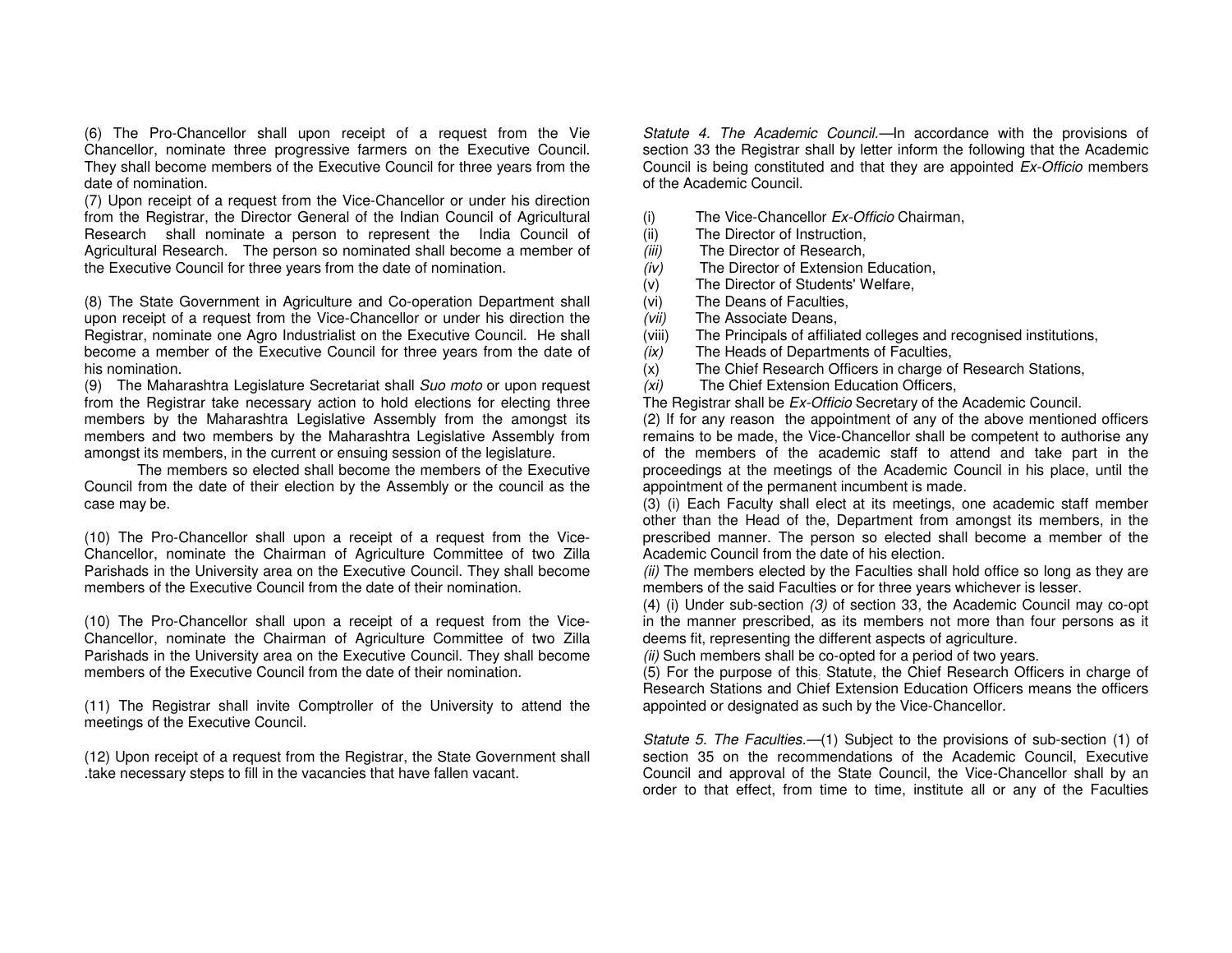mentioned in sub-section (1) of section 35 and such other Faculties on like recommendations and approval.

(2) The subjects comprised in each of the Faculties shall be as follows: -

# **A. Faculty of Agriculture.**

- 1. Agronomy, meteorology, Forages and Pasture Management,
- 2. Agricultural Chemistry (including Bio-Chemistry) and Soil Science.

 3. Agricultural Botany, Plant Physiology, Genetics, Plant Breeding Seed Technology.

4. Extension Education and Languages.

5. Agricultural Economics and Statistics.

6. Agricultural Entomology including Sericulture, Zoology Nematology.

 7. Plant Pathology, Mycology, Microbiology, Bacteriology, Pathology and Virology.

 8. Animal Husbandry and Dairying including Dairy Science and Vet nary Science and Silviculture.

9. Horticulture.

 10. Agricultural Engineering, Farm Machinery, Farm Implement, Physics, Mathematics, Irrigation and Drainage and Water Management

11. Forestry.

# **B. Faculty of Veterinary Science.**

1. Physiology and Bio-Chemistry.

2. Anatomy, Histology and Embryology.

- 3. Pharmacology, Materia Medica and Toxicology.
- 4. Clinical Medicine, Preventive Medicine and Veterinary Jurisprudence.
- 5. Bacteriology, Immunology, Virology and Mycology.
- 6. Parasitology, Protozoology, Helminthology and Entomology.

7. Pathology.

8. Food Hygiene (Meat Inspection) and Veterinary Health.

9. Surgery, Anaesthesiology, General Systemic Surgery and Radiology.

 10. Gynaecology, Obstetrics, Andrology, Animal Reproduction including Artificial Insemination.

11. Animal Genetics and Breeding.

 12. Animal Management, Hygiene and Dairy Science including Animal Production.

13. Extension Education

14. Animal Nutrition.

15. Poultry Science.

# **C. Faculty of Agricultural Technology.**

- 1. Food Science and Technology.
- 2. Animal Products' Technology.
- 3. Food Microbiology and" Fermentation Technology.
- 4. Food Bio-Chemistry and Applied Human Nutrition.
- 5. Food Engineering and Extension Education.
- 6. Animal By-Products' Technology.

# **D. Faculty of Agricultural Engineering.**

 1. Irrigation, Water Management, Drainage Engineering, Soils and Soil Mechanics.

 2. Soil and Water Conservation Engineering including Surveying and Levelling.

 3. Process Engineering of Farm Products, Animal Products, By-Products and Dairy Products, Extension Education.

 4. Farm Power and Machinery and Workshop Technology and Mechanical Engineering.

 5. Farm and Agro-Industrial Structures and Roads and Civil Engineering.

6. Unconventional Sources of Energy and Electrical Engineering.

# **E. Faculty of Home Science.**

- 1. Foods and Nutrition.
- 2. Child Development and Family Relationship.
- 3. Clothing and Textiles.
- 4. Home Management.
- 5. Home Science Extension Education.
- 6. Rural Health and Rural Sociology.

# **F. Faculty of Basic Sciences and Humanities.**

1. Biology including Plant and Animal Morphology, Taxonomy Physiology, Microbiology, Elementary Genetics and Ecology.

 2. Chemistry including Organic, Inorganic and Physical Chemistry Bio-Chemistry.

- 3. Physics including General and Engineering Physics.
- 4. Mathematics and Statistics.
- 5. Social Sciences and Humanities including Rural Sociology, Economics, Psychology and Languages.

# **G. Faculty of Fisheries.**

- 1. Fisheries Biology.
- 2. Acquaculture.
- 3. Fisheries Hydrography.
- 4. Fisheries Technology.
- 5. Fisheries Engineering. ,
- 6. Fisheries Resources, Economics, Statistics and Extension Education

# **H. Faculty of Lower Agricultural Education.**

1. Basic Sciences and Engineering.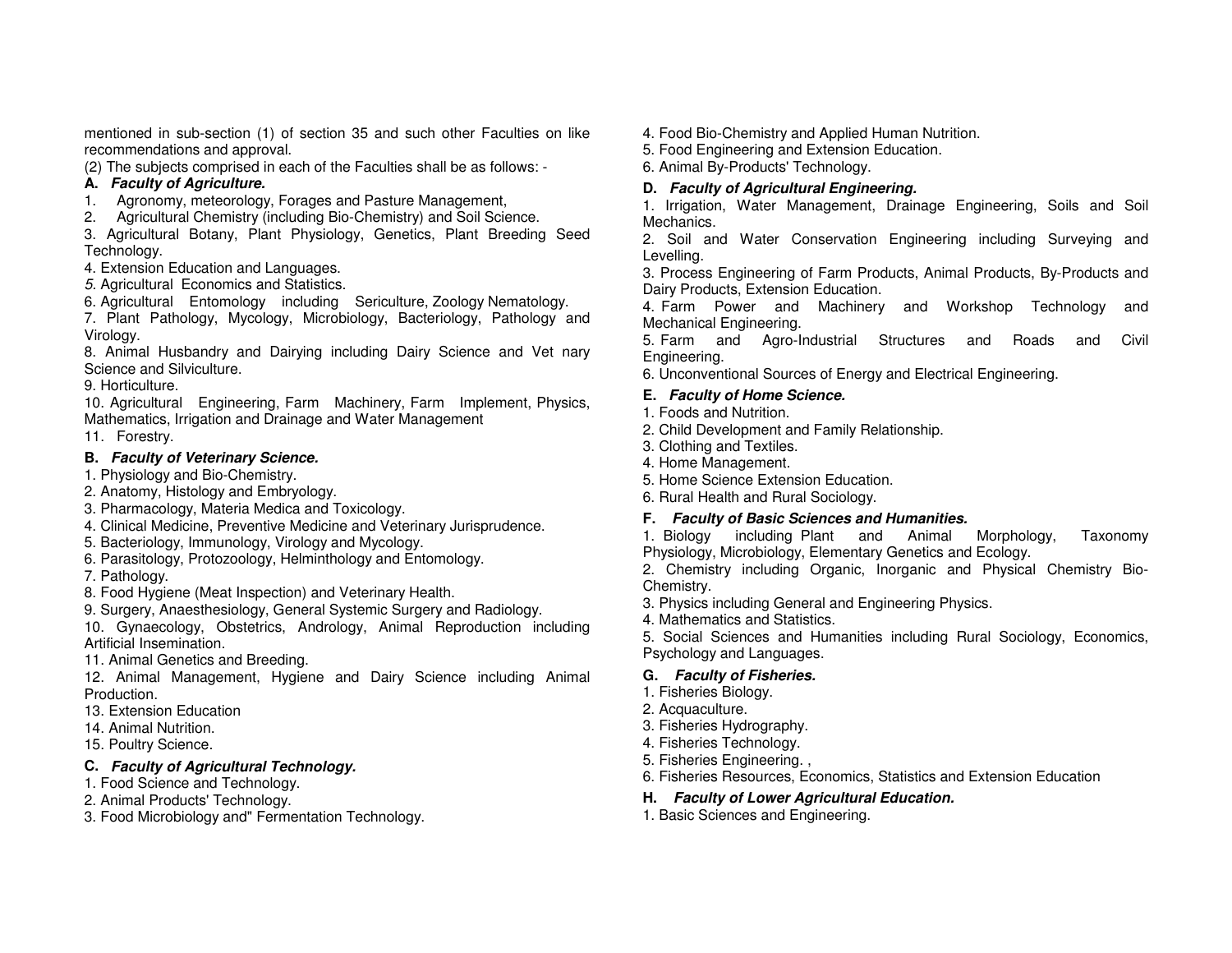2. Crop Sciences, Soil Science, Plant Protection and Horticulture.

3. Animal Sciences, Dairy Science including Fisheries.

4. Home Science, Social Science, Extension Education and Languages

## **I. Faculty of Post-Graduate Studies.**

## **(A) Agriculture**

1. Agronomy, Meteorology, Forages and Pasture Management.

2. Agricultural Chemistry (including Bio-Chemistry) and Soil Science

 3. Agricultural Botany, Plant Physiology, Genetics, Plant Breeding and **Technology** 

4. Extension Education and Languages

5 Agricultural Economics and Statistics.

including 6. Agricultural Entomology including Sericulture, Zoology and Nematology.

 7. Plant pathology, Mycology, Microbiology, Bacteriology, Seed Pathology and Virology.

 8. Animal Husbandry and Dairying including Dairy Science and Veterinary Science and Silviculture.

9. Horticulture.

 10 Agricultural Engineering, Farm Machinery, Farm Implements, Physics, Mathematics, Irrigation and Drainage and Water Management. 11. Forestry.

## **(B) Veterinary Science.**

- 12. Physiology and Bio-Chemistry.
- 13. Anatomy, Histology and Embryology.
- 14. Pharmacology, Materia Medica and Toxicology.

 15. Clinical Medicine, Preventive Medicine and Veterinary jurisprudence.

16. Bacteriology, Immunology, Virology and Mycology.

17. Parasitology, Protozoology, Helminthology and Entomology.

18. Pathology.

19. Food Hygiene (Meat Inspection) and Veterinary Health.

20. Surgery, Anaesthesiology, General Systemic Surgery and Radiology.

- 21. Gynaecology, Obstetrits, Andrology, Animal Reproduction including Artificial Insemination.
- 22. Animal Genetics and Breeding.

 23. Animal Management, Hygiene and Dairy Science including Animal Production.

- 24. Extension Education.
- 25. Animal Nutrition.
- 26. Poultry Science.

## **(C) Agricultural Technology.**

- 27. Food Science and Technology.
- 28. Animal Products' Technology.
- 29. Food Microbiology and Fermentation Technology.
- 30. Food Bio-Chemistry and "Applied Human Nutrition
- 31. Food Engineering and Extension Education
	- 32. Animal By-products' Technology.
- (D) Agricultural Engineering.
- 33. Irrigation, Water Management, Drainage Engineering, Soils and Soil Mechanics.

 34. Soil and Water Conservation Engineering including Surveying and Levelling.

 35. Process Engineering of Farm Products, Animal Products, By Products and Dairy Products, Extension Education.

 36. Farm Power and Machinery and Workshop Technology and Mechanical Engineering.

 37. Farm and Agro-Industrial Structures and Roads and Civil Engineering.

38. Unconventional Sources of Energy and Electrical Engineering.

## **(E) Home Science**

- 39. Foods and Nutrition.
- 40. Child Development and Family Relationship.
- 41. Clothing and Textiles.
- 42. Home Management.
- 43. Horns Science Extension Education.
- 44. Rural Health and Rural Sociology

#### **(F) Fisheries.**

- 45. Fisheries Biology.
- 46. Acquaculture.
- 47. Fisheries Hydrography.
- 48. Fisheries Technology.
- 49. Fisheries Engineering.

50. Fisheries Resources, Economics, Statistics and Extension Education

(3) The concerned faculty shall be competent to decide the scope ai extent of any of the above subjects and include or delete such branches that subject, with the approval of the competent authority.

Statute 6. Constitution of Faculties.—(1) Upon a Faculty other that Faculty of Lower Agricultural Education being instituted, the Registrar shall by letter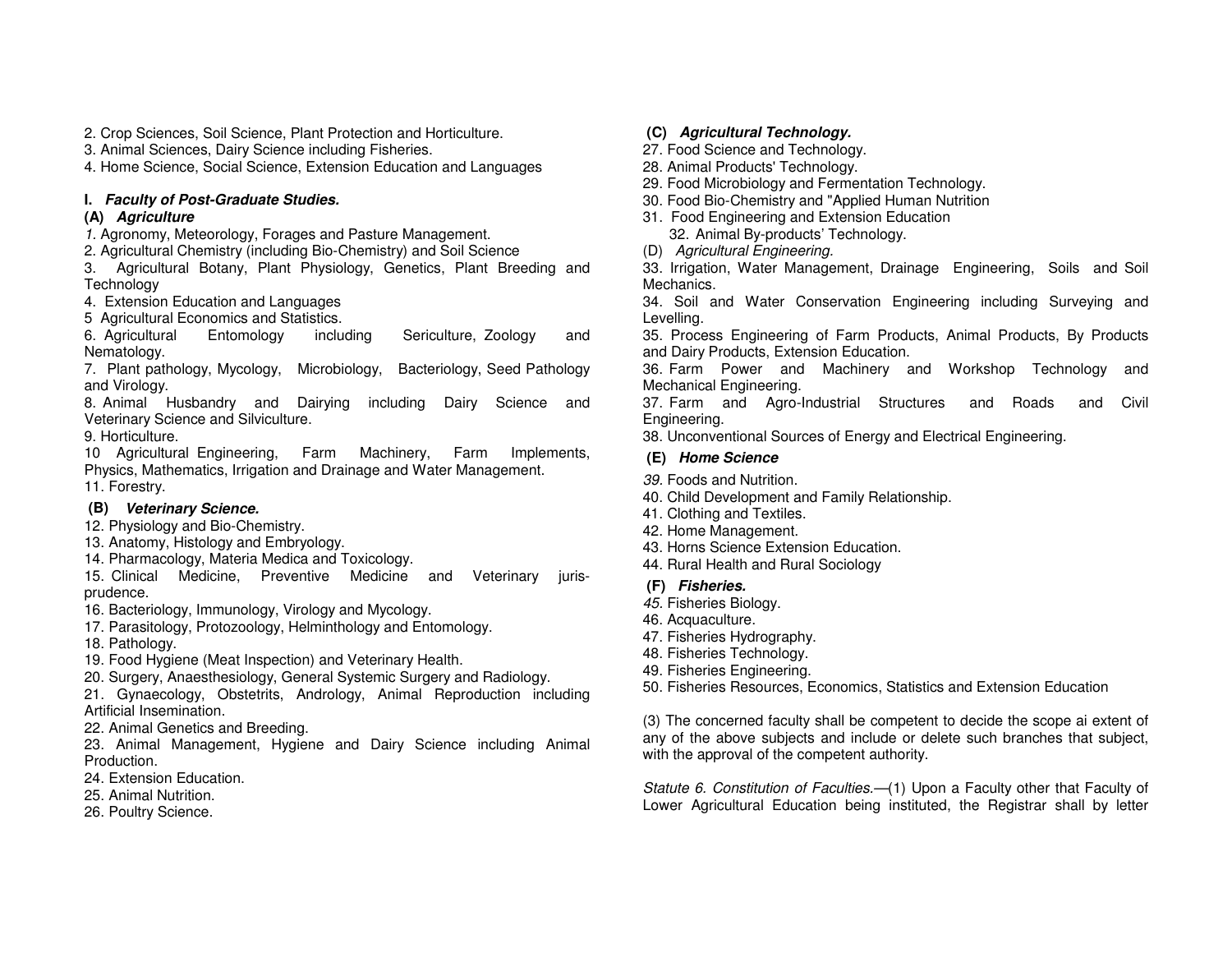inform the following officers and staff members of the University that the said Faculty is being instituted and that they are appointed Ex-Offiico members of the said Faculty in accordance with the provisions of sub- section (4) of section 35:—

- (i) The Dean of the Faculty-Ex-Officio Chairman,
- (ii) The Associate Dean in the Faculty.
- (iii) The Heads of Departments in the Faculty.
- (iv) The Chief Research Officers,
- (v) The Chief Extension Education Officers.

 (vi) The Principals of affiliated colleges and recognised institutions in the related Faculty. .

(2) If for any reason the appointment of any of the above mentioned Officer is not made, the Vice-Chancellor shall be competent to authorise any suitable academic staff member to attend and to take part in the proceedings at the meetings of the Faculty in his place.

(3) For the purpose of this statute, the Chief Extension Education Officer means the Officer appointed or designated as such by the Vice-Chancellor.

(4) For the purpose of the Statute, the Chief Research Officer means the Officer appointed or designated as such by the Vice-Chancellor.

(5) The academic staff members of each Department of the Faculty shall elect, one member other than the Head of Department from amongst its Professors by the method of 'Postal ballot' as prescribed in Statute 20.

(6) (i) The Associate Professors of respective Faculty shall elect two members, from amongst themselves by ' Postal ballot' as prescribed in Statute 20.

 (ii) The Assistant Professors of respective Faculty shall elect two members, from amongst themselves by ' Postal ballot' as prescribed in Statute 20.

(iii) The Lecturers of respective Faculty shall elect two members, from amongst themselves by 'postal ballot' as prescribed in Statute 20.

 (7) (i) Out of the four members to be co-opted on a Faculty under Sub-section (6) of section 35 of the Act, two shall be the Divisional Officers of the concerned departments of the State Government and the remaining two shall be the District Level Officers of the concerned department of the Zilla Parishads.

(ii) The term of office of the co-opted members shall be three years from the date of their co-option.

 (8) A person nominated by the Vice-Chancellor as per provision of Statute 29 shall act as Secretary of the Faculty.

#### Statute 7. Constitution of Faculty of Lower Agricultural Education.—

 (1) Upon a Faculty of Lower Agricultural Education being instituted, the Registrar shall by letter inform the Dean, Faculty of Lower Agricultural Education that the Faculty is being instituted and he is appointed as Ex-Officio Chairman of the said Faculty.

 (2) Following shall be the groups of lower agricultural education for the purposes of clause (ii) of sub-section (5) of section 35 :—

 (i) Institutions offering courses leading to Diploma as prescribed by regulations.

(ii) Institutions offering courses leading to Certificate as prescribed by regulations.

(iii) Institutions not covered under  $(i)$  and  $(ii)$  above.

 (3) Heads of the Institutions shall elect two members from amongst themselves representing each group as mentioned in clause 2 above by postal ballot as prescribed in Statute 20.

 Provided that where the total number of institutions is two or less than two, the Heads of such institutions shall be the members of the Faculty.

 (4) If for any reason the appointment of any of the above mentioned officer is not made, the Vice-Chancellor shall be competent to authorise any suitable academic staff member to attend and to take part in the proceedings at the meetings of the Faculty in his place.

 (5) (i) Out of the four members to be co-opted on a Faculty under sub-section (6) of section 35, two shall be the Divisional Officers of the concerned departments of the State Government and the remaining two shall be the District Level Officers of the concerned departments of the Zilla Parishads.

(ii) The term of office of the co-opted members shall be three years from the date of their co-option.

Statute 8. Powers and Duties of the Faculties.—(1) In addition to the powers conferred and duties imposed by section 36, the Faculties shall :-

(i) consider and report on any matter referred to it by the Academic Council.

 (ii) refer any matter to a Board of Studies comprised within the Faculty for consideration and report.

 (iii) consider any report or recommendation referred to it by a Board of Studies.

(iv) initiate proposals for conferring Honorary Degrees/Titles.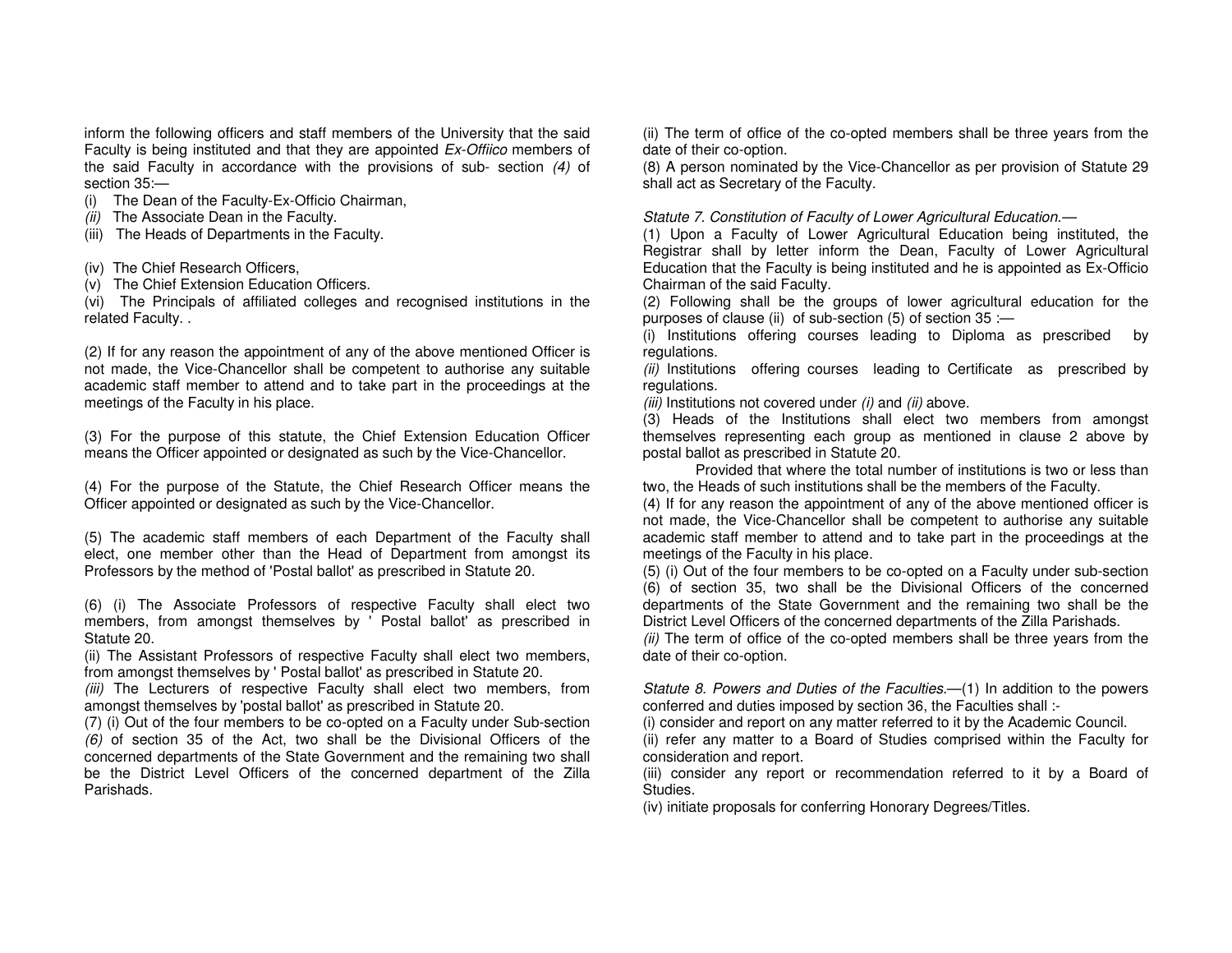(v) initiate any proposal in respect of any administrative or technical matter concerning teaching, research and extension education.

(vi) make inter Faculty recommendations to the Academic Council.

 (vii) Consider each proposal of framing Rules and Regulations providing for course of study, system of examinations, degrees and diplomas C.G.P.A. and other relevant academic issues and amendment thereof shall throughly be examined by the Faculty and the draft of the same be submitted to the Academic Council for its approval.

Statute 9. Constitution of Board of Statutes.—(1) In accordance with the provisions of section 36 and subject to the approval of the Academic Council and Executive Council, a Board of Studies for a subject or a group of subjects may be constituted by the concerned Faculty. The Board shall consist of following members :—

(i) The Head of the Department Ex-Officio Chairman.

(ii) Professors in each subject comprised in the Board from each constituent college/department.

(iii) One academic staff member for each subject comprised in the Board ; other than Professors to be nominated by the concerned Associate Dean/ Principal from his constituent/affiliated college.

 (iv) One member from amongst the development departments and allied fields related to concerned Board of Studies to be nominated by the Vice-Chancellor.

 (v) One progressive person having specialised knowledge about related subject/s to be nominated by the Vice-Chancellor.

 (vi) Chairman of the concerned Boards of Studies under the remaining Agricultural Universities in the State :

 Provided further that the Chairman may invite one or two academic staff members from a constituent college for a particular meeting.

(2) In case the post of the Head of the Department of any subject is not filled in by any reason, the Vice-Chancellor shall nominate a Professor in the subject to act as the Head of the Department till such period as is necessary. (3) The term of office of the nominated members shall be three years from the date of nomination.

Statute 10. The Constitution of Board of Studies in the Faculty of Lower Agricultural Education.- (1) The Board of Studies under the Faculty of Lower Agricultural Education shall consist of the following members : ----- (i) Professor of respective discipline from Faculty of Agriculture/

Veterinary Science/Agricultural Engineering/ Home Science/ Fisheries/Agricultural Technology/Forestry nominated by the Vice-Chancellor on each Board of Studies, who shall also be Chairman of Board of Studies.

 (ii) One Principal of Rural Institute and one Principal of Gramsevak Training Centre to be nominated by rotation by the Vice-Chancellor.

(iii) One academic staff member from each of Rural Institute to be nominated by the respective Principal.

 (iv) One academic staff member to be nominated by the Principal of each Gramsevak Training Centre.

 (v) Two Superintendents/Principals of Agricultural Schools to be nominated by the Dean, Faculty of Lower Agricultural Education.

(vi) One District Level Officer from amongst the concerned Development Department of Government, Zilla Parishad to be nominated by the Dean, Faculty of Lower Agricultural Education.

 (vii) Secretary to be nominated by the Dean, Faculty of Lower Agricultural Education from amongst the Staff members working under him.

 Provided that the Chairman of the concerned Board of Studies may invite one or two Staff member of related subjects for a particular meeting of the Board of Studies.

(2) The term of office of the nominated members shall be three years from the date of nomination.

Statute 11. Powers and Duties of the Board of Studies.—(1) The Board of Studies may consider and make recommendation to the Faculties on a] administrative and technical matters relating to the sphere of duties an, responsibilities of the Board.

 (2) Though subordinate to the Faculties, a Board of Studies is the basic authority for a subject or a group of subjects and the primary responsibility of giving shape to the development of that subject or group of subject shall rest on the Board of Studies.

 (3) Each Board of Studies shall ordinarily meet twice in a year but sufficiently in advance of the concerned Faculty meeting in order that the recommendations of the Board of Studies can be considered by the Faculty

 (4) The Chairman of the Board of Studies shall be competent to convene additional meetings of the Board of Studies whenever necessity arise subject to prior approval of the concerned Dean.

 (5) A Board of Studies, shall recommend text books and reference books, courses of studies related to the subjects under the Board of Studies, referred to it by the Faculty, the Academic Council or Executive Council.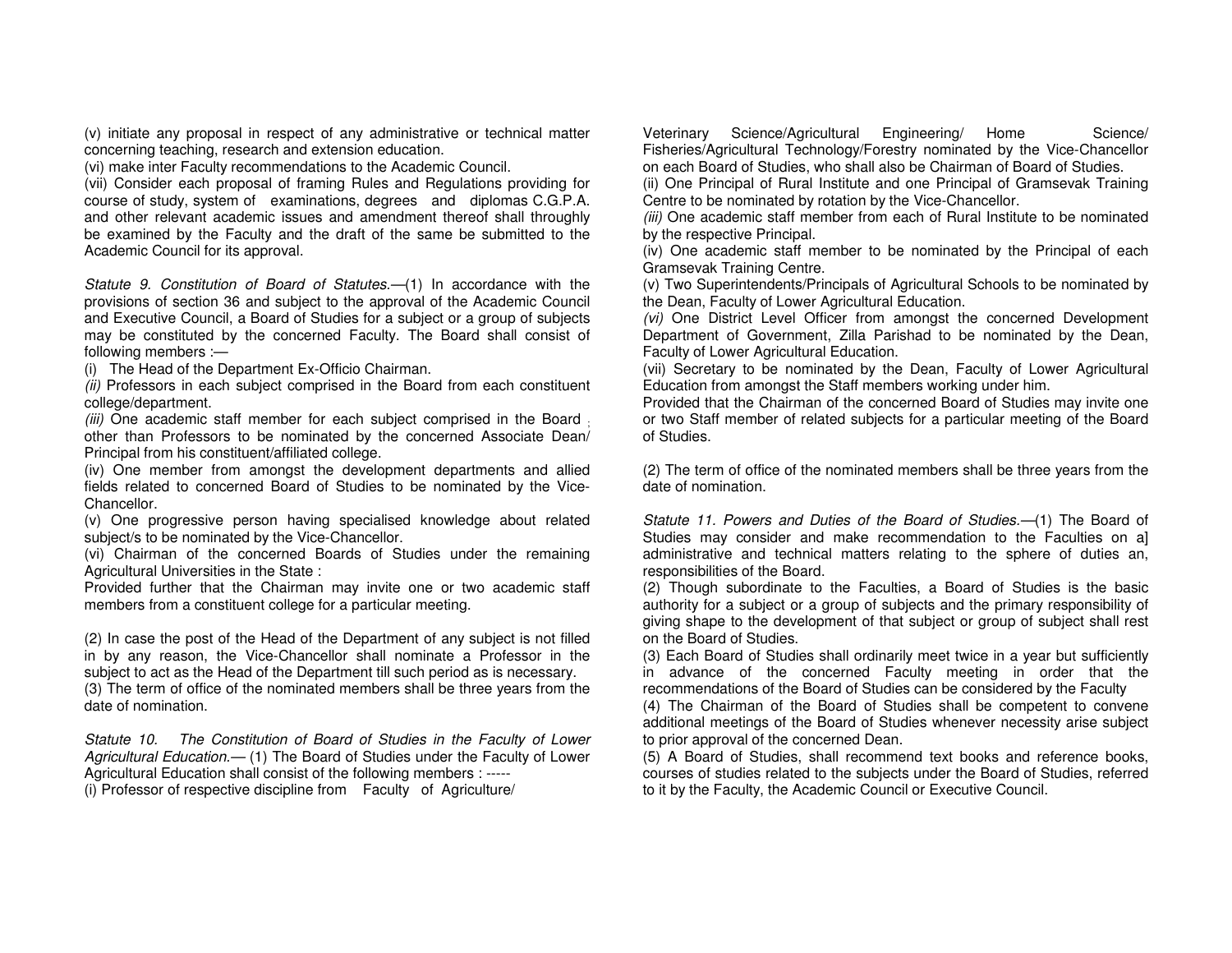(6) A Board of Studies shall report on all matters referred to it by the Faculty, Academic Council or the Executive Council.

Statute 12. Board of Studies to be Established.—The following shall 1 the Boards of Studies. The Academic Council shall be competent to decided the scope and extent of any of the subject and include or delete such branches of that subject as it may decide :—

#### **(1) Faculty of Agriculture—**

 1. Board of Studies in Agronomy, Meteorology, Forages and Pasture Management.

 2. Board of Studies in Agricultural Chemistry (including Bio-Chemistry and Soil Science.

 3. Board of Studies in Agricultural Botany, Plant Psychology, Genetics, Plant Breeding and Seed Technology.

4. Board of Studies in Extension Education and Languages.

5. Board of Studies in Agricultural Economics and Statistics.

 6. Board of Studies in Agricultural Entomology including Sericulture, Zoology and Nematology.

 7. Board of Studies in Plant Pathology, Mycology, Microbiology Bacteriology, Seed Pathology and Virology.

 8. Board of Studies in Animal Husbandry and Dairying including Dairy Science and Veterinary Science and Silviculture.

9. Board of Studies in Horticulture.

 10 Board of Studies in Agricultural Engineering, Farm Machinery, Farm Implements, Physics, Mathematics, Irrigation and Drainage and Water Management.

11. Board of Studies in Forestry.

#### **(2) Faculty of Veterinary Science—**

- 1. Board of Studies in Physiology and Bio-Chemistry.
- 2. Board of Studies in Anatomy, Histology and Embryology.
- 3. Board of Studies in Pharmacology, Materia Medica and Toxicology.

 4. Board of Studies in Clinical Medicine, Preventive Medicine and Veterinary Jurisprudence.

5. Board of Studies in Bacteriology, Immunology, Virology and Mycology.

 6. Board of Studies in Parasitology, Protozoology, Helminthology and Entomology.

7. Board of Studies in Pathology.

8. Board of Studies in Food Hygine (Meat Inspection) and Veterinary Health.

 9. Board of Studies in Surgery, Anaesthesiology, General Systemic Surgery and Radiology.

10. Board of Studies in Gynaecology, Obstetrics, Andrology, Animal Reproduction including Artificial Insemination.

11. Board of Studies in Animal Genetics and Breeding.

 12. Board of Studies in Animal Management, Hygiene and Dairy Science including Animal Production.

- 13. Board of Studies in Extension Education.
- 14. Board of Studies in Animal Nutrition.

15. Board of Studies in Poultry Science.

#### **(3) Faculty of Agricultural Technology—**

- 1. Board of Studies in Food Science and Technology.
- 2. Board of Studies in Animal Products' Technology.
- 3. Board of Studies in Food Microbiology and Fermentation Technology.
- 4. Board of Studies in Food Bio-Chemistry and Applied Human Nutrition.
- 5. Board of Studies in Food Engineering and Extension Education.
- 6. Board of Studies in Animal By-Products' Technology.

#### **(4) Faculty of Agricultural Engineering.**

 1. Board of Studies in Irrigation, Water Management, Drainage Engineering, Soils and Soil Mechanics.

 2. Board of Studies in Soil and Water Conservation Engineering including surveying and Levelling.

 3. Board of Studies in process Engineering of Farm Products, Animal Products, By-Products and Dairy Products, Extension Education.

 4. Board of Studies in Farm Power and Machinery and Workshop Technology and Mechanical Engineering.

 5. Board of Studies in Farm and Agro-Industrial Structures and Roads and Civil Engineering.

 6. Board of Studies in Unconventional Sources of Energy and Electrical Engineering.

#### **(5) Faculty of Home Science.**

Board of Studies in Foods and Nutrition.

Board of Studies in Child Development and Family Relationship.

Board of Studies in Clothing and Textiles.

Board of Studies in Home Management.

Board of studies in Home Science Extension Education.

Board of Studies in Rural Health and Rural Sociology.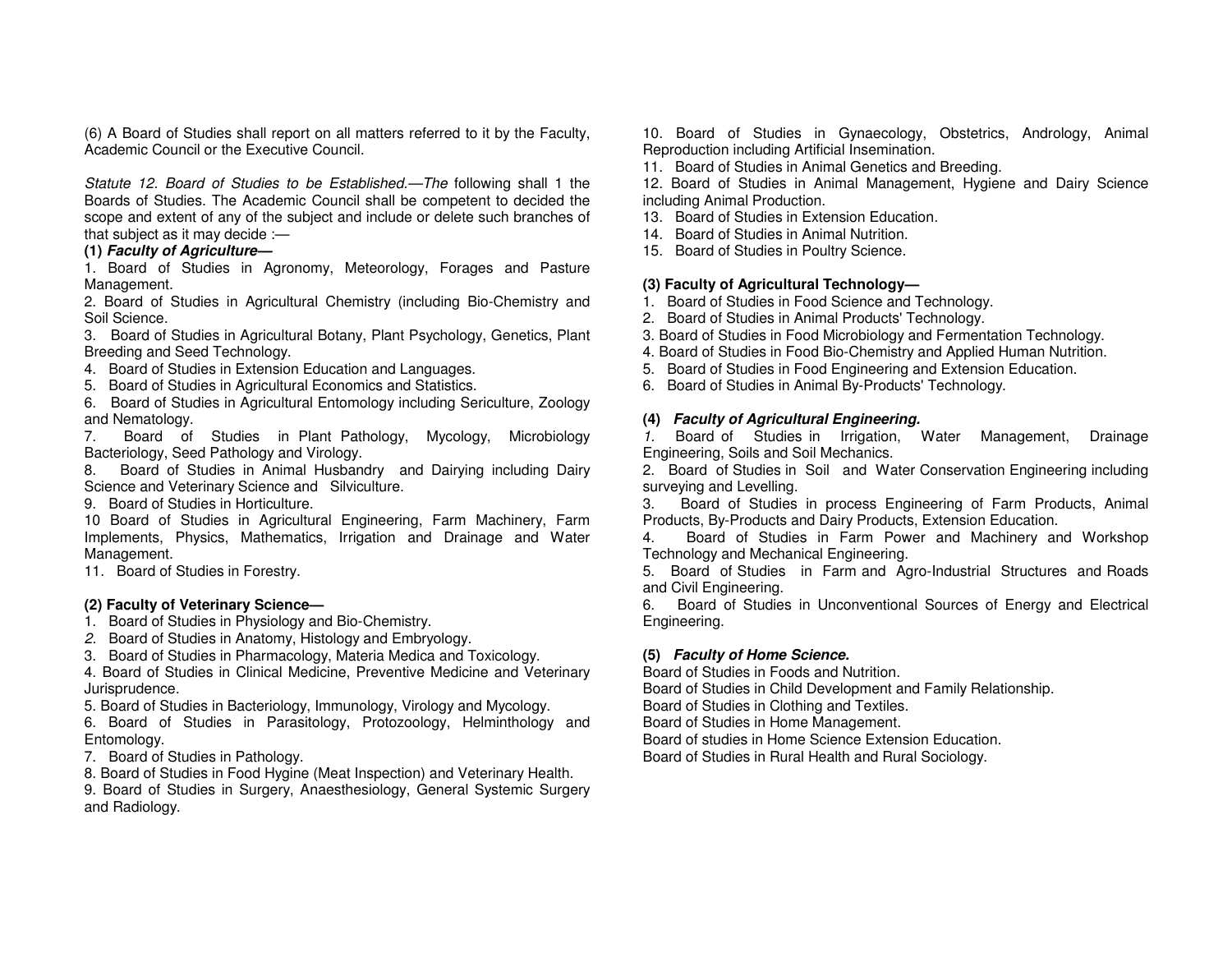#### **(6) Faculty of Basic Sciences and Humanities.**

 1. Board of Studies in Biology including Plant and Animal Morphology, Taxonomy, Physiology, Microbiology, Elementary Genetics and: Ecology.

 2. Board of Studies in Chemistry including.) Organic, Inorganic and Physical Chemistry and Bio-Chemistry.

3. Board of Studies in Physics including General and Engineering Physics.

4. Board of Studies in Mathematics and Statistics.

 5. Board of Studies in Social Sciences and Humanities including Rural Sociology, Economics, Psychology and Languages.

## **(7) Faculty of Fisheries.:**

- 1. Board of Studies in Fisheries Biology. .
- 2. Board of Studies in Aquaculture.
- 3. Board of Studies in Fisheries Hydrography.
- 4. Board of Studies in Fisheries Technology.
- 5. Board of Studies in Fisheries Engineering.
- 6. Board of Studies in Fisheries Resources, Economics, Statistics and Extension Education.

#### **(8) Faculty of Lower Agricultural Education.**

1. Board of Studies in Basic Sciences and Engineering.

 2 Board of Studies in Crop Sciences, Soil Science, Plant Protection and Horticulture.

3 Board of Studies in Animal Sciences, Dairy Science including Fisheries.

 4, Board of Studies in Home Science, Social Science, Extension Education and Languages.

**Statute 13. Council for Co-ordination and Review of Seed Production and Agricultural Development Programme**.—(1) In accordance with the provisions under clause (v) of Section 29 read with Section 7, the Council for authority to be called as the "Council for Co-ordination and Review of Seed Production and Agricultural Development Programme" shall be constituted as under and it shall have the powers and duties laid down in sub-clause (2) below: —

- (i) The Vice-Chancellor—Ex-officio-Chairman.
- (ii) The Director of Research—Ex-officio-Member-Secretary.
- (iii) The Director of Agriculture or Additional Director of Agriculture.
- (iv) Representative of the State Government dealing with seed cell/ university matters not below the rank of Deputy Secretary to be nominated by the Pro-Chancellor.
- (v) Representative of the State Council.
- (vi) The Director of Seed Certification Agency.
- (vii) The Managing Director or the representative of the Maharashtra State Seed Corporation.
- (viii) The Managing Director or the representative of the Maharashtra Agro-Industries Development Corporation.
- (ix) The Regional Manager of National Seed Corporation or his representative.
- (x) The Director of Sugar.
- (xi) The Director of Horticulture.
- (xii) The Director of Fisheries.
- (xiii) The Director of Instruction of the University.
- (xiv) The Director of Extension Education of the University.
- (xv) The Registrar.
- (xvi) The Comptroller.

 (2) The Council shall introduce, review and evaluate the following programmes, namely,—

- i) Production of Necleous, Breeder and Foundation Seed.
- ii) Surveys for estimating costs of Agricultural Commodities.

 $(iii)$  Participation in T & V system of extension.

 (iv) Participation in such other schemes and activities to help and support the agricultural development programmes or activities of the Government as may be specified by the Government from time to time.

 The Council shall meet atleast twice in a year and shall communicate its views and recommendations about the implementation of the above said, programme to the Executive Council for onward submission to the Pro-Chancellor alongwith its views.

Statute 14. Agricultural Research Council.—(I) In accordance with the provisions under clause (v) of section 29 the authority to be called as 'Agricultural Research Council' shall be constituted to serve as an Advisor body of the University and shall advice the Vice-Chancellor and the Executive Council on all research matters and shall have the following composition :—

- (i) The Vice-Chancellor Ex-officio-Chairman.
- (ii) The Director of Research.
- (iii) The Director of Instruction.
- (iv) The Director of Extension Education.
- (v) The Deans of Faculties.
- (vi) One Chief Research Officer/Specialist to be nominated by the Vice-Chancellor.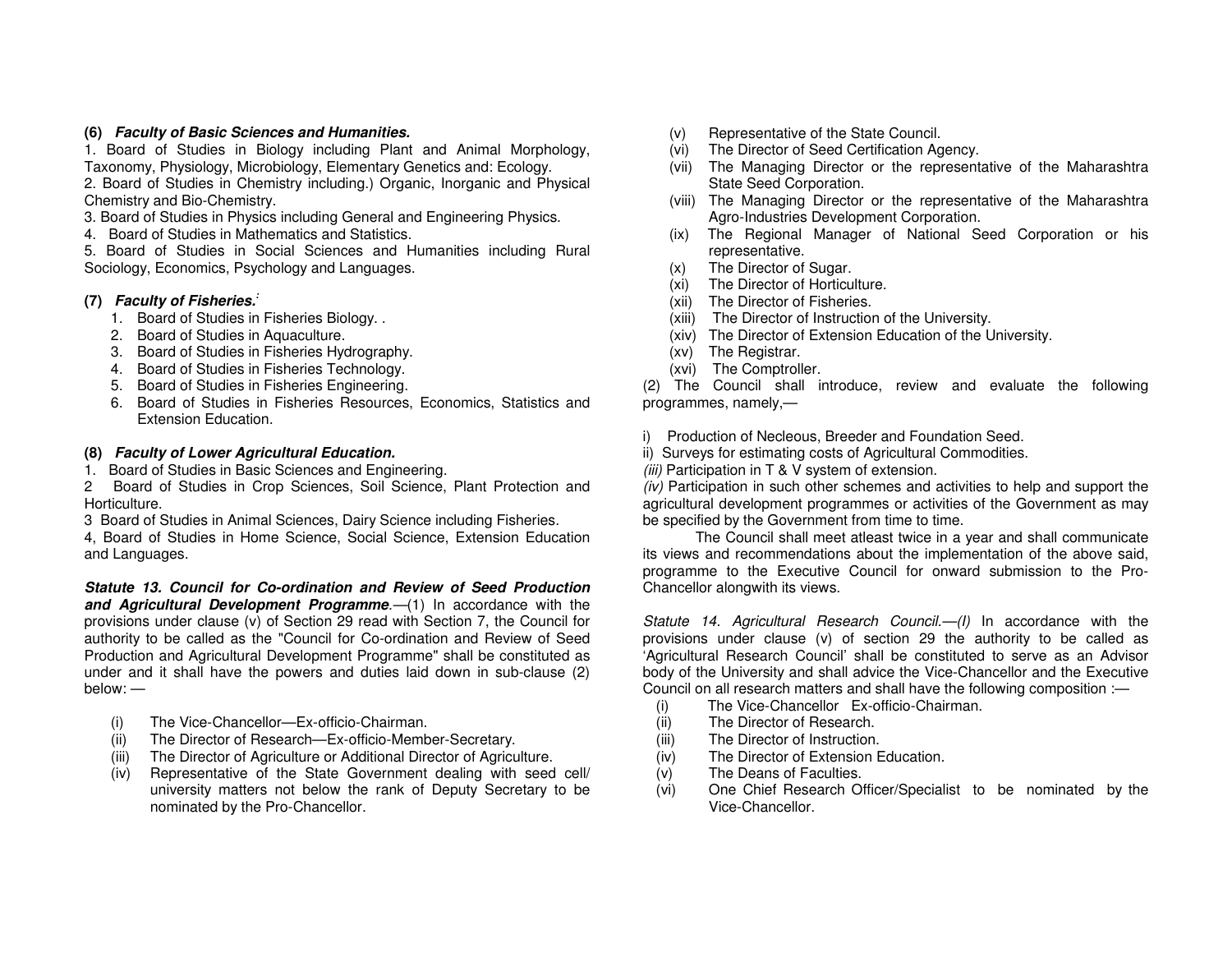- (vii) The Director of Agriculture or his representative.
- (viii) The Director of Animal Husbandry or his representative.
- (ix) The Director of Horticulture or his representative.
- (x) One Director of Research from other Agricultural Universities in Maharashtra State nominated by the Vice-Chancellor.
- (xi) Director of Fisheries or his representative.

 The Director of Research shall be Ex-Officio Secretary of the Research Council.

 (2) The Chairman may co-opt as members not more than four persons for such period and in such manner as may be decided by the Vice-Chancellor so as to provide adequate representation to different research aspects of agriculture and such co-opted members shall have the right to take part in the proceedings of the Council.

(3) The Council shall meet atleast once in a year.

- (4) The Council shall have the following functions, namely :
	- (i) to formulate research; policies and annual programmes of the University.
	- (ii) to review and evaluate the research programmes of the University.
	- (iii) publication of research bulletins, circulars, technical papers, books etc.
	- (iv) to make recommendations for provision of research facilities and aids for pursuit of research programmes.

Statute 15- Extension Education Council.—(I) In accordance with the provisions under clause (v) of section 29 of the Act, the authority to be called as "Extension Education Council" shall be constituted to serve as an advisory body of the University and shall advice the Vice-Chancellor and .the Executive Council on all extension education matters. The Extension Education Council shall consist of the following, namely : —

- (i) The Vice-Chancellor-Ex-Officio Chairman.
- (ii) The Director of Extension Education.
- (iii) The Director of Research.
- (iv) The Director of Instruction,
- (v) The Head, Department of Extension Education.
- (vi) One Chief Extension Education Officer nominated by the Vice-Chancellor.
- (vii) The Additional Director of Agriculture (T&V System).
- (viii) The Director of Extension Education shall be Ex-Officio-Secretary of the 'Extension Education Council.

(2) The Chairman may Co-Opt as members not more than four persons for such period and in such manner as may be decided by the Vice-Chancellor proceedings of the Council.

(3) The Council shall meet atleast once in a year.

(4) The Council shall have the following functions, namely : —

 (i) to formulate extension education policies and annual extension education programmes of the University.

 (ii) to make recommendations for preparation of extension educational material and aids.

(iii) to formulate short courses for non-resident rural people.

 (iv) to review and evaluate extension education programmes of the Universities.

## **CHAPTER III Election and Co-option Procedure**

Statute 16. Election in General.—(1) All elections and co-options to the University authorities shall be held in accordance with the procedure herein provided except where otherwise specified.

 (2) Except as otherwise provided for, the Registrar shall be responsible for the conduct of all elections and co-options and shall be competent to direct any of the staff members of the University to assist him in the election co-option and authorise them to act in this connection on his behalf.

Statute 17. Electoral Rolls.—(1) The Registrar, shall atleast 50 clear days before the date of election, compile the electoral rolls for all persons entitled to elect members to the various authorities of the University, showing the names, designations and addresses of place of duty of all persons qualified to vote.

 (2) The Registrar shall by notification publish the electoral rolls atleast 40 clear days before the date of election and a copy of the roll shall be displayed on the notice board of the University and such colleges, institutions and/or centres etc. as the Registrar may decide.

 (3) The Vice-Chancellor shall have the authority to correct the rolls compiled and published by the Registrar. Additions, deletions and corrections shall be brought to his notice within 5 clear days from the date of publication of the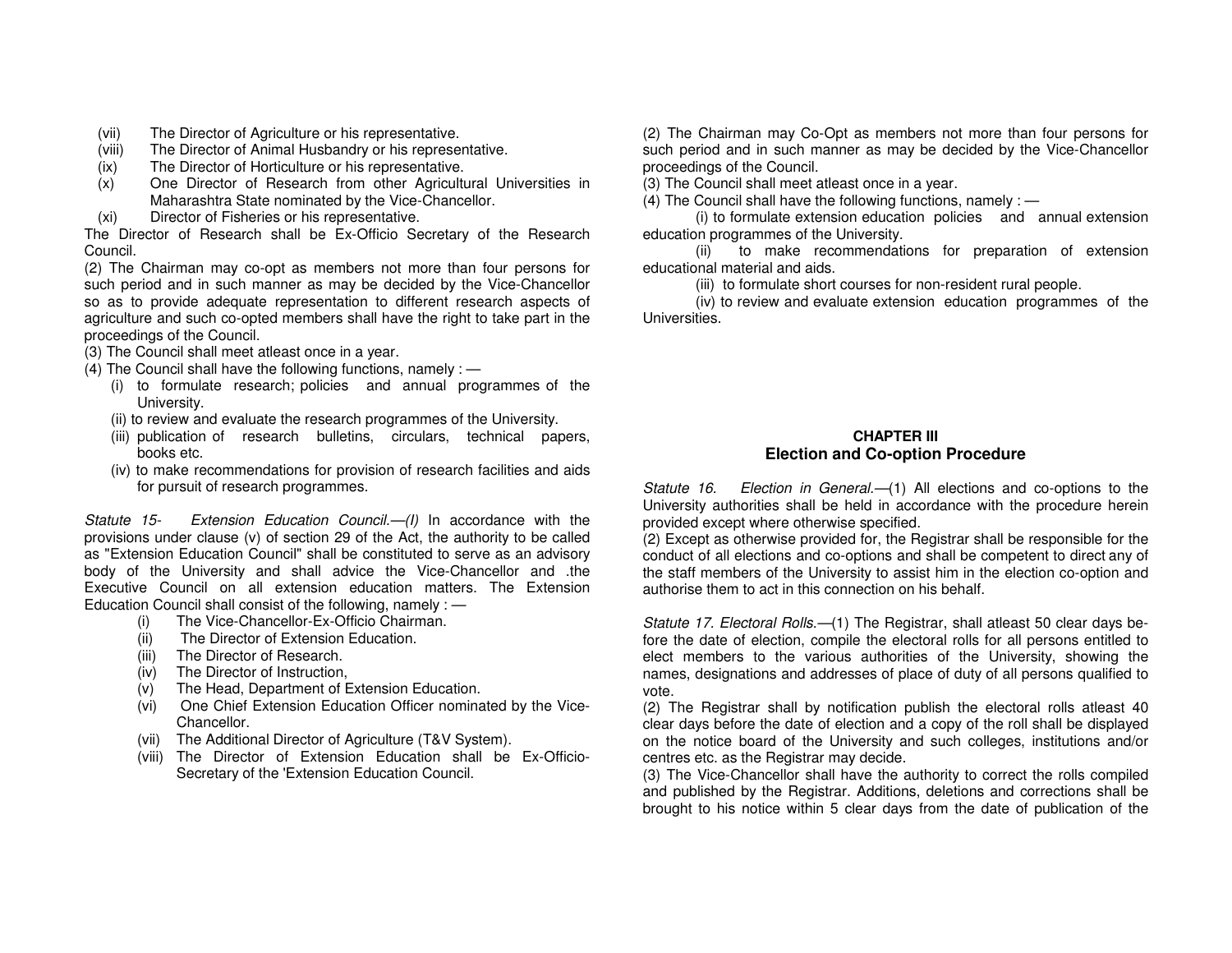electoral roll. Thereafter, the Vice-Chancellor shall effect, additions, deletions and corrections in the electoral roll and these additions, deletions and corrections, shall be published by the notification atleast 30 clear days before the date of election by the Registrar.

 (4) The persons entitled to vote at an election to any of the authorities shall be the persons whose names are entered in the respective electoral rolls.

 (5) Copies of the roll shall be delivered on an application to any person on payment of fee prescribed, from time to time by the Registrar.

Statute 18. Notice of election.—The notice of every election shall be given to all electors by notification. The said notice may be displayed on the notice board of the University office and of such colleges, institutions and/ or centres, etc. as the Registrar may decide atleast 25 clear days before the date of election. In the said notice, the last date of receiving nominations, and the date, time and place of election shall be specified.

Statute 19. Nominations.—(1) Any two electors entitled to vote may after the election notice is issued nominate as a candidate any person whose name is entered in the respective electoral roll by sending to, or delivering at the University office to person/persons authorised by the Registrar a nomination paper before the specified hour on the last day fixed for receiving nominations.

 (2) The last date for the receipt of nomination shall atleast be 15 clear days before the date of election and the last date fixed for scrutiny shall be 13 clear days before the date of election.

 (3) Nomination papers wherever required, shall be in the form prescribed by the Registrar and shall be dated and signed by two electors entitled to vote and shall contain the names in full, addresses and designations, if any, of the signatories and of the candidate nominated. No person shall be nominated as a candidate unless he signifies his consent on the nomination paper. No person shall either propose or second his own nomination. A nomination paper which does not comply with all the formalities required by the Statutes shall be rejected.

 (4) It shall be open to a candidate to withdraw from an election, provided that the candidate sends an intimation of withdrawal in writing to the Registrar so as to reach him before the specified hour not later than tho second day after the date fixed for the scrutiny of nominations. Such an intimation must be signed by the candidate and attested by a Magistrate, Justice of Peace, a Gazetted Officer of Government, a member of any of the authorities of the University, a Head of Department of the University, an academic officer of the University or any other officers of the University.

(5) The Registrar or any person nominated by him shall scrutinise the dominations as: soon as possible after the last day fixed for the receipt of the nominations and at the hour and place fixed by the Registrar or his nominee. The candidate or his agent, duly authorised by him in writing, in this 'behalf shall be entitled to be present, at such scrutiny.

 (6) If the number of candidates validly nominated does not exceed the number of vacancies to be filled in, the candidate or candidates so nominated shall be declared to have been elected.

Statute 20. Procedure for election by post.  $-$  (I)Where the election is held by 'Postal Ballot ' the Registrar shall, soon after the last day of the withdrawal from election, send to each elector at his registered address : —

 (a) a voting paper bearing the name of the constituency and the names of the validly nominated candidates.

(b) a sheet containing instructions about voting.

(c) a smaller cover bearing the names of the constituency, and

(d) a bigger cover on which are printed on the left half the number of the voter and the name of the constituency and a form of the certificate of identity, and on the right half the address of 'the University Registrar.

 The voter shall enclose the voting paper, duly filled in but without the name or signature of voter, in the smaller cover and enclose this again in the bigger cover, sign the certificate of identity on it, get his signature attested in the manner prescribed by the Registrar and send /deliver the same to the Registrar, so as to reach the University office before the time fixed for receipt of voting paper.

 (2) All voting papers shall be scrutinised by the Registrar or such other person or persons as may be nominated by the Registrar. Every candidate or one representative of the candidate authorised in writing by the candidate in this behalf shall be entitled to be present at the time of counting of votes.

 (3) After the voting papers for an electoral body have been scrutinised, the Registrar or his nominee shall examine the voting papers and shall sort them into one or more parcels, for each candidate, rejecting voting papers that are invalid.

 (4) The Registrar or his nominee shall then count the number of papers in each parcel and shall credit each candidate with a number of votes equal to the number of valid papers.

 (5) The candidate who has been credited with the largest number of valid votes shall be declared elected. Where more than one vacancy is to be filled in, the candidate who has been credited with the second largest, number of valid votes, shall also be declared as elected.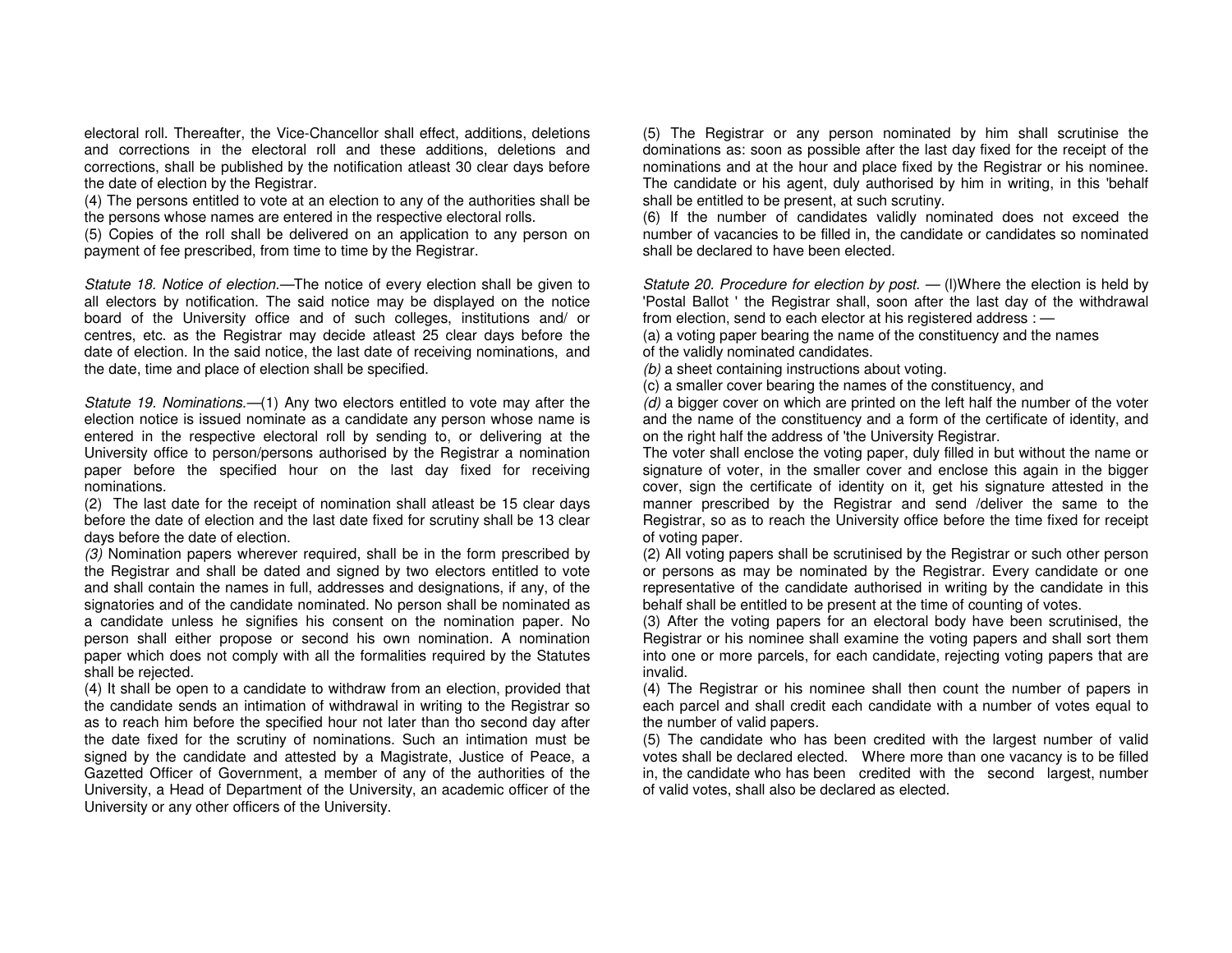(6) If two or more candidates have secured the same number of valid votes then the lot will be drawn in the presence of the candidates or their representatives who may be present and the candidates whose chit will be drawn by a third party as nominated by the Registrar or his nominee shall be declared as elected.

 (7) After the counting is completed, the Registrar or his nominee, as the case may be, shall forthwith report to the Vice-Chancellor the result of the election. The result shall be published by the Registrar in an appropriate manner.

 (8) Immediately after the counting is completed and the result is prepared for publication, all voting papers shall be sealed in a packet with the seal of one or more of the scrutineers and then handed over to the Registrar for safe custody until distraction of the voting papers.

 (9) Within 15 days after publication of results of election any of the contestant may prefer an appeal to the Vice-Chancellor against the result of election, quoting reasons for the appeal.

 (10) If there is an appeal against the election the Vice-Chancellor shall give his decision on the appeal within thirty days from the receipt of such appeal.

 (11) The voting papers shall be destroyed immediately after expiry of a period of thirty days from the publication of the result, or in the event of an appeal against the result to the Vice-Chancellor immediately after expiry of a period of thirty days from the receipt of the final decision on such appeal.

 Provided further that in case an election petition is preferred to the Chancellor through the Vice-Chancellor by a candidate directly affected as provided under section 64, the voting papers shall be destroyed 30 days after the date of receipt of the Chancellor's decision.

Statute 21 Procedure for Election at a meeting.  $-$  (I) The notice of the election to be held at a meeting shall be given to all electors by post alongwith the notice of the said meeting and a copy thereof shall, simultaneously be displayed on the notice board of the University. In the said notice, the date and time upto which nominations shall be received and the date, place and time of the meeting shall be specified.

 (2) All nomination papers received by the Registrar before the specified date and time shall be submitted by him to the Chairman of the meeting who shall scrutinise the same with the help of the Registrar and names of persons duly nominated will be announced by the Chairman in the meeting.

 (3) It shall be open to a candidate to withdraw from the election, provided that an intimation of withdrawal in writing is delivered to the Chairman of the meeting within 30 minutes of the announcement of the list of validly nominated candidates by the Chairman.

(4) If the number of candidates validly nominated does not exceed the number of vacancies to be filled in, the candidate 01 candidates so nominated shall be declared as elected by the Chairman.

 (5) If the number of candidates validly nominated exceeds the number of vacancies to be filled in, voting papers, with the names of candidates typed thereon, will be furnished at the meeting held for the purpose of the election. All, the members, who are eligible to vote and are present at the meeting shall be entitled to vote by secret ballot within the period specified by the Chairman. The scrutiny of the votes shall be conducted by the Secretary and by not less than two scrutineers to be selected by Chairman of the meeting from amongst the members present at the meeting.

(6) Clauses (2) to (11) of the Statute 20 shall apply mutatis-mutandis in respect of counting, declaration of results and other relevant matters.

Statute 22. Procedure for Co-option at meetings,  $-$  (1) Any member of the authority concerned may propose and another may second orally or in writing, as the Chairman may direct, the name of any person qualified to be co-opted.

 (2) If the number of persons duly proposed and seconded is more than the number required to be co-opted, a vote by voice or by show of hands, as the Chairman may direct, shall be called for.

 (3) The person getting the largest number of votes shall be declared by the Chairman to have been co-opted.

 (4) The Registrar shall inform the persons concerned that they have been coopted for the period indicated and request them to accept the membership.

 (5) In the event of non-acceptance of the said membership by the coopted member, the procedure of co-option shall be repeated.

Statute 23. Arrangement in the absence of the Registrar.—For the purpose of any election to any authority of the University any of the duties of the Registrar in respect of the election, if the Registrar is not appointed or is on leave when appointed or is otherwise not available, shall be carried out by any other officer in the office of the Registrar nominated for this purpose by the Vice-Chancellor and these duties shall be deemed to have been carried out by the Registrar.

Statute 24. First Election of the Authorities of the University.—Not, withstanding any of the aforesaid Statutes, at the time of holding first elections or co-options under the Act, if there is any difficulty, the Vice-Chancellor shall have the power by giving due notice to reduce the number of days prescribed to be necessary in the Statutes, for various stages in the elections, cooptions, etc. by such number of days as he deems necessary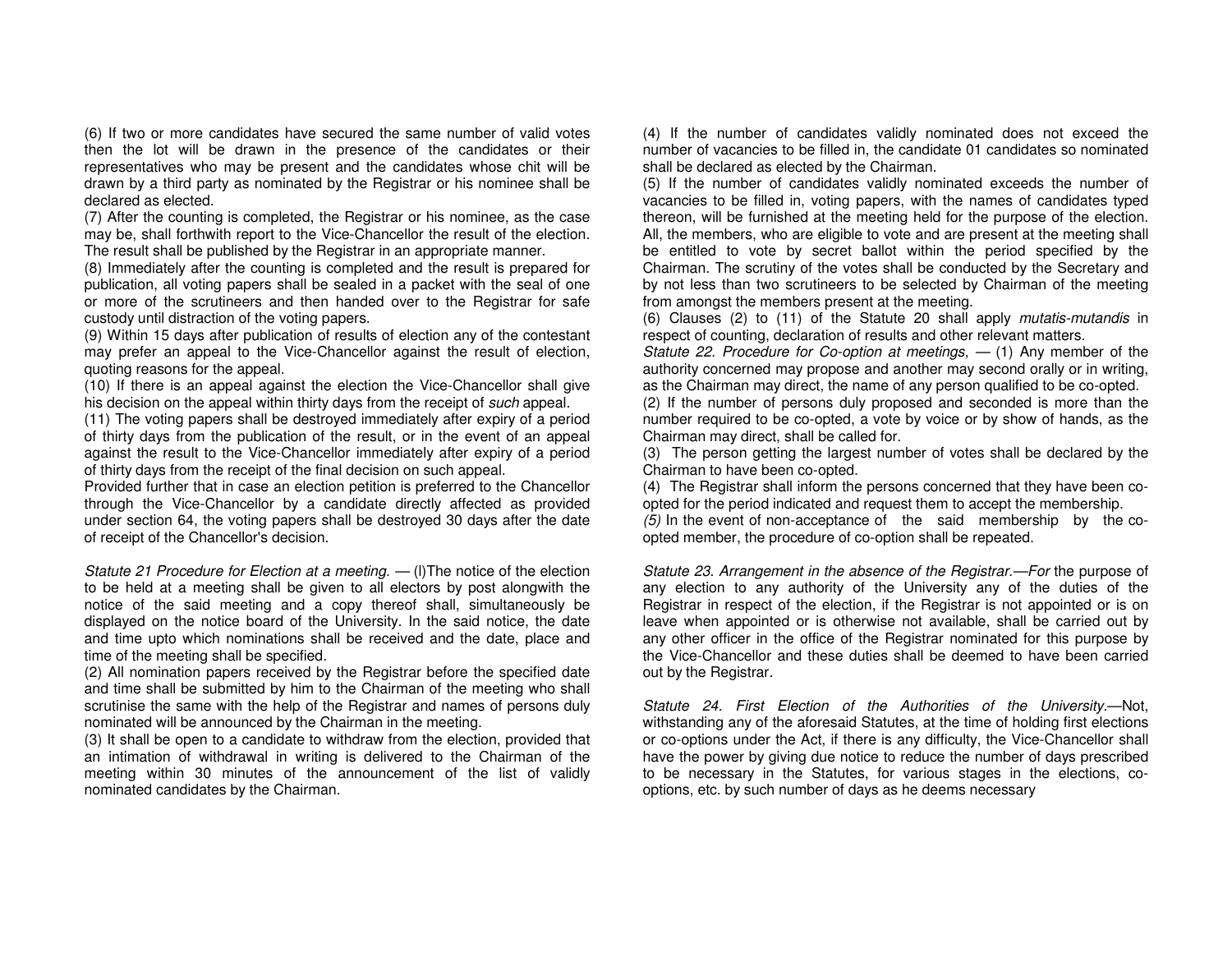#### **CHAPTER TV Meetings of the University**

Statute 25. Place and time of meeting.—The meetings of the authorities or committees of the University shall be held at the head quarters or at any other place within the jurisdiction of the University with prior permission of the Vice-Chancellor. In the case of the Executive Council| the meeting may be held at any other place with the previous approval of the Chancellor.

 The time and date of meeting shall be decided by the Chairman of the concerned authority or committee. I

Statute 26 Meetings through the Registrar.—All the meetings of the authorities and committees shall be arranged through the Registrar who may or may not be an Ex-Officio Secretary of all such authorities or committees

Statute 27. Chairman.-(1) Except where otherwise provided in the Act the Statutes, or the Regulations and in the absence of the Chairman of the authority or the committee in a meeting, another Chairman shall be elected from amongst the members of the authority or the committee who are present in the said meeting. The Registrar or in his absence any Academic Officer/Other Officer of the University or Secretary of the authority will act as the Chairman of the meeting, till the elected Chairman takes charge of the meeting.

 (2) The Chairman, may, if he so desires, adjourn a meeting once called for any length of time.

Statute 28. Casting Vote.—In the event of equality of votes for and against any motion, amendment, point of order or any other matter, the Chairman of the authority or committee at any meeting may exercise a casting vote.

Statute 29. Secretary.—Except where specifically provided in the Act or in these Statutes, an Officer in the University nominated by the Vice-chancellor shall be the Secretary of a Faculty, Board of Studies or a Committee; as the case may be.

 The Secretary shall be responsible for issue of notices of the meetings, making arrangement for conducting the meetings, recording and maintaining the proceedings of the meeting and disbursement of T.A. and D.A. if any, to the members of the meeting.

Statute 30. Quorum.—(1) Except where otherwise provided in the Act or Statutes, one half of the total number of members, of any authority or committee, for the time being shall constitute the quorum of the meeting of the authority or committee. If the required quorum is not forthcoming the Chairman shall adjourn the meeting.

 (2) The Chairman shall be competent to conduct such an adjourned meeting on the same day, after half an hour from the time of adjournment or on any other day and the business of the meeting shall be conducted without any concern about the quorum.

Statute 31. Notice Of the meetings.—(1) Except where otherwise provided in the Act or in these Statutes, a notice of an ordinary meeting shall be given to the members of various authorities and committees as mentioned in the following schedule, namely : —

#### **Schedule**

| (i) Executive Council | 10 clear days |
|-----------------------|---------------|
| (ii) Academic Council | 15 clear days |
| (iii) Faculties       | 15 clear days |
| (iv) Board of Studies | 15 clear days |
| (v) Other Committee   | 07 clear days |

 (2) The Chairman of any authority or committee shall be competent to call a special meeting of the authority or committee with a shorter notice of not .less than three clear days.

(3) Clear days means excluding the day of issue of notice and day of meeting.

Statute 32. Agenda.—(I) The agenda of the meeting shall be framed by the Registrar for the meetings of the Executive Council and the Academic Council with the approval of the Chairman and by the Secretary concerned for the meetings of other authorities, committees and other bodies with the approval of the concerned Chairman.

 (2) The agenda shall be sent to all the members of the concerned authority or committee alongwith the copies of relevant papers, wherever necessary at least five days before the date of any meeting except when the meeting is a special and emergent meeting or when in the business of an election is to be held. When the business of meeting involves any election the notice of election as prescribed in Statute 21 shall be sent to the members.

 (3) Any member of the Executive Council may suggest to the Secretary items or motions for the agenda of an ordinary meeting of the Executive Council 15 clear days before the date of an ordinary meeting. In the case of other authorities and committees any member of those authorities and. committees may suggest to the Secretary of the concerned authority or committee, items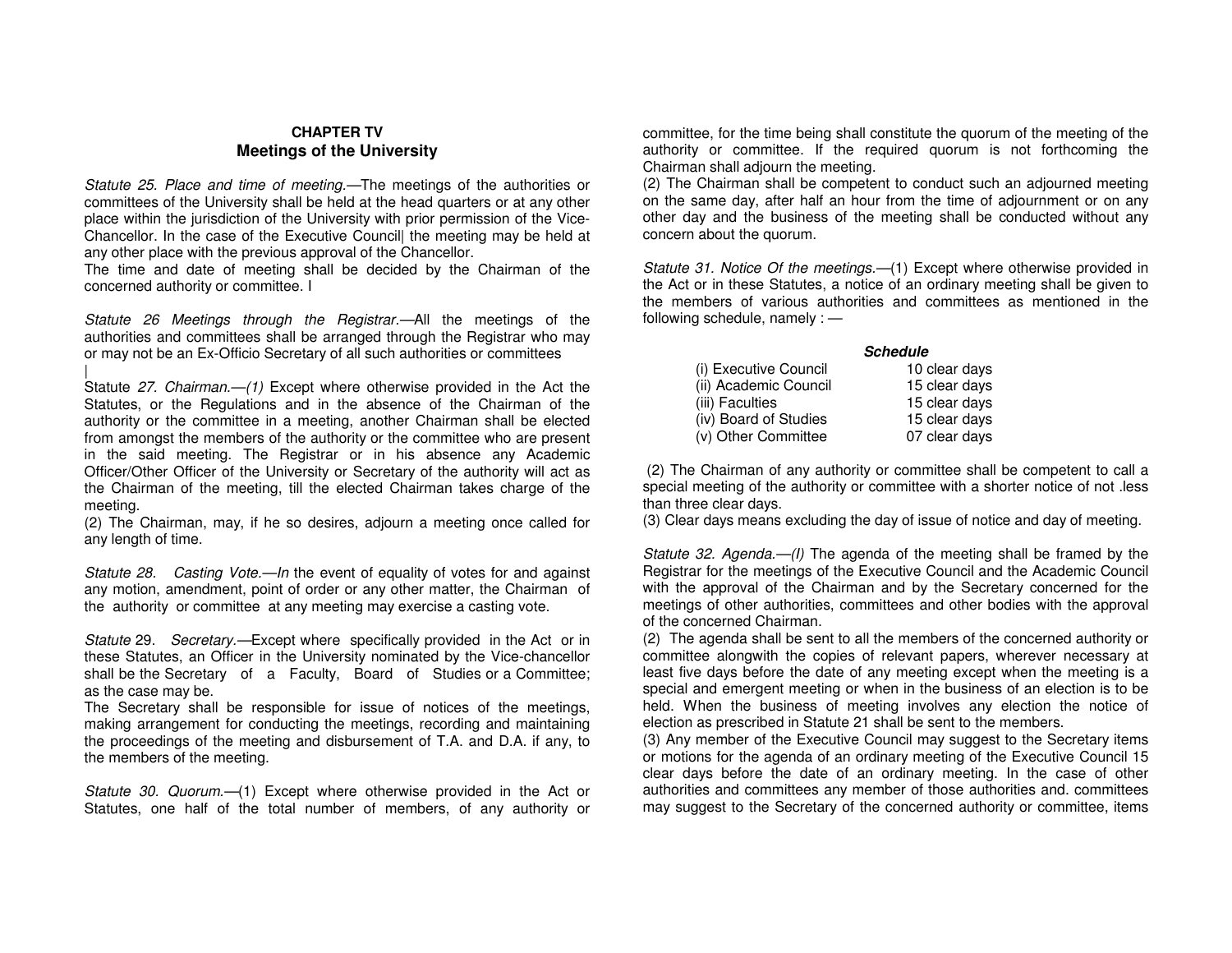for the agenda with notes duly seconded by another member atleast 7 clear days before the date of an ordinary meeting.

 It shall be the duty of the Chairman of each authority to scrutinize the motion or amendment when received and admit the same on the agenda if it pertains to the scope of the authority or committee concerned, and if it is duly seconded by another member.

Statute 33. Sub-Committees.—The Executive Council, the Academic Council, the Faculty and other bodies declared as authorities under clause (v) of Section 29 shall be competent to appoint committees for detailed deliberations of any specific issue or for inspection or supervision. The committee shall, from time to time, furnish to the concerned authority, information, report, etc. in accordance with the direction of the said authority. The Chairman of such a committee shall be nominated by the authority concerned. Such committee shall not appoint a sub-committee except with the prior approval of the authority appointing that committee.

Statute 34. Joint meeting.—If a situation arises, when two or more authorities or committees are required to deliberate jointly on any issue, .the Vice-Chancellor, shall be competent to order such joint meeting on the proposal made by the Chairman of any authorities or the Registrar. The Chairman of the higher authority shall be the Chairman of the joint meeting.

 In case the concerned authorities are of equal status the joint meeting shall then elect a Chairman who shall be competent to conduct the business of the joint meeting. The Chairman of the joint meeting shall furnish a report of the deliberations to the Vice-Chancellor.

Statute 35. Reference.—(1) An authority or a committee shall take into consideration a subject referred to it by a higher authority or committee and report thereon to the concerned higher authority or the committee.

 (2) The Executive Council shall be higher than the Academic Council. The Academic Council in its turn shall be higher than the Faculty to which the Board of Studies shall be subordinate.

Statute 36. Attendance of meeting.—Attendance of the members (including co-opted members and invitee) at a meeting of any authority of the University or a Committee or a Sub-Committee shall be recorded in a register kept for that purpose and each member/invitee shall sign than register as soon as he joins or attends the meeting. -

Statute 37 Minutes/ Proceedings.- (1) Minutes or proceedings of a meeting shall be recorded by the Secretary of the committee or authority and in his absence by a person authorised in this behalf by the Chairman and shall be subject to the approval of the latter. Only the decisions reached in the meeting with due regard to clarity and brevity shall be recorded in the minutes/proceedings and not the discussions adverbatium.

2) The minutes/proceedings shall be confirmed by the authority or committee in its next meeting. When it is proved to the satisfaction of the chairman that any decision has not been recorded accurately or has been recorded differently from the decision taken in the previous meeting he may order appropriate modification of the minutes/ proceedings.

 Provided that no decision on any issue once taken shall be taken up, for debate or reconsideration in any meeting for a period of three months from the date of meeting in which such decision was taken.

Statute 38. Order of the Business.—The Chairman of an authority or committee shall be competent to decide the order in which the Kerns on the agenda shall be considered.

 Provided that the following items shall necessarily be taken first in the order mentioned : —

- (1) The election of the Chairman, if necessary.
- (2) The confirmation of the minutes of the previous meeting.

Statute 39. Conduct of Business in the meeting.—(1) No item or motion shall be considered unless the proposer or seconder is present at the meeting. In exceptional cases, however, in the absence of both, the Chairman may permit another member present to move the same.

(2) No motion shall be debated unless it is moved and seconded.

 (3) The proposer may move for the withdrawal of the motion, if the said motion of withdrawal is seconded by another member, the authority Of the committee may give its consent for the said withdrawal.

 (4) The Chairman may direct that all substantially similar motions or amendments shall be taken up together.

 (5) If a motion is once moved and accepted or rejected, no substantially similar motion shall be admitted by the Chairman hi the next meeting and also in any meeting within a period of three months, from the date of meet-mg, in which such a motion was accepted or rejected.

 (6) If a member of an authority or committee in a meeting of the said authority or committee persistantly disregards a ruling or call to order by the Chairman, the latter may direct the member to leave the meeting and on such a direction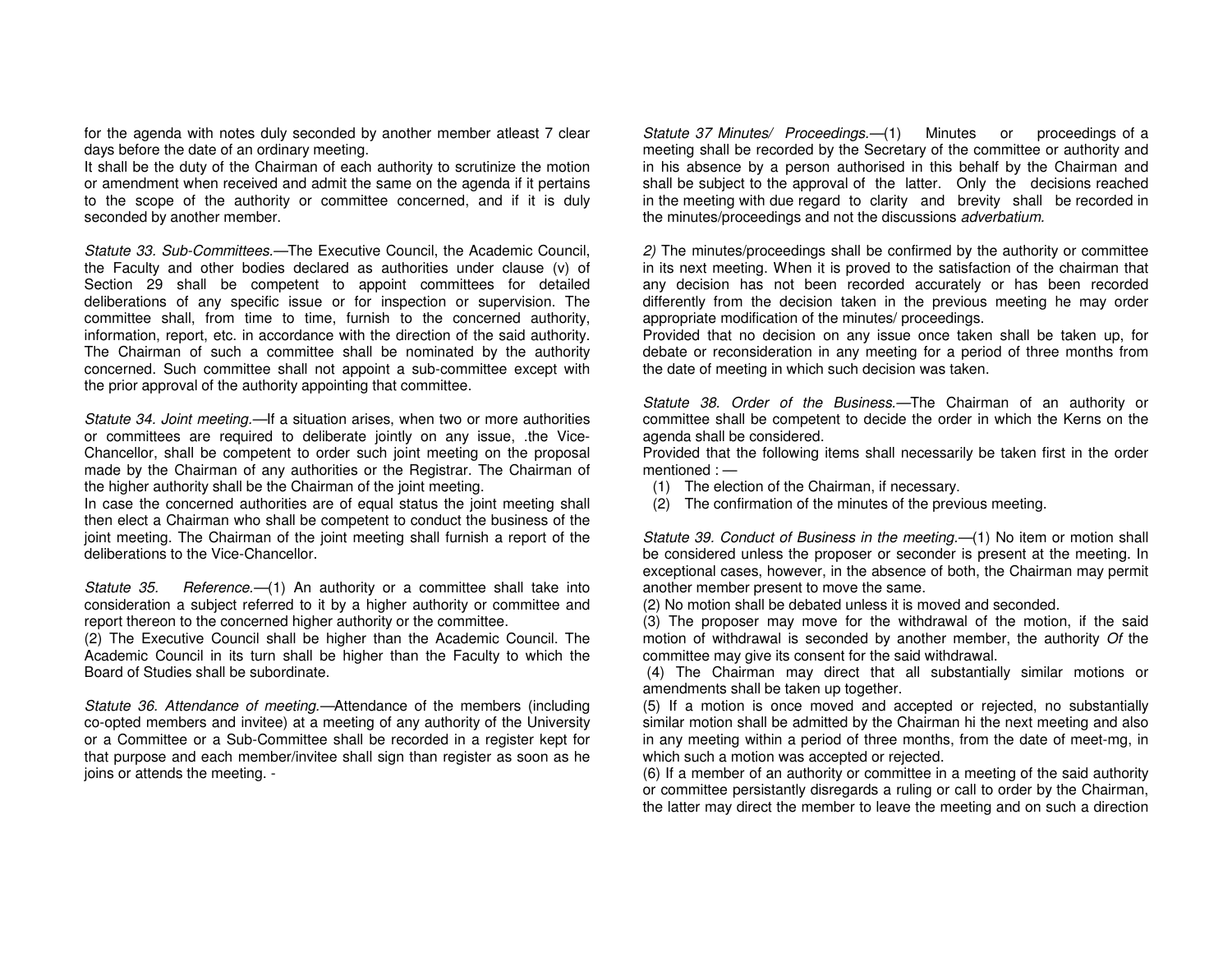the member shall be deemed to have been suspended as a member of the said authority or committee for that meeting.

 (7) When a dispute arises regarding any point about the conduct of business of the meeting, the decision of the Chairman shall be final.

#### **CHAPTER V**

## **Academic Officers, Heads of Departments, Professors and Other Equivalent Posts of the University**

Statutes 40. Applicability of Statutes.—The Statutes Nos, 41 to 54 regarding recruitment, qualifications and Selection Committee procedure sharp be applicable to the posts of Directors (other than Director of Students' Welfare), Deans of Faculties, Associate Deans, Heads of Departments Professors and other equivalent posts.

Statute 41. Qualifications and method of appointments.—(1) For being appointed to any post in the University service mentioned in column 2 of Appendix-—I a person should possess the minimum qualifications mentioned against such post in column 3 of the said Appendix—I.

 (2) Persons with qualifications as enumerated in Appendix. II shall be given preference in making selection.

 (3) If the Selection Committee is satisfied that candidates with prescribed qualifications and quality are not available for selection, and makes a report to the State Government to that effect, the State Government may relax the higher basic qualifications and experience in making the appointments<sup>1</sup> as may be necessary.

 (4) If in any faculty or Department, there are no posts of Associate Professors, then, while making appointments to the posts of Professors in such faculty or Department, cumulative experience of teaching possessed by the eligible candidates at various levels may be considered while making rejection.

 (5) The post of Director (other than Director of Students' Welfare), Dean of faculties and other equivalent posts shall be filled in by nomination or transfers by the Pro-Chancellor. The posts of Associate Deans, Heads of Departments, Professors and other equivalent posts shall be filled in by i emotion and nomination in the ratio of 50 : 50 per cent of the vacant-post as the Vice-Chancellor may, from time to time determine,

Provided that, such posts shall -be filled in by promotion through the

 recommendation of the Selection Committee on the basis of merits and seniority in the discipline or group of disciplines, departments or sector and minimum academic qualifications and experience, as prescribed by the statutes.

Statute 42. Age limit.—Upper age limit for the posts of Director, Dean, Associate Dean and other equivalent posts shall be 50 years. Upper age limit for the posts of the Head of Department, Professors and other equivalent posts shall be 45 years. There shall be no upper age limit for the person employed in any University within the meaning of the Act.

 Provided that, the upper age limit prescribed for appointment to any of the said posts in the University services under the relevant statutes shall be relaxable by five years in respect of candidates belonging to Scheduled Caste, Scheduled tribes, Nomadic Tribes, Denotified Tribes and Scheduled Castes converts to Buddhism who are not employed in any University S3S the meaning of the Act.

Statute 43- Reservation of posts in the University Services—While filling the posts in the various categories in the University, such percentage of posts may be laid down by the State Government, from time to time, shall be reserved for the Scheduled Castes, Scheduled Tribes, Denotified Tribes, Nomadic Tribes and Scheduled Castes converts to Buddhism.

Statute 44- Appointment in the University Services.—No person who is an employee of any State Government or Government of India, or any other Agricultural University, other University, Local Authority, of State aided Body, shall be eligible for being appointed by nomination to any post (specified in these Statutes) in any of the said posts in the University service unless and he submits his application for such a post after obtaining the consent of the State Government, the Government of India, the Local Authority, other University Authority or Body, as the case may be.

Statute 45. Powers of Vice-Chancellor in Emergency.—No person shall be appointed by the University to any of the said posts except on the recommendations of the Selection Committee

 Provided that, in the case of any emergency, which, in the opinion of the Vice-Chancellor, requires that, immediate action should be taken, he may, out the recommendation of .the Selection Committee, but with the prior permission of the Chairman of the Council, make temporary appointment to any such post as a stop gap arrangement or a suitable person having minimum qualifications prescribed under these Statutes, for a period not exceeding one year and shall, at the earliest opportunity thereafter, report the action taken by him to the Executive Council for .their perusal: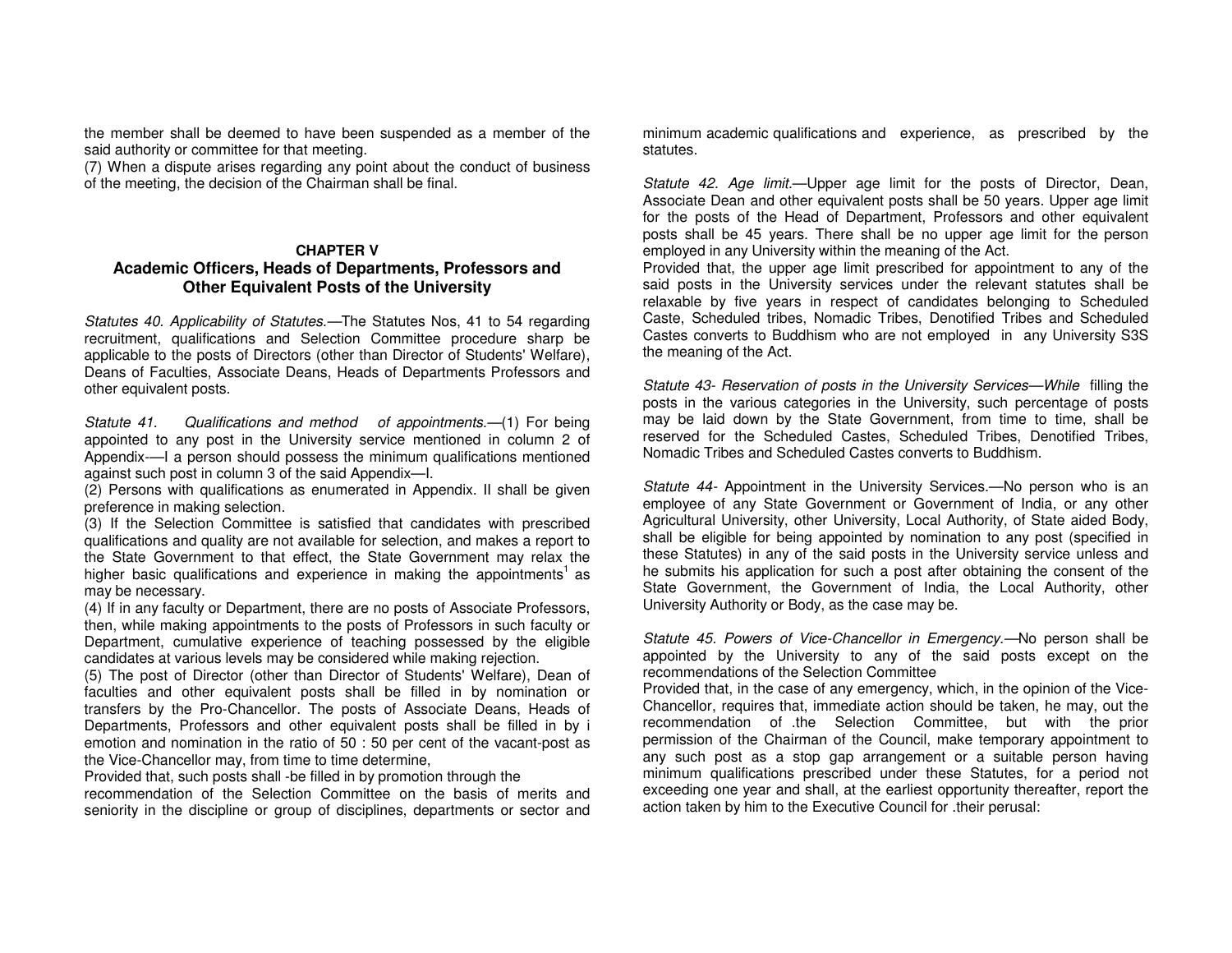Provided further that, the Vice-Chancellor shall initiate simultaneous action to fill up the post through due process of selection within a period of one year from the date of such, appointment.

Statute 46. Secretary of the Selection Committee.—The Member-Secretary of the Council shall be the Ex-Officio Secretary of the Selection Committee and he shall be assisted, as and when required by the Registrars of the Universities and such other staff of the Council and the Universities as he may require for the purpose, in the discharge of his duties as the Secretary of the Selection Committee.

Statute 47. Non-official Member of the Selection Committee.—The nonofficial member referred to under clause (iii) of sub-section (2) of section 58 shall hold office for such period as may be fixed by the Pro-Chancellor or as long as he is a member of the Executive Council, whichever period ends earlier.

Statute 48. Advertisement.—The Secretary shall cause a common advertisement to be issued containing therein such particulars with respect to basic qualifications, experience and expectations and the reserved seats, if any, for all the posts which are to be filled in, in such manner as may be decided by the Selection Committee. Such advertisement shall be givenwide publicity throughout India.

Statute 49. Scrutiny.—The Secretary shall scrutinise all applications received by him and shall prepare a list of all candidates to be called fo<sub>r</sub> interview for the approval of the Chairman of the Selection Committee. H<sub>e</sub> shall, after approval of the Chairman, issue intimations to the candidates for interview.

Statute 50. Quorum.—Four members shall constitute the quorum for the meeting of the Selection Committee, including the specialist in the respective field of the subject.

*Statute 51. Assessment.*—The assessment of the candidates shall  $b_e$  made on the basis of the performance at the time of interview and in accordance with the educational qualifications, experience ia teaching or research, publication of papers in journals and evolution of new varieties of crops, new techniques etc. The Committee shall arrange in order of merit of the persons, whom it recommends for appointment to the general seats and the reserved seats, if any, as advertised.

Statute 52. Evaluation.—Each member of the Selection Committee shall give marks individually to each candidates. The marks given by the various members shall be totalled and arranged in descending order. Selection shall be on merits in the order of total marks scored by the candidates. Evaluation of candidates shall be done by giving 60 per cent for personal interview and 40 marks for past performance as given below :—

(A) Academic career:

#### **Distribution Scheme** 10 marks

- (i) Bachelor, Master and Doctorate levels. All First Class or equivalent.
- (ii) In (0 above, any one 2nd class or equivalent in any of the degrees will cause deduction of 2 marks per case.
- (iii) In (ii) above, and one 3rd class or equivalent will cause further deduction of 2 marks each. In (i) above, it will, therefore, mean a deduction of 4 marks each.
- (iv) Any extra degree will entitle to 2 marks limited to the total maximum of 10 marks. University recognised post graduate diploma will entitle an addition of one mark limited to the total maximum of 10 marks.

#### **(B) Service experience :**

Satisfactory completion of service years **5 marks** without any with holding of probation or increments.

| 3 to 5 years       | 2 marks |
|--------------------|---------|
| 5 to 10 years      | 3 marks |
| 10 to 15 years     | 4 marks |
| 15 years and above | 5 marks |
|                    |         |

#### **(C) Research Publication :** 20 marks

Scientific publication in journal which is internationally abstracted will get 2 marks each and other technical publications as 1 mark. Extension publication could get 0.2 mark.

| (D) Special Contribution:<br>5 marks                 |  |
|------------------------------------------------------|--|
| Evolution of new varieties of crops, new             |  |
| techniques, successful original efforts in           |  |
| extension, innovative experiments etc. upto 5 marks. |  |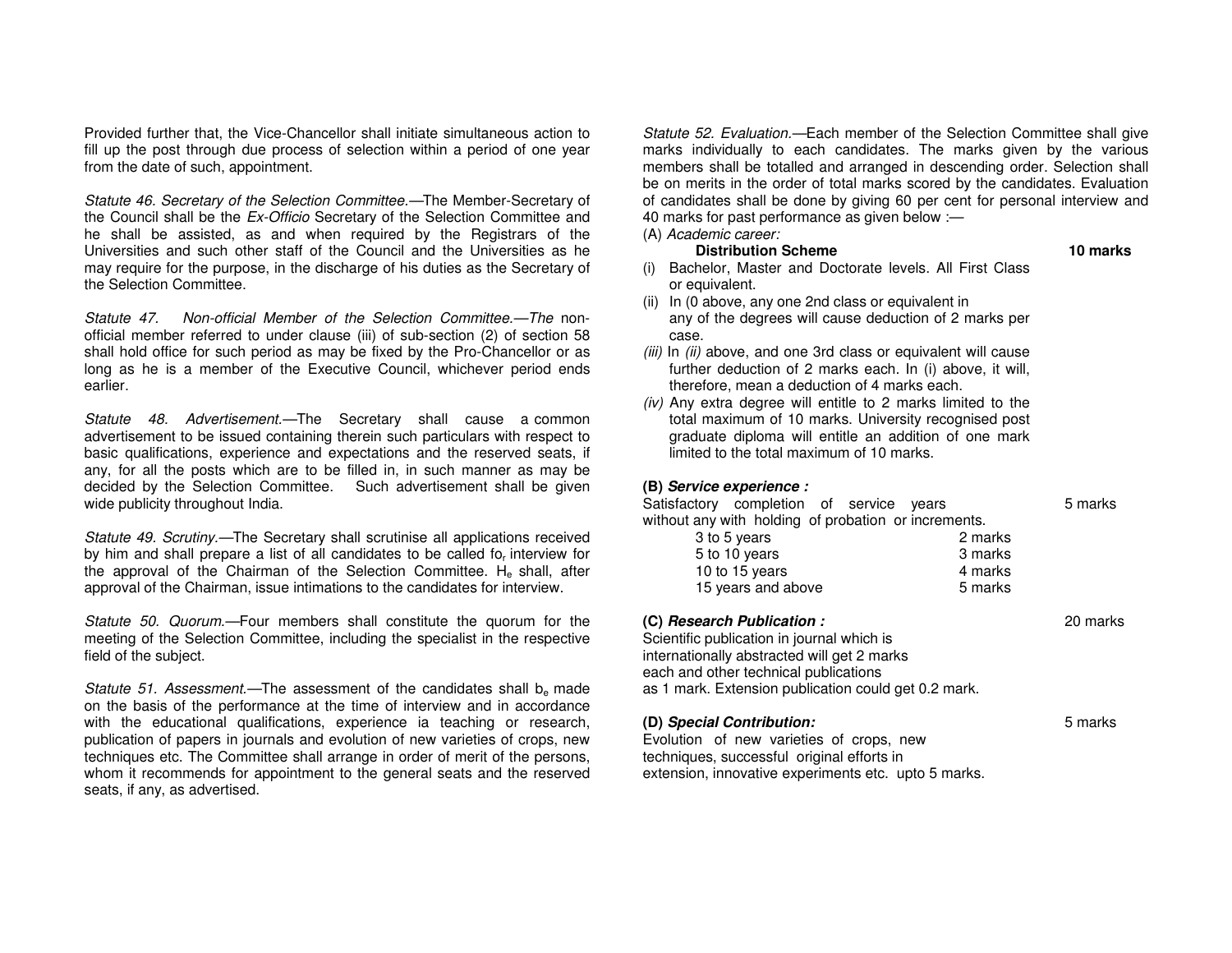For personal interview, a candidate getting 20 or less marks out of 60 from two or more members, shall be rejected even if his total grade may be higher than that of other candidates.

Statute 53. Selection of candidates.—Selection of candidates by the Selection Committee shall be finalised as soon as interviews of the candidates for particular post are over. After interviewing the candidates, the decision of the Selection Committee shall be recorded and signed by the members present as well as by the Chairman and it shall be communicated to the respective Agricultural University by the Secretary of the Committee

Statute 54. Recommendation .of Selection Committee.—Recommendation of the Selection Committee shall be binding on all the Agricultural University. In case, no candidates are judged by the Selection Committee as Befitting the post applied for, no recommendation shall be made by the Selection Committee.

Statute 55. Powers and duties of the Director of Instruction.—In addition to the powers conferred and duties imposed by sub-section (2) of section the Director of Instruction shall exercise the following powers and perform the following duties, namely : —

 (1) In consultation with the concerned Dean, Frame, develop, evaluate and improve courses and curricula and develop teaching procedure, designed to inculcate in the student's professional competence, character and leadership.

 (2) (a) He shall make arrangement for preparing annual programme of teaching and instruction in all faculties of the University and shall also cause to place this programme before the competent authorities for their approval in accordance with the provision under sub-section (3) of section 16.

 $(b)$  He shall also make arrangements for ensuring impartial assessment of the student's in different examinations by prescribing external evaluation and appointing examiners in accordance with regulations made in the behalf.

 (3) He shall arrange for the conduct of all examinations of all courses and to ensure timely declaration of results.

 (4) He shall ensure uniform standards of teaching and evaluation in all constituent and affiliated colleges/institutions/Agricultural schools and recognised institutions of the University.

 (5) He shall develop an integrated system of teaching and coordinate the teaching work of different faculties and shall supervise the research and| extension education work of the academic staff in teaching departments in coordination with the Director of Research and Director of Extension Education.

(6) He shall supervise and guide the constituent, affiliated colleges/ institutions/Agricultural Schools and recognised institutions to ensure maintenance of desired academic standards.

 (7) He shall in consultation with the concerned Dean and the Director and the Associate Dean make arrangements for providing inservice and post graduate training facilities to academic staff members of constituent and affiliated colleges/institutions/Agricultural Schools and recognised institutions.

 (8) He shall exercise general administrative control over Associate Deans of Colleges/Institutions, academic staff members, students and funds allotted for education and all physical properties, facilities and materials assigned by the University for the pursuit of educational programmes.

 (9) He shall in consultation with the Deans, Associate Deans and the Heads of. Departments, scrutinise and forward budget estimates for educational programmes and activities for all the concerned departments / colleges/ institutions of the University to the competent authority.

 (10) He shall be responsible for maintaining discipline, law and order in the constituent colleges/institutions, Agricultural Schools through the respective Deans, Associate Deans and for the discharge of the duty may award suitable punishment to the students on the recommendations of the concerned Dean and Associate Dean in accordance with the rules and regulations made in this behalf for acts of misdemeanour except that before he expels or rusticates a student, he shall get the prior approval of the Vice-Chancellor.

 (11) He shall be responsible for the due observance of the provisions of Statute rules and regulations in the different faculties of the University.

 (12) As per directions of the Vice-Chancellor he shall submit reports to him on the working of the different faculties, departments there under and discipline amongst the students and action taken thereon.

 (13) He shall serve as the channel of communication for all official business relating to teaching, instruction and students' disciplines with other authorities of the University and students.

 (14) He shall exercise, in consultation with the Deans of the Faculties, Associate Deans, Heads of Departments, administrative control over the teaching load of the members of the faculties and in co-ordination with the Director of Research and Director of Extension Education, assign joint teaching/research and extension work to teachers and research/extension personnel.

 (15) He shall have overall control for proper maintenance and upkeep of machinery, equipments and laboratories under him.

 (16) He shall be responsible to generate new courses of education in the University arid shall formulate schemes/proposals and submit the same lo appropriate bodies of the University.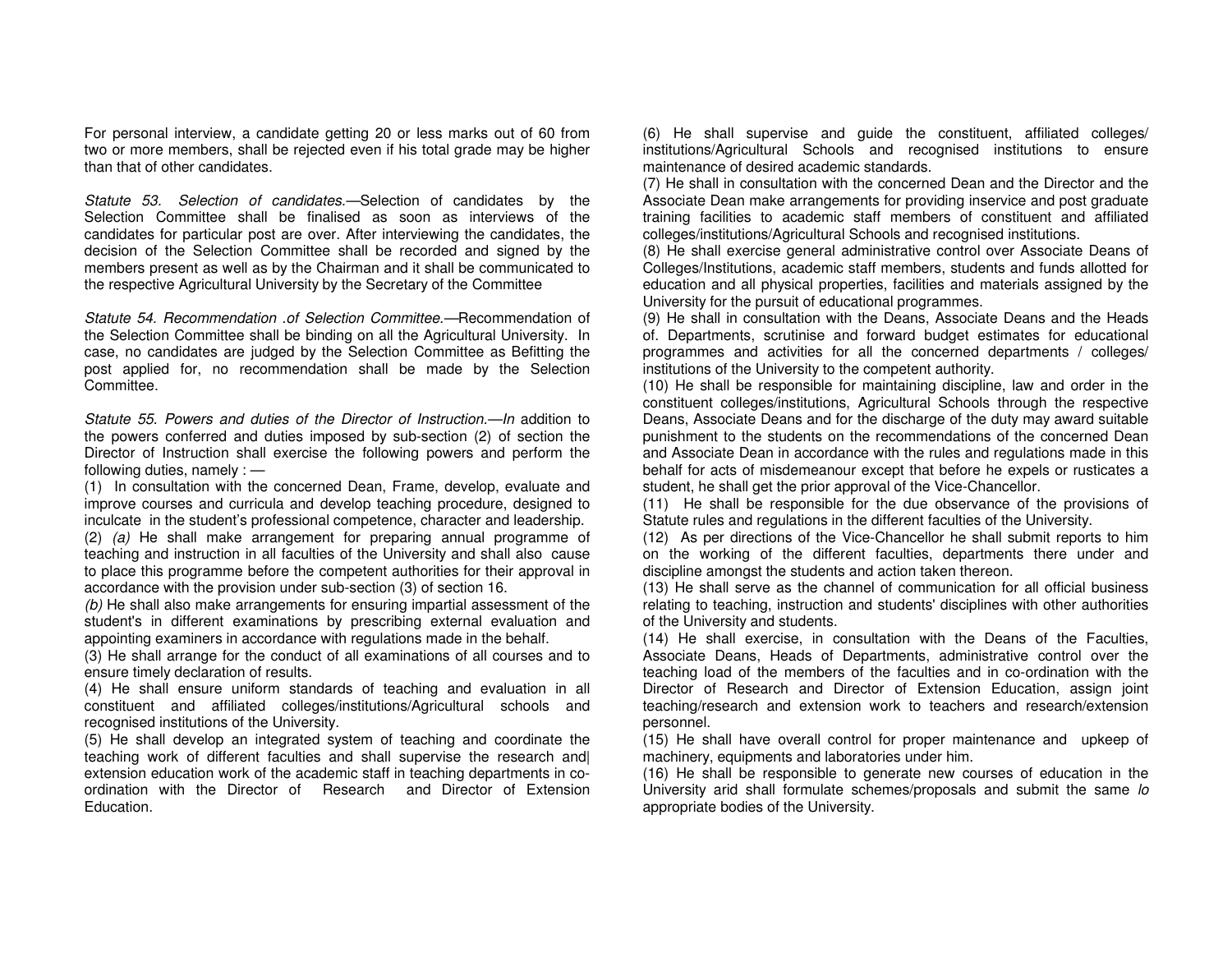(17) He shall organise an educational research cell to evaluate the teaching .Activities of the University and maintain statistics of education.

 (18) He shall develop methods for equivalence of various degrees/ diplomas/ certificates of other Universities/Institutions with such degrees/ diplomas/certificates of the University.

 (19) He shall be responsible for annual physical verification of the stocks and stores in Departments/ Colleges /Institutions/ Agricultural Schools under Ms control.

 (20) He shall be responsible for maintaining the seniority lists of daily Paid labours working in the Departments/ Colleges/ Institutions/ Agricultural Schools under his control.

 (21) He shall make arrangements with the approval of the Vice-Chancellor for holding conferences, symposia/seminars and such other meetings or lectures as may be deemed essential and/or desirable for the benefit of the staff and students.

 (22) He shall perform such other duties whether incidental to the powers and functions or not, as may be requisite in order to further the objects of the University or as per the directions of the State Government, State Council as may be conferred or imposed on him by Statutes, regulations or by the Vice-Chancellor.

Statute 56. Powers and duties of the Director of Research.—In addition to the powers conferred and duties imposed by sub-section (2) of section 24, the Director of Research shall exercise the following powers and perform the following duties, namely : —

 (1) He shall be responsible for initiation, organisation and conduct research programmes and policies of the University in consultation with other Directors, Deans, Associate Deans and the Heads of Departments concerned.

 (2) He shall arrange for preparing annual programmes of (a) research and (b) production of breeder and foundation seeds as may be directed by the State Government and State Council in accordance with section 7 and 12. He shall cause to place such programmes before the University authorities for their approval and onward submission to the pro-Chancellor through the Vice-Chancellor in accordance with provisions of the sub-section (3) of Section 16.

 (3) He shall exercise general administrative control over the research stations including lead research stations, research schemes, research staff and other employees and workers working under such station and scheme and funds allotted for research and physical verification of property tools, equipments, machinery and facilities assigned by the University fi pursuit of research programmes.

(4) He shall take due care for proper utilization of the lands vested under his control and shall ensure adequate agricultural production o such lands. He shall be responsible to keep the University authorities and executives informed, from time to time, about any deviation at short-falls in such agricultural production or research programmes mentioned in clause (2) above.

 (5) He shall prepare in consultation with other Directors, Dean of Faculties, Heads of Departments, the budget estimates for all items connected with research programmes and publications.

(6) He shall be responsible for proper functioning of all the research schemes.

 (7) He shall have overall control for proper maintenance and upkeep of irrigation schemes, large farm development projects, National Seed Projects, Laboratories, Machinery and equipments under him.

 (8) He shall assume leadership in development and maintenance of research productivity of high level by—

 (a) promoting professional improvement on the part of research personnel (b) stimulating esprit de corps, and

 (c) development of an attitude among the staff as to the worthiness and self satisfaction of a dire vocation of service in the field of agriculture research.

(9) He shall act as a liaison officer for dealing with all aid-granting such as the Indian Council of Agricultural Research, State Government, Other Universities, Co-operative or Private Institutions related to activities.

 (10) He shall ensure timely publication of research journals, bulletins and circulars.

 (11) He shall be responsible for annual physical verification of stocks and stores of Research Stations /Schemes under his control.

 (12) He shall participate and ensure participation of research personnel under his control in the organisation and functioning of the zonal workshops under T & V programmes.

 (13) He shall ensure the satisfactory functioning of the co-ordinator of Lead Research Station.

 (14) He shall make arrangements with the approval of the Vice-Chancellor for holding. Conferences, Symposia, Seminars and such other meetings or lectures as may be deemed essential and /or desirable for the benefit of the staff and the students.

 (15) He shall perform such other duties whether incidental to the powers and functions or not, as may be required in order to further the objectives of the University or as per the directions of the State Government, the State Council, as may be conferred or imposed on him by the Statutes, Regulations or by the Vice-Chancellor.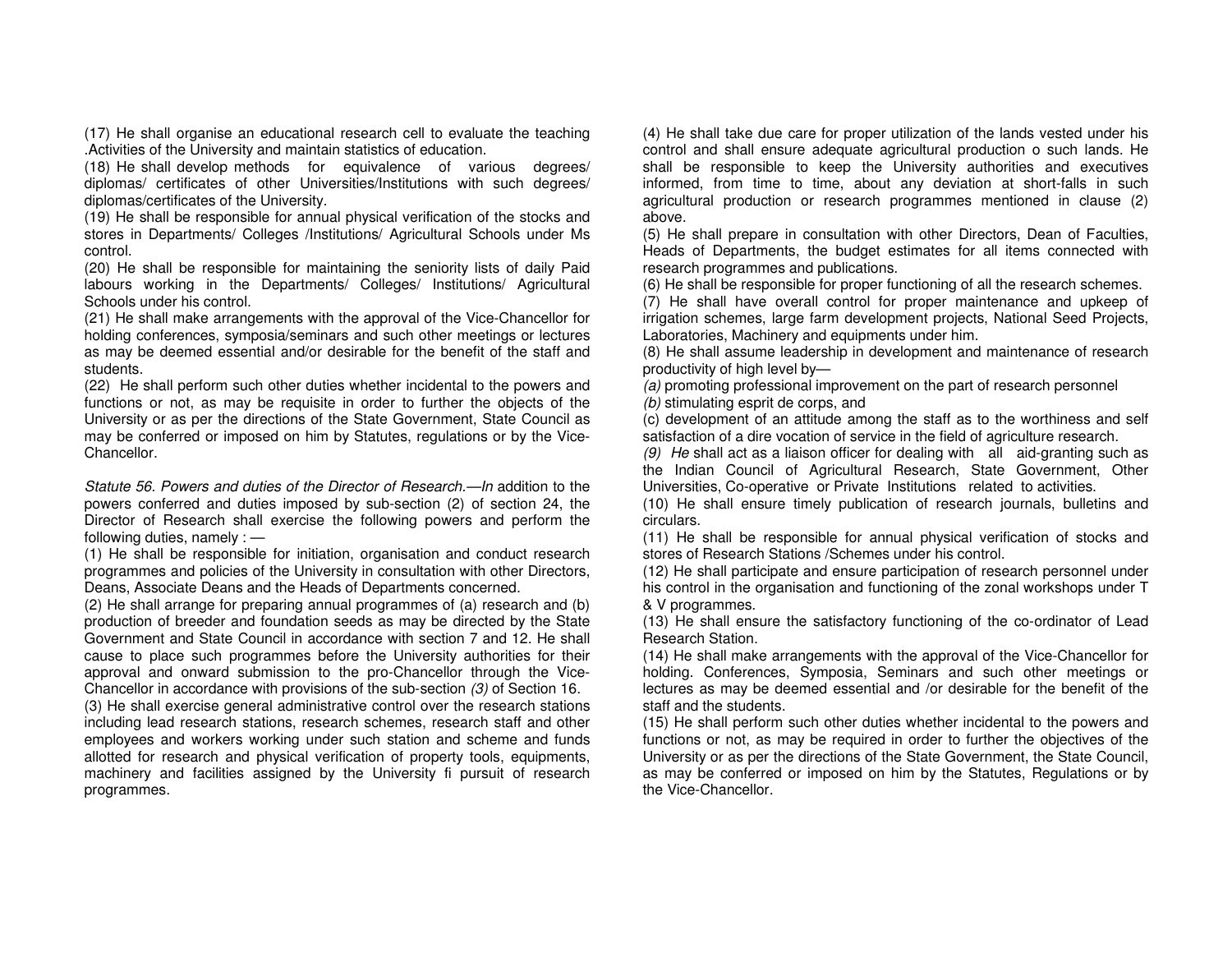Statute 57. Powers and duties of the Director of Extension Education. — ln addition to the powers conferred and duties imposed by sub-section (2) of section 25, the Director of Extension Education, shall exercise the following powers and perform the following duties, namely : —

 (1) He shall initiate, plan, organise and implement all extension education programmes and activities in consultation with the Director of Instruction, Director of Research, Deans, Associate Deans, Principals of Colleges and Heads of Departments.

 (2) He shall make arrangements for preparing annual programme of undertaking and guiding extension education activities including organising district level farmer's *melawas*, from time to time, for the improvement and development of the standard of agriculture and agriculturists, establishment of Krishi Vigyan Kendra, participation in the Training and visit System arid participation in such other activities to help and, support fie agricultural development programmes or activities of the State government, in accordance with the provisions of sub-clause (iii) of subsection (1) of section 4 and as per the directions under section 7.

 He shall cause to put up through Vice-Chancellor such annual programme for approval to the University authorities and shall get it approved for onward submission as required under the provisions of Sub-section (3) of Section 16.

 (3) He shall act as a Liaison Officer for dealing with such agencies like the development departments of State Government/Government of India/Indian Council of Agricultural Research and such other organisations in respect of extension education activities.

He shall maintain liaison with the film division of the Government of India, Government of Maharashtra, Television and All India Radio for proper use of these media.

 (4) He shall be an authorised Officer of the University for issuing press notes, handouts, clarifications and for arranging press conferences for and on behalf of the Vice-Chancellor. He shall bring to the notice of the Vice-Chancellor regularly the news and statements published on any matters concerning the University.

 (5) He shall supervise and exercise control over the extension education activities of all categories of academic and other staff members working under him.

(6) He shall be responsible for ensuring close co-operation and as, ordination of the extension education activities of the University on OB| hand and those of the concerning departments of the State Government Zilla Parishads, Cooperatives, Government undertakings and like organisations, on the other.

(7) He shall be responsible for organising extension education programmes.

 (8) He shall be responsible for proper maintenance and utilisation of machinery and equipments at his disposal.

(9) He shall exercise general administrative control over :—

(a) Funds allotted for extension education and

(b) Physical properties, facilities and materials assigned by University for the pursuit of extension education programmes.

(10) He shall in consultation with the other Directors, Deans, Associate Deans and Heads of Departments formulate budget estimates for extension education programmes and activities of all the concerned departments of the University.

(11) He shall guide and supervise the working of the communication Centre of the University dealing with publicity, publications, audio-visual aids, radio and University Printing Press.

 (12) He shall organise extension education units at each of the constituent and affiliated colleges/institutions/Agricultural Schools for undertaking and conducting extension education programmes and to super\* their working in consultation with the Director of Instruction, concerned Dean, Associate Dean/Principal of the Colleges/ Institutions.

 (13) He Shall initiate and organise in consultation with Zilla Parishads, concerned officers of the State Government, Director of Instruction and Director of Research Seminars, Training classes, camps of the farmers and officers of the Zilla Parishads, Training and Visit Schemes and of other agencies, with following objectives : —

 (a) to help the University reorient its teaching and research programmes by getting first hand information from the farmers about their problems ;

(b) to communicate research findings to the farmers ;

 $(c)$  to .help the village leaders to develop qualities of leadership

 (d) to train the officers of the Training and Visit Scheme, Zilla Parishads and other agencies to equip them with the proper and relevant knowledge for the discharge of their duties.

 (14) He shall initiate, plan and organise training programmes for professional extension workers including those serving under the constituent and affiliated colleges, research centres, other recognised institutions, Agricultural Schools, State Government, Zilla Parishads and formers.

(15) He shall be responsible for annual verification of stocks and stores of the schemes /'centres under his control.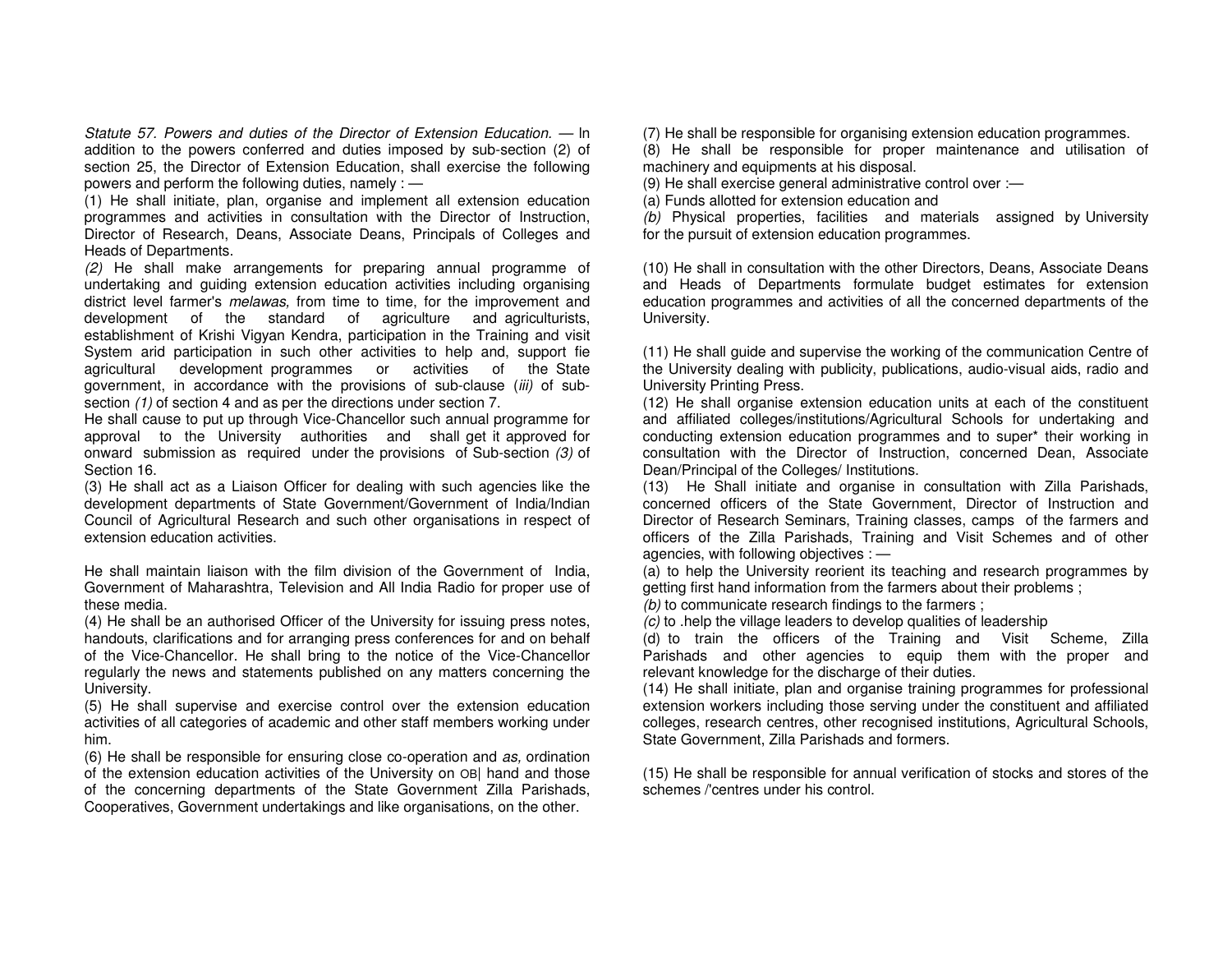(16) He shall make arrangements, with the approval of the Vice-Chancellor, for holding conference, symposia, seminars and such other meetings and lectures as may be deemed essential and /or desirable for the benefit of staff and students.

 (17) He shall perform such other duties whether incidental to the powers and functions or not, as may be requisite in order to further the objects of University or as per the directions of the State Government. State Council, as may be conferred or imposed on him by the Statuses, Regulations or by the Vice-Chancellor.

Statute 58. Powers and duties of Dean of the Faculty. — In addition to the powers conferred and duties imposed by sub-sections  $(1)$  to  $(8)$  of section 22, the Dean of the Faculty shall exercise the following powers and perform the following duties, namely : —

 (1) He shall be responsible to the Vice-Chancellor for preparing the academic programme as regard to the courses offered, curricula, educational tour programme of the students as per the existing policies of the University in consultation with the Director of Instruction.

 (2) He shall have the administrative control over the teaching load of the members of the Faculty in consultation with the Associate Dean of the College and Heads of Departments.

 (3) He Shall be responsible for prescribing extension education work load to be assigned to the teachers engaged in teaching and research, in consultation with the other Directors.

 (4) He shall serve as a channel of communication for all official business of the Faculty with other authorities of the University, the students and the public.

 (5) He shall be responsible for the planning, organisation and conduct of research in the faculty in consultation with the respective Heads ofDepartments and the Associate Deans.

 (6) He shall be responsible for the proper scrutiny of personal research work of Heads of Departments, Professors, Associate Professors/Reader, Assistant Professors, Senior Research Assistants and Junior Research Assistants through the concerned Associate Deans and Heads of Departments and approve the same. He shall evaluate and supervise the work done by them, from time to time, and keep the concerned Directors and the Vice-Chancellor informed about it.

 (7) He shall be responsible for general supervision over planning organisation and conduct of different examinations in the Faculty in time in consultation with the Heads of Departments and Associate Deans.

(8) He shall be responsible to the Vice-Chancellor for maintaining discipline, law and order in the Faculty for the discharge of his duties.

 (9) He shall be responsible for proper utilization of laboratories equipments, teaching aids, lands at the disposal of his Faculty and upkeep of the same through the Associate Dean, Heads of Departments and other academic staff members concerned and keep the University authorities informed about the same from time to time.

 (10) He shall make arrangements for ensuing impartial assessment of the students in different examinations by prescribing external evaluation and appointing examiners in accordance with the regulations made in this behalf.

 (11) He shall make arrangements with the approval of the Chancellor for holding Conferences, Symposia, Seminars and such other meetings or lectures as may be deemed essential and/or desirable for the benefit of staff and students.

 (12) He shall perform such other duties whether incidential to the powers and functions or not, as may be requisite in order to further the object of the University or as per the directions of State Government, State Council as may be conferred or imposed on him by the Statutes, Regulation<sup>5</sup> or by the Vice-Chancellor.

Statute 59. Powers and duties of Associate Dean. — In addition to the powers conferred and duties imposed by sub-section (2) of section 27 the Associate Dean shall exercise the following powers and perform the following duties, namely : —

 (1) He shall be responsible for resident teaching, research and extension education at the college /institute.

 $(1)$  He shall be responsible for exercising administrative control over the teaching through academic staff working at the college/institute.

 (2) He shall be responsible to the University authorities through the Dean for the implementation of curricula and teaching procedure designed to develop professional competence, character and initiative in the students and for maintenance of discipline by the students.

 (4) He shall be responsible for proper scrutiny of research work of each of the Professors, Associate Professors/Readers, Assistant Professors, Senior Research Assistants and Junior Research Assistants working under him in consultation with the Heads of Departments, He shall supervise the same and keep the concerned Dean and Director informed about it from time to time.

 (5) He shall be responsible for the maintenance and use of building, equipments and the instructional farm and garden of the college.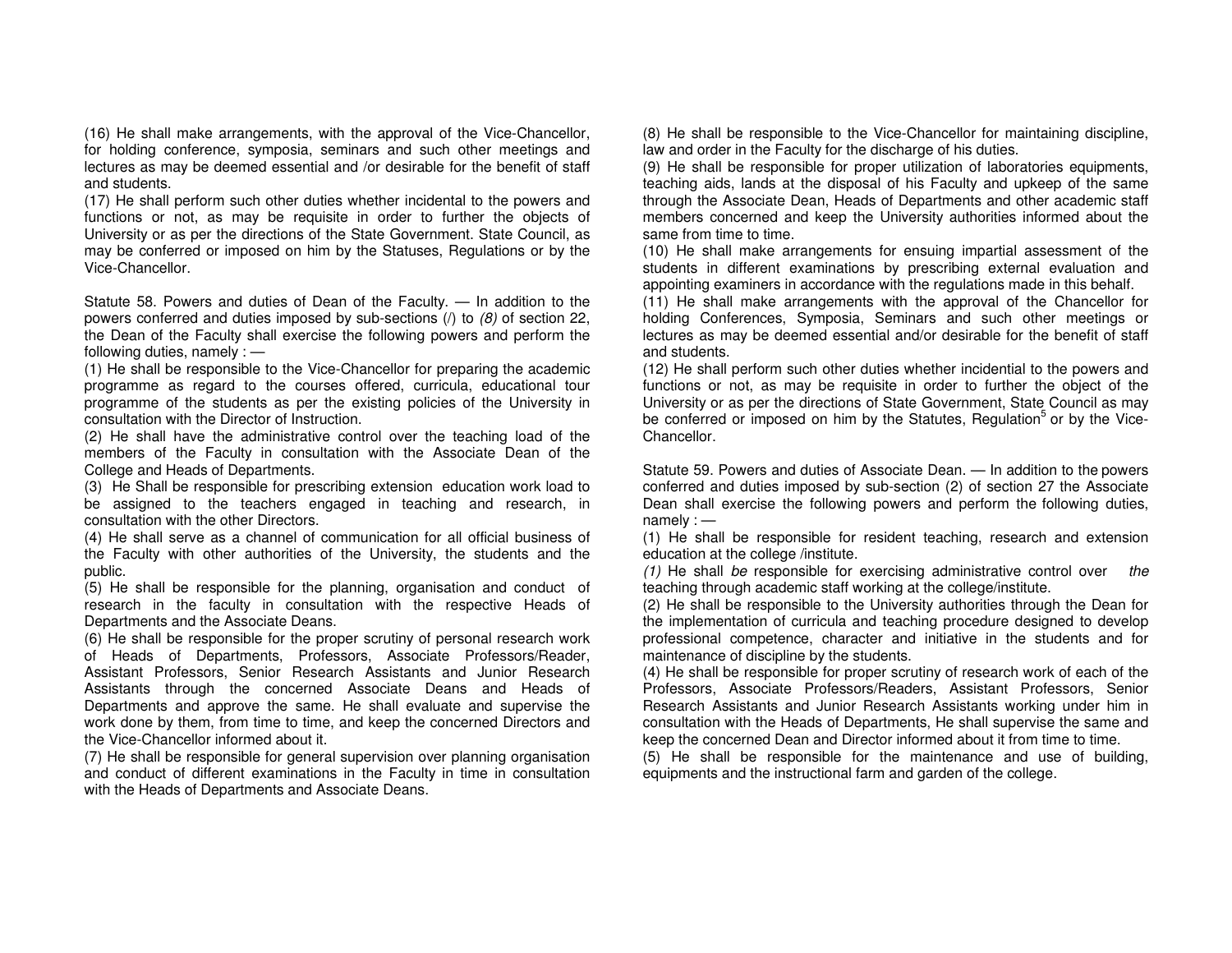(6) He shall serve as a channel of communication for all official business of the college with other authorities of the University, the students and the public under the instructions of the Dean of the Faculty.

 (7) He shall prepare the budget of the college in consultation with the Heads of Departments/Sections of different disciplines at the College/ Institution.

 (8) He shall responsible for proper use of hostels and facilities therein and shall also maintain discipline amongst students in the hostels.

(9) He shall be responsible for proper conduct of examinations.

 (10) He shall make arrangements with the approval of the Vice-Chancellor for holding Conferences, Symposia, Seminars and such other meetings or lectures as may be deemed essential and/or desirable for the benefit of the staff and the Students.

 (11) He shall perform such other duties whether incidential to the powers and functions or not, as may be requisite in order to further the object of the University or as per the directions of the State Government, Sate Council or as may be conferred or imposed on him by the Statutes, Regulations or by the Vice-Chancellor.

### **Chapter VI Other Officers of the University**

Statute 60. Other Officers of the University .—The following officers are hereby declared to be the other officers of the University as per category (d) under section 14.

- (/) The University Engineer,
- (//) The Deputy Registrar,
- (iii) The Assistant Registrar,
- (iv) The Assistant Comptroller.

Statute 61. Manner of appointment of other Officers of the University, All appointments of the other officers of the University shall be made strictly, on the basis of merit except that the posts of Deputy Registrar shall be filled in by promotion from the category of Assistant Registrars or Assistant Comptrollers and the posts of Assistant Registrar and Assistant Comptroller shall be filled in 50 percent by promotion from ministerial staff a 50 percent by nomination.

Statute 62. Qualifications of other Officers.—The minimum qualification necessary for the other officers shall be such as may be determined by the Executive Council excepting for the Registrar and Comptroller.

Statute 63. Appointment only on the recommendations of the Selection Committee.-(1) No person shall be appointed by the University to any post of Other Officers by promotion except to the posts of Deputy Registrar, Assistant Registrar and Assistant Comptroller. Appointment shall be made on the recommendation of the Selection Committee constituted und Statute 64 :

Provided that in any emergency which in the opinion of the Vice-Chancellor requires that immediate action should be taken, he may without the recommendations of the Selection Committee or without following the procedure prescribed in Statute 65 make appointment of a suitable person to any post of 'Other Officers' for a period not exceeding one year and shall at the earliest opportunity thereafter report his action to the Executive Council.

 (2) Notwithstanding anything contained in clause (1) above, the Executive Council may direct that a post/posts of the Other Officer/Officers may be filled in by obtaining the services of an officer or officers on deputation from the State Government, Government of India, any statutory University in India or any Government or Semi Government organisation or institution or from corporation established by law.

(3) Appointment of a person on deputation to any post of the other Officer of the University in pursuance of the provisions of clause (2) above, shall be made by the Vice-Chancellor without reference to or recommendation of the Selection Committee. Such Officers and their appointments shall be made by the Vice-Chancellor on such terms and conditions as may be agreed to between the Vice-Chancellor and the deputing authority :

 Provided that the period of such deputation shall in the first instance not exceed three years which may, at the option of the Vice-Chancellor, in consultation with the deputing authority and subject to the prior approval of Executive Council, be extended from time to time for a total period not exceeding five years.

Statute 64. Selection Committee 'or selection of persons for appointment as Other Officers. - (I) The Selection Committee shall consist of the following members, namely :

- (i) The Vice-Chancellor of the University.
- (ii) One Dean of any of the Faculty of the University nominated by the Vice-Chancellor.
- (III One Director mentioned in category (b) under section 14, nominated by the Vice-Chancellor.
- (iv) The member of the Executive Council representing the Indian Council of Agricultural Research.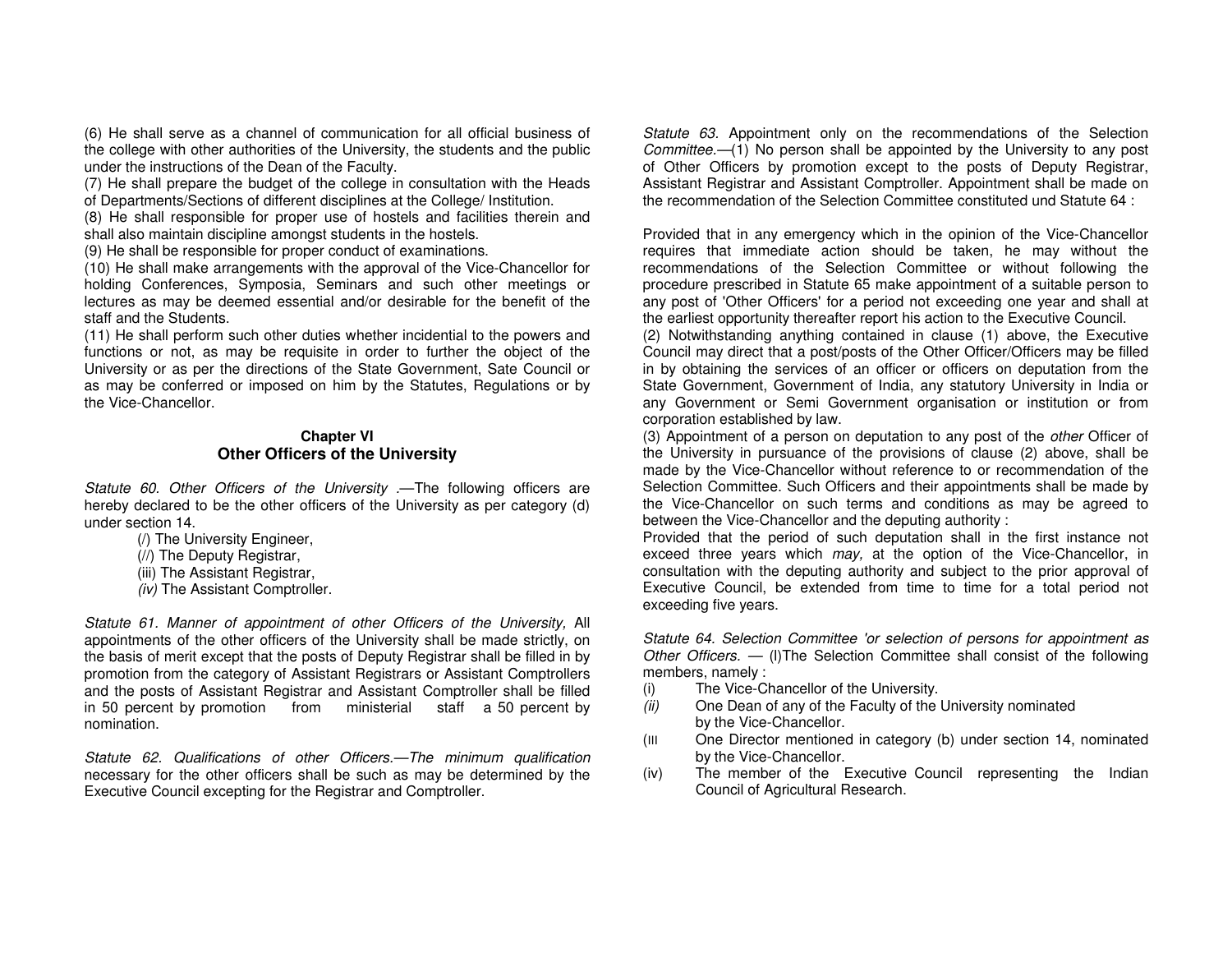- (v) The Chairman of the Selection Committee may at his discretion, from time to time shall nominate on the Selection Committee not more than two experts not necessarily working under the University, as a member/members.
- (vi) Two non official members of the Executive Council, to be nominated by the Vice-Chancellor.
- (vii) The Registrar.

(2) The Vice-Chancellor shall be the  $Ex$ -Officio Chairman of the Selection Committee. In the absence of the Chairman the member nominated by him shall temporarily act as the Chairman of the Selection Committee.

(3) The Registrar shall be the Ex-Officio Secretary of the Selection Committee. In his absence the person authorised by the Vice-Chancellor shall act as Secretary.

 (4) No act or proceedings of the Selection Committee shall be invalidated by reason of vacancy in its membership.

 (5) The Director/Dean of the Faculty nominated by the Vice-Chancellor shall hold office for such period as may, in each case, be determined by the Vice-Chancellor.

(6) The members under clause  $(1)$   $(vi)$  above, nominated by the Vice-Chancellor shall hold the office for a period of one year which may be extended upto six months by the Vice-Chancellor or as long as he is of the Executive Council, whichever period expires first.

 (7) The Executive Council may make rules consistent with the Act and the Statutes providing for giving of notice to the members of the Selection Committee and of the business to be considered at meetings and for keeping of record of the proceedings at the meetings and assessment of candidates.

Statute 65. Procedure for appointment of Other Officers.—(1) The following procedure shall be followed for the appointment of "Other Officers" category (c) under section 14 and Statute 60 whenever vacancies arise or new posts are created: —

 (i) The Vice-Chancellor shall have the post/posts advertised with such qualifications, terms and conditions, of service etc. as may be prescribed by the Executive Council. Application shall be received by the Registrar.

 (ii) The Registrar shall place all such applications received, before the Chairman for his consideration.

(iii) The Chairman shall arrange to scrutinise all such applications, and prepare a list of all eligible candidates who shall be called for interview

 $(iv)$  After interviewing the candidates, the Selection Committee shall recommend to the Vice-Chancellor for each post to be filled in as far as possible, a panel of not more than three persons in order of merit.

 (v) The Vice-Chancellor shall then make the appointment of a suitable person/persons from amongst those recommended by the Selection Committee.

(2) Notwithstanding anything contained in clause (1) above and in case of an officer whose services are to be obtained by the University on deputation fom the State Government, Government of India or any other organisation or institution referred to in clause (2) of Statute 63 the provision of clause (1)  $(v)$ of this Statute shall not apply.

 (3) The posts of other officers to be filled in by promotion be filled in through the Selection Committee on the basis of merit and seniority,

Statute 66. Powers and duties of the Registrar.—In addition to the provision and duties contained in section 19, the Registrar shall exercise the following powers and perform the following duties, namely : —

 (1) to be the custodian of the records, common seal and such other property of the University as the Executive Council shall commit to his charge.

 (2) to act as a Secretary of the Executive Council, Academic Council and of such other committees, as may be so prescribed by the Statutes or Regulations and to attend or to depute any of his assistants for any of the meetings of the Executive Council, Academic Council and the committees referred to above and keep the minutes thereof.

 (3) to conduct the official correspondence of the Executive Council. Academic Council and Selection Committee.

 (4) to issue all notices convening meeting of the Executive Council, Academic Council, and such other committees of which he is a Secretary.

 (5) to make arrangements for admission of students to the University and to maintain enrolment register of the students so admitted to the Constituent and affiliated colleges and institutions of the University.

 (6) to maintain a record of all degrees, diplomas, certificates, medals and awards, conferred by the University.

 (7) to maintain a permanent record of all courses, curricula and other relevant information.

 (8) to maintain a permanent record of all academic performance of the students of the University including the courses taken, grades obtained, degrees awarded, prizes or other distinctions won and any item pertaining to the academic performance of students.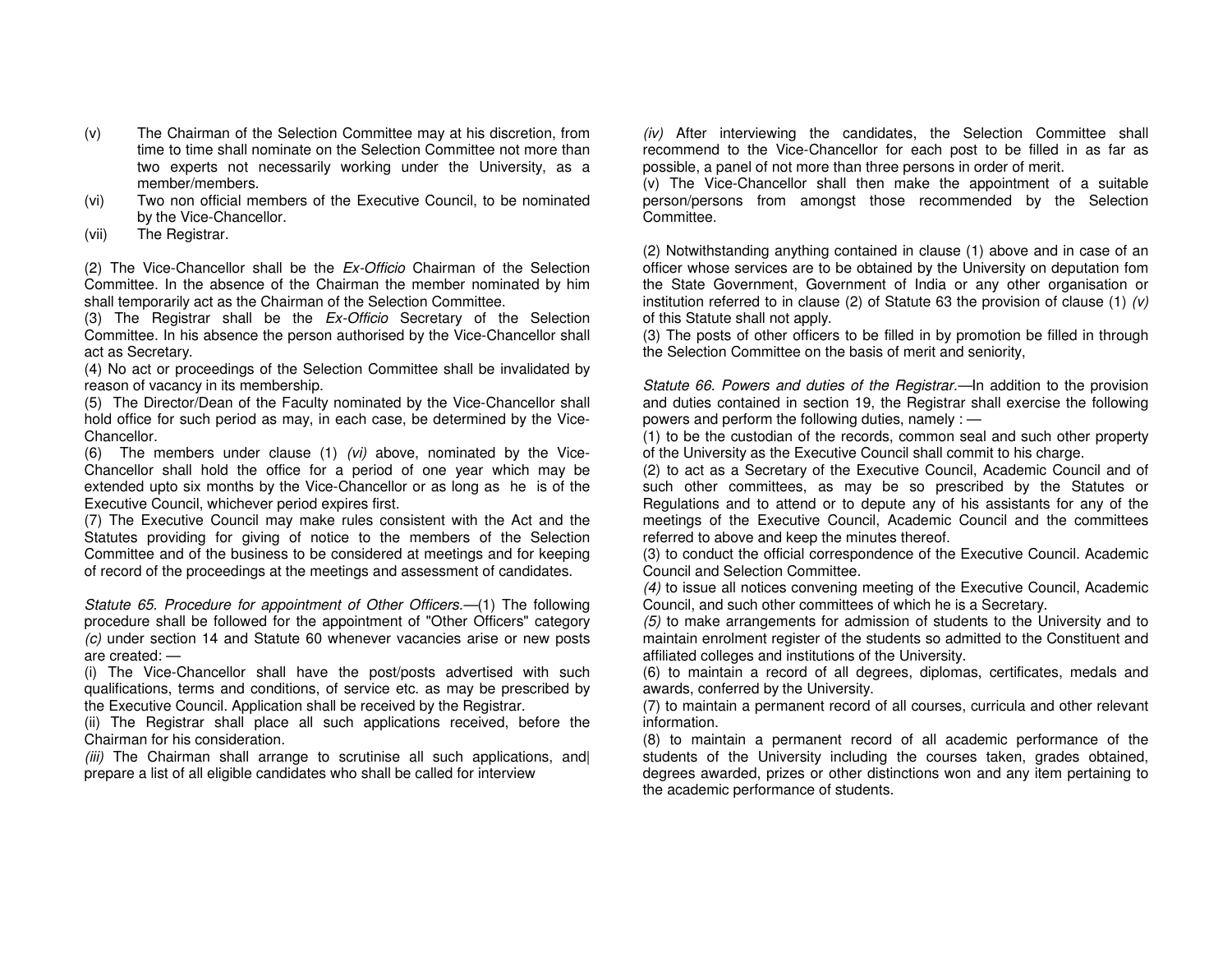(9) to supervise the general administration of the University subject to the control of Vice-Chancellor to ensure the smooth implementation of the Statutory provisions of the Act, Statutes, Rules and Regulations.

 (10) to assist and advise the Vice-Chancellor in all administrative matters of the University.

 (11) to carry out or arrange to carry out general administrative and academic inspection of constituent, affiliated colleges, various institutions and all the research stations.

 (12) to ensure the up-to-date maintenance of records of the University lands at the level of revenue and other departments including at the University level. (13) to sign on behalf of the University any bond, agreement, lease deed or any other legal document to be entered into with the Central Government, State Government or any other duly constituted body and to sign the vakalatnama, plaint, written statement or any such similar documents while filing or defending any civil, criminal, labour or industrial Proceedings after obtaining the necessary approval of the competent authority.

(14) to act as Principal Liaison Officer of the University, for all matters with the State Council, the State Government and Central Government, the Indian Council of Agricultural Research, the University Grants Commission, other Universities and other bodies.

(15) to initiate proposal for holding the Convocation with the prior approval of Vice-Chancellor and other competent authorities and to make neither arrangements thereof.

 (16) to evolve a code of conduct for, the staff and workers of the University and to ensure its enforcement as per the directions of the Vice-Chancellor.

 (17) to maintain or cause to be maintained service records of all categories of staff.

 (18) to be responsible for annual physical verification of stocks and stores in Vice-Chancellors' office.

 (19) to be responsible for reporting to Government consequences of any decision or action taken by any authority of the University, which he feels is in contravention of the provisions of the Act, Statutes, Rules  $a_{\alpha}$  Regulations.

 (20) to exercise such other powers and perform such other duties as may be conferred or imposed on him by the Statutes, Regulations or by the Vice-Chancellor.

Statute 67. Powers and duties of the Comptroller.—The Comptroller shall be responsible to implement the provisions of sections 20, 51, 53, 54, 55 and 56 and in addition he shall carry out the following duties, namely:—

(1) to ensure that all receipts by the University including its authorities, executives, academic officers, other officers and academic and ministerial staff members working under it are promptly credited into the University fund and that those are properly accounted for.

 (2) after obtaining the approval of the Vice-Chancellor and with the previous sanction of the State Government take action to create a special fund and to maintain a detailed and proper account thereof, in according with the provisions of sub-section (3) of section 51.

 (3) to prepare the annual financial estimates of receipts and expenditure of the University in the manner prescribed by the State Government in consultation with the concerned officers of the University and the Vice-Chancellor and to submit the same to the Executive Comic.! for its consideration.

 (4) to submit to the State Council the annual financial estimates of receipts and expenditure of the University with the advice, if any, of the Executive Council.

 (5) to prepare the revised estimates of receipts and expenditure of the University in consultation with the concerned officers of the University and the Vice-Chancellor and after obtaining approval of the Executive Council forward the same to the State Council.

 (6) to prepare !he annual accounts of the University under the direction of the Vice-Chancellor and in accordance with the provisions of sub-section (/) of section 55, and submit the same to the Executive Council and State Council.

 (7) to ensure submission of the annual accounts of the University together with the balance-sheet, to the State Government in with !he provisions contained in sub-section (2) of section 55.

 (8) to render necessary assistance to the auditor appointed by the State Government for the audit of the accounts of the University.

 (9) to take suitable action expeditiously on the audit report and report the action taken to the Executive Council to facilitate the Executive Council to take suitable action as required by sub-section (3) of section 55.

 (10) to ensure timely submission of the copy of the accounts and the audit report to the State Government within nine months from the end of the financial year alongwith the statement of the action taken thereon. by the University as required under provision of sub-section (4} of section 55.

 (11) to ensure that expenditure not authorised in the budget, is incurred by any authority, executive, academic officers, other officers and academic and ministerial stall members of the University with the prior sane<sup>1</sup> ion. 'of the competent authority.

 (12) to ensure that expenditure authorised in the budget is incurred by the concerned authority, executives, academic officers, other officers and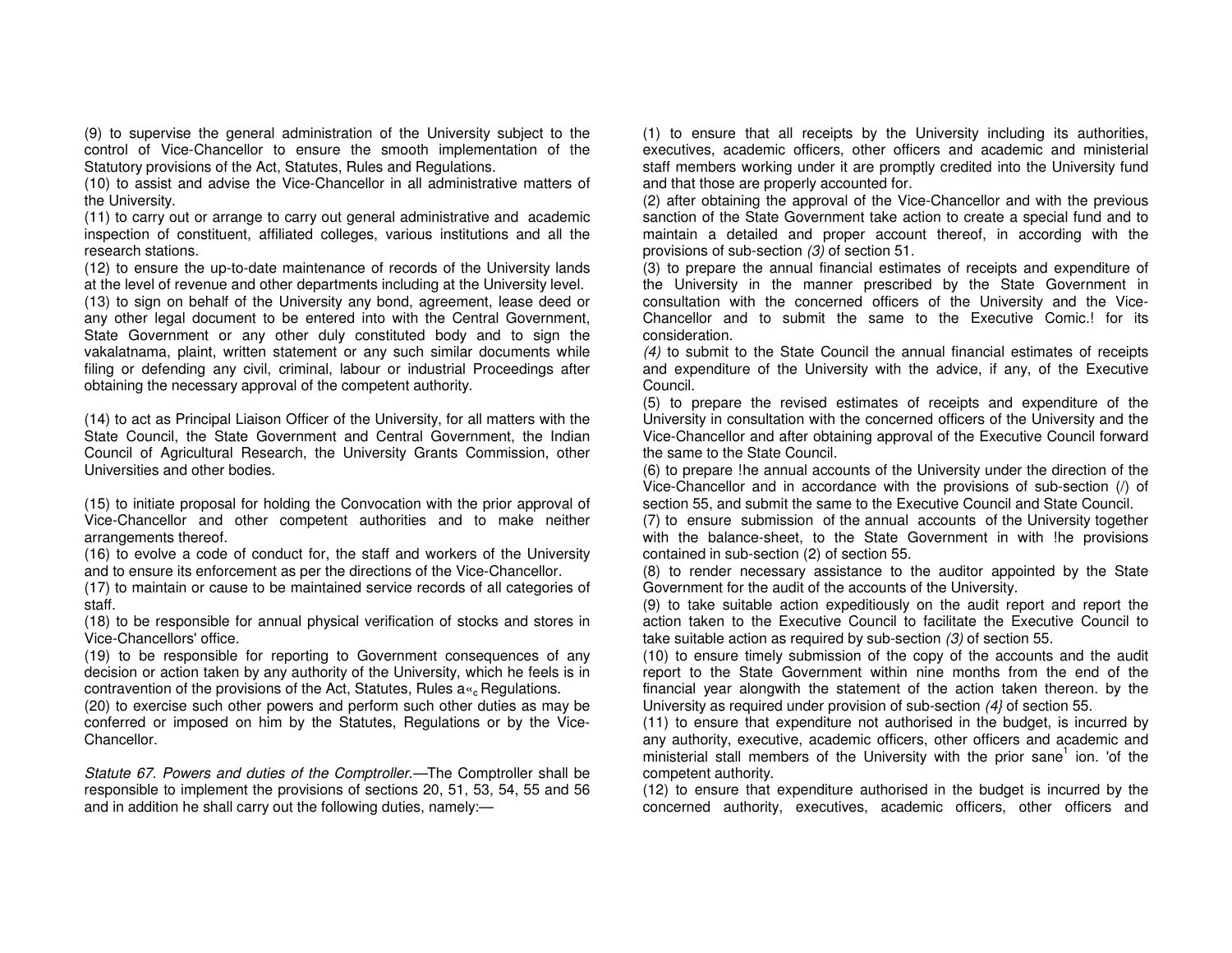academic and ministerial staff members of the University after following the prescribed procedure and after obtaining the sanction of the competent authority.

 (13) to ensure that all accounts of the University including those of the constituent colleges, research centres and institutions of the University are kept, adjusted and periodically internally audited.

 (14) to ensure that all income and fees, etc. due to the University are collected promptly and accounted for and that the salaries and other amount due to the University employees and others are paid promptly.

 (15) to act as the financial advisor to the Vice-Chancellor regarding all financial matters of the University.

 (16) to keep the Vice-Chancellor informed from time to time about the financial position of the University.

 (17) to prepare the financial plans for development of the University in consultation with the concerned officers of the University and under the guidance of the Vice-Chancellor.

 (18) to ensure that the grants are received in time from the Government of India, State Government and other aid-granting agencies.

 (19) to maintain the inventory of the dead stock articles of the University and ensure annual verification thereof through the concerned officers.

 (20) to inspect/audit the financial matters of all the offices/institutions under the jurisdiction of the University.

(21) to detect and decide the defalcation cases on su-moto or on information received and to take further action.

(22) to be responsible for reporting to Government consequences of any decision or action taken by any authority of the University in respect of financial implications of the University which he feels is in contravention of the provisions of the Act, Statutes, Rules and Regulations.

 (23) to exercise such other powers and perform such other duties as may be conferred or imposed on him by the Statutes, Regulations or by the Vice-Chancellor.

Statute 68. Powers and duties of Director of Students' Welfare. -In addition to the powers conferred and duties imposed by sub-section (2) of section 26, the Director of Student's Welfare shall exercise the following powers and perform the following duties, namely: —

 (1) to make arrangements for the housing and messing of students, in close coordination with the Associate Deans of the respective colleges/ institutions ; (2) to direct a programme for student counselling;

 (3) to arrange for part time/employment of students in accordance with the schemes approved by the Vice-Chancellor;

(4) to assist in the placement of graduate and post graduate students of the University;

 (5) to obtain travel facilities for students and academic staff members, for holidays, study tours and sports events ;

 (6) to exercise general control and supervision over the physical education programmes and other co-curricular activities of the students, such as NCC and NSS ;

 (7) to coordinate matters regarding grant of scholarships, awards and freeships to students.

 (8) to arrange for periodical medical examination of students and to ensure medical assistance to them and organise and supervise dispensaries attached to constituent colleges of the University and other institutions;

 (9) to organise co-operative consumers' societies, canteens and banks for the welfare of students and University employees ;

 (10) to maintain play grounds of Colleges/Institutions through Sports Officers'/Physical Training Instructors;

 (11) to perform such other duties as may be conferred or imposed on him by the Statutes, Regulations or by the Vice-Chancellor.

Statute 69. Powers and duties of the Librarian.—The Librarian shall work under the control and supervision of the Vice-Chancellor and shall be responsible for the maintenance of all libraries of the University and for the organisation of their services. The University Librarian shall have the following powers and duties, namely: —

 (1) he shall have general overall supervision over the University Library, and Library personnel and departments' collections;

 (2) he shall prepare the library budget for the University Library including departments' collections ;

 (3) he shall have the responsibility of receiving and accessioning all library materials;

 (4) he shall have the responsibility of initiating the purchase of all requisitioned library materials ;

 (5) he shall have the responsibility of renewing in time, subscriptions to journals;

 (6) he shall prepare a Library news letter and periodical intervals which will carry a list of all library materials received since the last proceeding news letter and other timely library news of interest to students and staff;

 (7) he shall initiate participate and co-operate in programmes designed %o stimulate and encourage the use of the library by students and staff;

 (8) he shall arrange library hours which will permit maximum library use by both students and staff;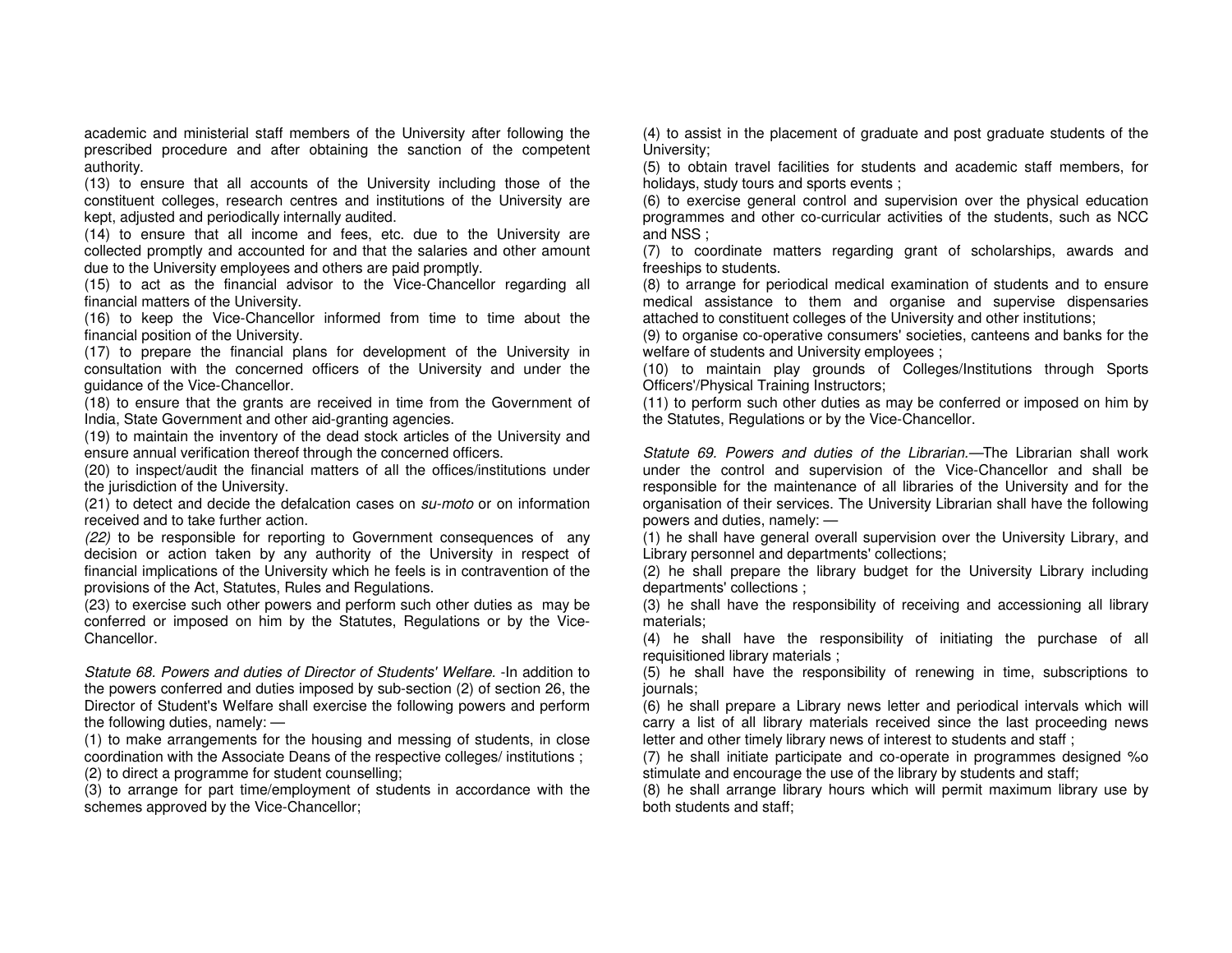(9) he shall arrange for departments and selected research sub-stations. small collections of volumes and journals that are in almost constant use by the staff and post graduate students as references ;

 (10) he shall purchase books and periodicals approved and recommended by the Library Committee to be appointed by the Vice-Chancellor ;

 (11) he shall be responsible for annual physical verification of books/ periodicals/stocks and stores of the Library;

 (12) he shall perform such other duties as may be conferred or imposed on him by the Statutes/Regulations/or by the Vice-Chancellor.

Statute 70. Powers and duties of the University Engineer.—The University Engineer shall work directly under the Vice-Chancellor and shall exercise «e following powers and perform the following duties, namely : —

 (1) to be responsible for maintenance of all University buildings, roads, fencing, play-grounds, parks and gardens and lands other than the lands the agricultural farms ;

 (2) to be responsible for the construction and maintenance of all utility services such as drainages, electricity, water supply and telephone ;

 (3) to be responsible for establishment and maintenance of fire protection services ;

 (4) to be responsible for obtaining administrative and financial approval for each construction work from the appropriate authority of the University ;

(5) to be responsible for all constructions under the University including preparation of their designs, plans and estimates ;

 (6) to prepare annual construction and maintenance budget of the University and to submit a periodical report to the Vice-Chancellor showijj the progress of the works under construction;

 (7) to maintain accounts relating to works in his charge in the manner prescribed by the comptroller;

 (3) to maintain an up-to-date inventory of all immovable properties of the University including lands and buildings in consultation with the concerned University officers;

 (9) to arrange acquisition and disposal of immovable property of the University with the approval of the competent authority of the University.

 (10) to be responsible for maintaining cleanliness and sanitation of the university premises ;

(11) to work as Estate Officer of the University;

 (12) to be responsible for the annual verification of machinery, stock and stores under his control;

(13) to exercise such other powers and perform such other duties as may be conferred or imposed on him by the Statutes, Regulations or by the Vice-**Chancellor** 

## **CHAPTER VII Academic Staff Members of the University**

Statute 71. Classification of Academic Staff Members.—Irrespective of the duties of teaching, research and extension education for the time being allotted to an Academic Staff Members of the designation of the post to which he was originally appointed or the post presently held by him, each such member shall hold one of the following ranks as may by an order be specifically allotted by the Vice-Chancellor, namely :-

- (i) Principal.
- (ii) Head of the Department.
- (iii) Professor.
- (iv) Associate Professor/Reader,
- (v) Assistant Professor.
- (vi) Lecturer/Superintendent of Agricultural Schools.
- (vii) Sports Officer,
- (viii) Demonstrator/Tutor.
- (ix) Senior Research Assistant/Agricultural Officer.
- (x) Physical Training Instructor.
- (xi) Junior Research Assistant/Agricultural Supervisor / Research Assistant.
- (xii) Assistant Librarian.
- (xiii) College Librarian.

Provided further that any staff member other than those specified above and having prescribed qualification and drawing pay scale equivalent to any of the rank mentioned above and discharging duties of an academic staff member as mentioned in clause (b) of section 13 shall be designated as an Academic Staff Member.

Statute 72. Applicability of Statutes.-The Statutes Nos. 73 to 77 regarding qualifications and method of recruitment shall be applicable to all toe post of academic staff members except that of Heads of Departments and Professors.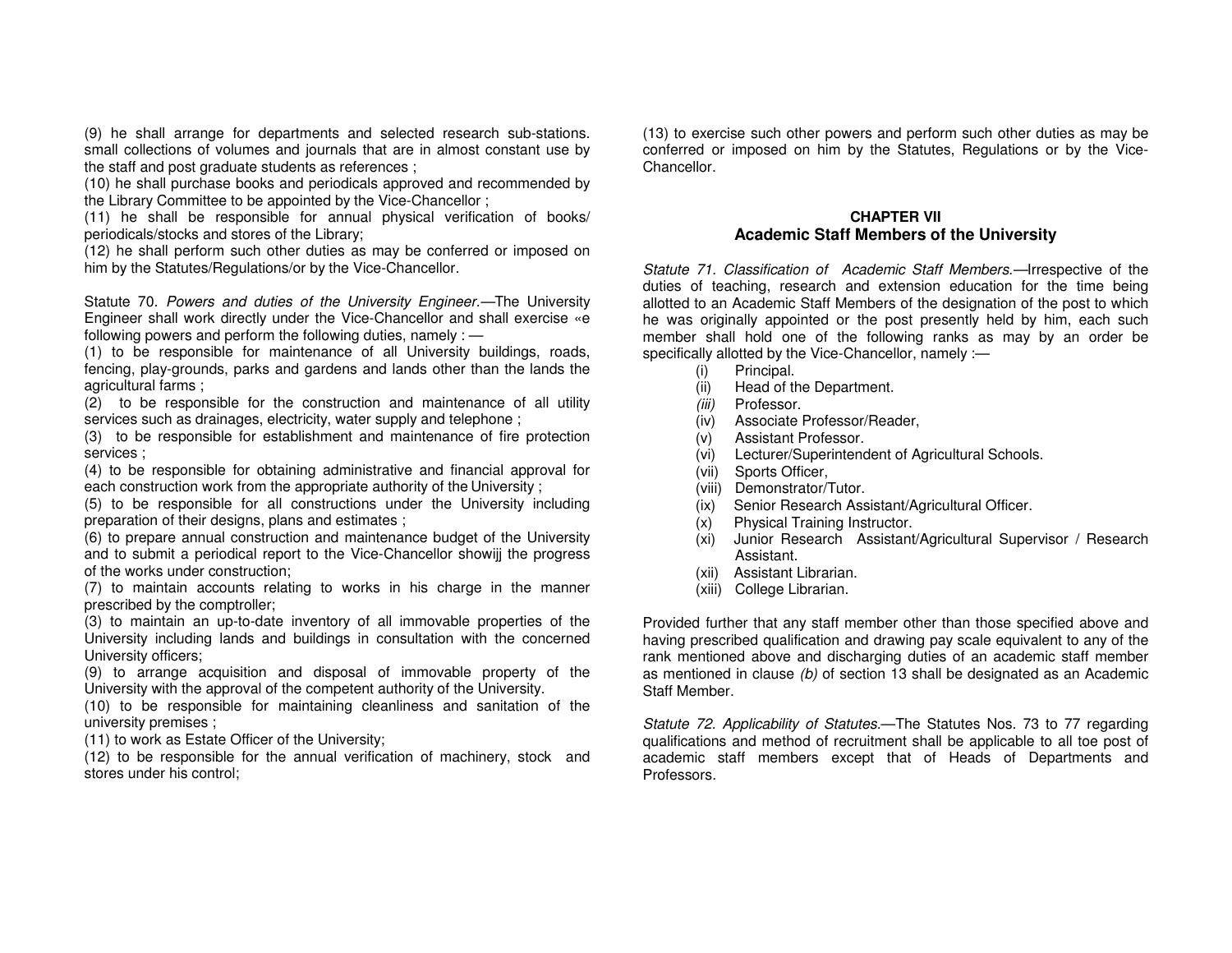Statute 73. Qualifications of Academic Staff Members'.—(a) For being appointed to any post in the University service mentioned in column 2 of Appendix III, a person shall possess the minimum qualifications mentioned against each such post in column 3 of the Appendix III. (b) If the Selection Committee is satisfied that candidates with prescribed qualifications or experience or both are not available for Selection and makes a report to the State Government to that effect, the State Government may relax a higher basic qualifications or experience or both in making the appointments as may be necessary.

Statute 74. Manner of Appointment of Academic Staff Members.—(1) All appointments of the members of academic staff shall be made by the Vice-Chancellor strictly on merit and no person shall be appointed by the Vice-Chancellor as a member of the academic staff except on the recommendation of the Selection Committee constituted under section 58(2)  $_{\mathcal{Q}}($  the Act and Statute 75 :

 Provided that in any emergency which in the opinion of the Vice-Chancellor, required that immediate action should be taken he may without recommendation of the Selection Committee or without following the procedure prescribed in Statute 77 make appointment of a suitable person having the minimum prescribed qualifications to any post of the academic staff member for a period not exceeding one year and shall at the earliest opportunity thereafter report his action to the Executive Council:

 Provided further the Vice-Chancellor shall initiate simultaneous action to frill the post through due process of selection within a period of one year from the date of such appointment;

 (2) Notwithstanding anything contained in clause (1) above the State Council or the Executive Council as the case may be, may direct that a post of academic staff member may be, filled in by obtaining the services of a suitable person on deputation from the State Government, Government of India, Indian Council of Agricultural Research, Council of Scientific and Industrial Research, any statutory University hi India, or any Government or Semi Government Organisation or Institution or a Corporation established by Jaw.

 (3) Appointment of a person on deputation to any post of an academic staff member in pursuance of the provisions of Clause (2) above shall be made by the Vice-Chancellor without reference to or recommendation of the Selection Committee. Selection of such a person and his appointment, as an academic staff member shall be made by the Vice-Chancellor on such terms and conditions as may be agreed to by the Vice-Chancellor and the deputing authority and the person concerned:

Provided that the period of such deputation shall, in the first instance, not exceed three years, which period may, at the option of the Vice-chancellor and in consultation with the deputing authority and the person concerned and with the prior approval of the State Council or the Executive Council as the case may be, be extended, from time to time, for a total period not exceeding five years.

Statute 75. Selection Committee for selecting persons for appointment as Academic Staff Members.-(1) Selection Committee constituted in accordance with the provisions of sub-section (7) of section 58, for selection to the post of Associate Professor/Reader, Assistant Professor, Lecturers and their equivalent posts shall consist of the following members, viz :-

- (i) The Vice-Chancellor;
- (ii) One Director of the University by rotation;
- (iii) Member of the Executive Council representing Indian
	- Council of Agriculture Research
- (iv) One Dean of University by rotation ;

 (v) Three outside Experts to be nominated by the Vice-Chancellor out of the panel of six names of persons recommended by the Academic Council who have special knowledge of the subject for which the academic staff member is selected.

 (2) Not less than four members shall form a quorum of whom atleast two shall be outsiders having special knowledge of the subject for which the academic staff members is selected.

 (3) The Vice-Chancellor shall be the Ex-Officio Chairman of the Selection Committee. In the absence of the Chairman the member nominated by him stall temporarily act as the Chairman of the Selection Committee.

 (4) The Deputy Registrar or the Assistant Registrar as the case may be dealing with establishment matters shall be the Secretary of the Selection Committee.

 (5) No act or proceedings of the Selection Committee shall be invalidated by reason of any vacancy in its membership.

 (6) The Director /Dean of the Faculty nominated by the Vice-Chancellor shall hold office for a period of one year from the date of nomination.

 (7) The Executive Council shall make rules consistent with the Act and Statutes providing for giving notice to the members of the Selection Committee and of the business to be considered at meetings and for keeping record of the proceedings of the meetings and assessment of candidates.

Statute 76 Selection Committee for selecting persons for appointment as academic Staff Members.- (1) The Selection Committee constituted in with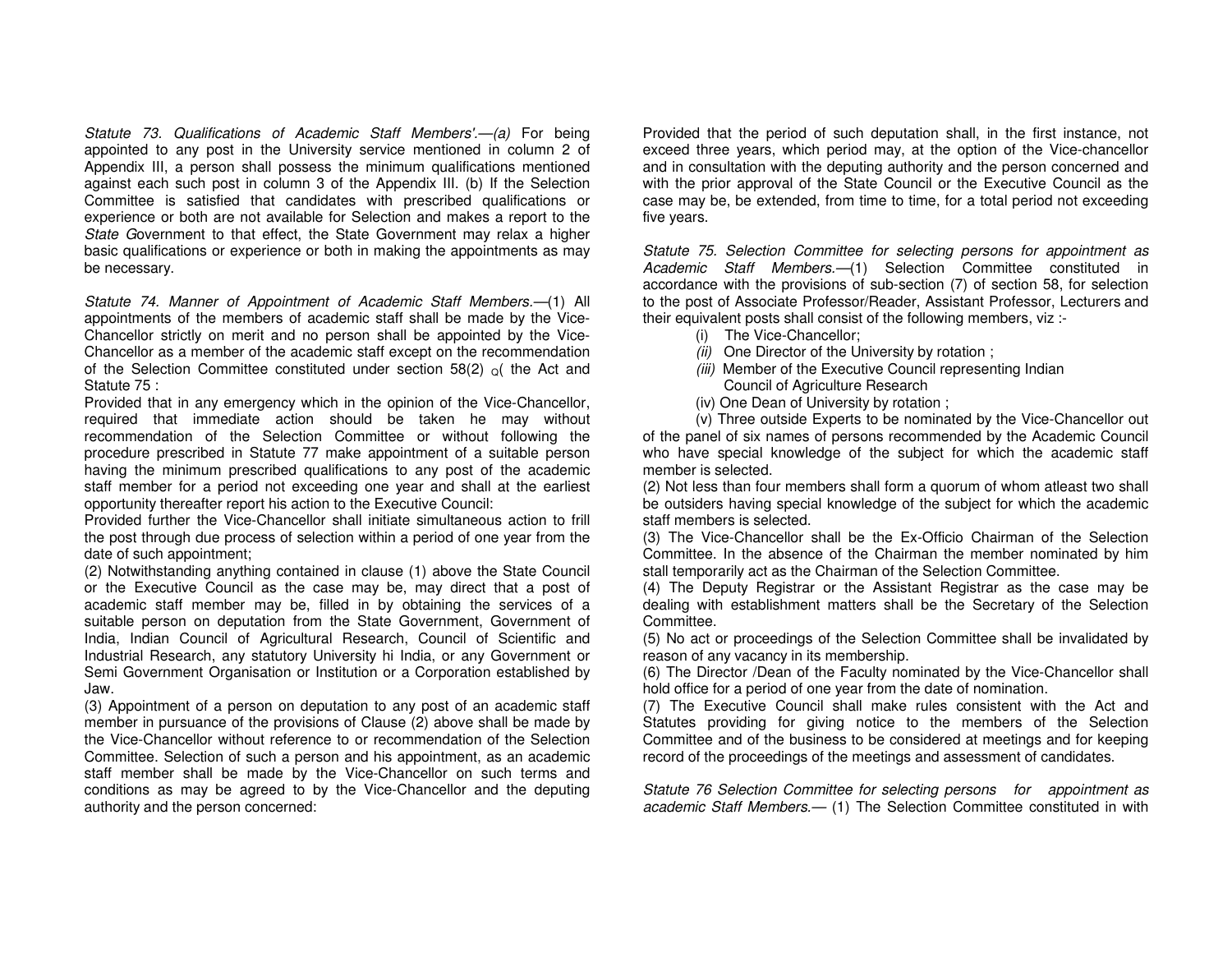the provisions of sub-section (7) of section 58 of the Act for selection to the posts other than those to be selected by selection under Statute 75 shall consist of the following members, viz : --

(i) Director or Dean nominated by the Vice-Chancellor Ex-officio Chairman

(ii) One Associate Dean to be nominated by the Vice-Chancellor.

 (iii) Tow Heads of the Departments to be nominated by the Vice-Chancellor, one of whom shall be from the other Agricultural Universities in the state.

(2) The Committee shall hold office for a period of one year from the date of constitution. In exceptional circumstances duration may be extended for a period not exceeding six months by the Vice-Chancellor

 (3) Deputy Registrar/Assistant Registrar dealing with the establishment matters shall be Secretary.

 In the absence of the Secretary, the person nominated by the Vice-Chancellor shall act as Secretary.

 (4) No act or proceeding of the Selection Committee shall be invalidated by reason of any vacancy in its membership.

 (5) The members nominated by the Vice-Chancellor shall hold office for a period of one year.

(6) (a) The University shall make rules consistent with the provision of the Act and the Statutes providing for the giving of notice to the member of the Selection Committee and the business to be considered at meetings and for keeping of record of the proceedings of the meetings and assessment of candidates.

(b) For purpose of the meeting under sub-clause (a) four members shall form a quorum.

Statute 77. Appointment of Academic Staff Members.—(1) The procedure for the appointment of academic staff members, when vacancies arise or when new posts are created, shall be as under, namely:—

 (i) The Vice-Chancellor, may have the posts advertised with such qualifications as have been prescribed by the Executive Council on the recommendations, if any, of the Academic Council.

 (II) The Registrar shall cause to put up all such applications received before the Chairman of the Selection Committee for his consideration

(iii) The Chairman shall arrange to scrutinise all applications received and prepare a list eligible candidates who shall be called for interview.

(iv) The Vice-Chancellor then make the appointment of a candidate

 or candidates strictly in the order of merit as arranged by the Selection Committee. If he wishes to make an appointment otherwise than in the order of merit recommended by the Selection Committee, he shall record the reasons thereof and obtain the approval of the Executive Council before making the appointment.

 (v) The Vice-Chancellor shall then make the appointment of suitable person only from amongst the persons recommended by the Selection Committee.

(2) Notwithstanding anything contained in clause (1), the Vice-Chancellor may at his discretion determine from time to time the number of posts under each category referred to in Statute 71 to be filled in by promotion from the lower category :

 Provided that the number of posts so determined shall be twenty-five cent of the total number of posts in the category as a whole to which  $P^{\wedge}{}_{0}$ rnotions are to be made or such higher percentage not exceeding 50 per cent as may form time to time be determined by the Executive Council:

 Provided further that such posts shall be filled in by promotion through the Selection Committee on the basis of merit and seniority in the discipline or group of disciplines, departments or sector and minimum academic qualification and experience, as prescribed by the Statutes:

 Provided further that the academic staff members shall be eligible to apply for any post of an academic staff advertised by the University.

 (3) While filling in the post in the classification of the academic staff as specified in Statute 71 by promotion or nomination, the University shall reserve for Backward Classes and other categories as such percentage of posts as may be prescribed by the State Government, from time to time, for such classes and categories..

Statute 78. Subordination of Academic Officers and Academic Staff Members.—(1) The Associate Dean shall be subordinate to the respective Dean.

 (2) The Head of Department shall be subordinate to the concerned Associate Dean.

 (3) The Professors/Associate Professors/Readers/Assistant Professors and other academic staff members shall be subordinate to the respective Head of the department.

 (4) The Associate Professor/Reader shall be subordinate to the Professor. The Assistant Professor shall be subordinate to the Associate Professor/ Reader concerned. The Demonstrator, Senior Research Assistant and Junior Research Assistant and equivalent shall be subordinate to the concerned Assistant Professor.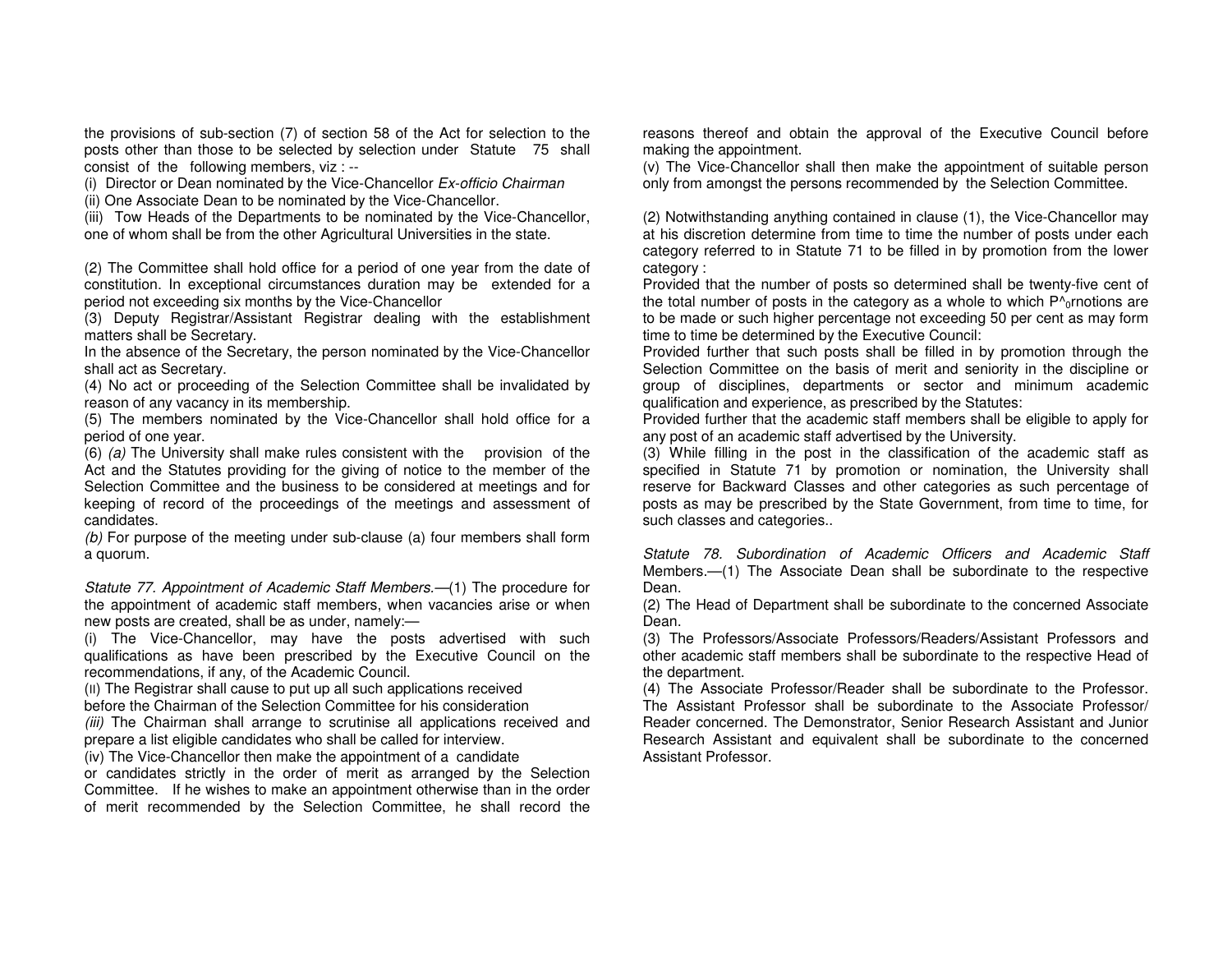Statute 79. Powers and Duties of the Head of Department.—(1) The Head of Department shall be responsible for resident teaching, research and extension education in his discipline.

 (2) He shall be responsible for supervising, developing and managing, the teaching, research and extension education in his discipline.

 (3) For the purposes of sub-clause (2) he shall co-ordinate with concerned Dean and/or Associate Deans, Principals. Superintendents of Schools under the guidance of the Director of Instruction, the Director of Research and the Director of Extension Education through the Dean of his Faculty.

 (4) He shall be competent to call meetings with the permission of the Vice-Chancellor discussing matters concerning his department and for deciding/finalising policies of his department.

 (5) He shall exercise the following powers and perform the following duties namely :—

 (i) to be responsible for the organisation and conduct of resident teaching, research and extension education of his department and for that purpose shall pass such orders as may be necessary in consultation with the concerned Principal, Associate Dean, after approval of the Dean and the Director.

 (ii) He shall also guide in planning the personal research programmes of all the Professors, Associate Professors/Readers, Assistant Professors in consultation with concerned Associate Dean wherever necessary and scrutinise the same. He shall also get them approved from the concerned Dean of the Faculty. He shall have his own research programme also He shall supervise the research work done by each of them and keep the Associate Dean and other University authorities informed about it.

 (iii) to tender necessary advice to the Principals, Associate Deans, Dean and Directors in all matters pertaining to his field in respect of teaching research and extension education.

 (iv) to submit to the concerned Associate Dean the budgetary need of his department.

 (v) to recommend to the Principals, Associate Dean, Deans and Directors the work load of each member of the staff with respect to teaching/ research and/or extension education. 1

 (vi) to be responsible for all University properties and facilities assigned to his department.

 (vii) to recommend to the Associate Dean, the proposals for making improvement in the working of his department.

 (viii) to generally supervise the work of academic staff members of his department.

(ix) to exercise similar powers and perform such other duties as may be conferred or imposed on him by the Statutes and Regulations or by the concerned Associate Dean or by the Vice-Chancellor.

 (6) He shall be responsible for proper utilisation and upkeep of Laboratories, equipments, teaching, aids, land under the control of his department and shall keep the concerned University authorities informed about it.

Statute 80. Powers and duties of the Professors.—(I) The Professors shall have powers to supervise the work of his section.

 (2) He shall be responsible for the maintenance, management and proper utilisation of the land, farms, laboratories, equipments stores, etc. kept at his disposal.

 (3) He shall be responsible to the Head of Department for the Planning and Organisation of teaching, conduct of examinations, supervision of teaching load of individual staff members working under him.

 (4) He shall be responsible to the Head of Department for his own personal research work. He shall also prepare the annual research programme of the The annual research academic staff members working under him. programme so formulated shall be submitted to the Head of Department or Associate Dean for approval.

 (5) He shall be responsible for submitting the annual report to the Head of department of the research work done by him and by the academic staff members alongwiih the results obtained and paper published. He shall also submit annual report to the Head of Department on seminars and conferences attended in respect of each ox the staff member.

 (6) He shall be responsible for participating extension education work on direction from the Head of Department, Associate Dean, Dean and concerned Directors.

 (7) He shall advise the students as per the advisory system and as a guide Professor/Reader/Assistant through himself and through the Associate Professor working under him in accordance with the Act, Statutes, Rules, regulations, syllabi and instructions from superior authorities from time to time.

 (8) He shall be responsible for maintaining the discipline amongst the students and staff under him.

 (9) His shall perform such other duties as may be conferred or imposed on him by the Statutes, Regulations and by the superior authorities.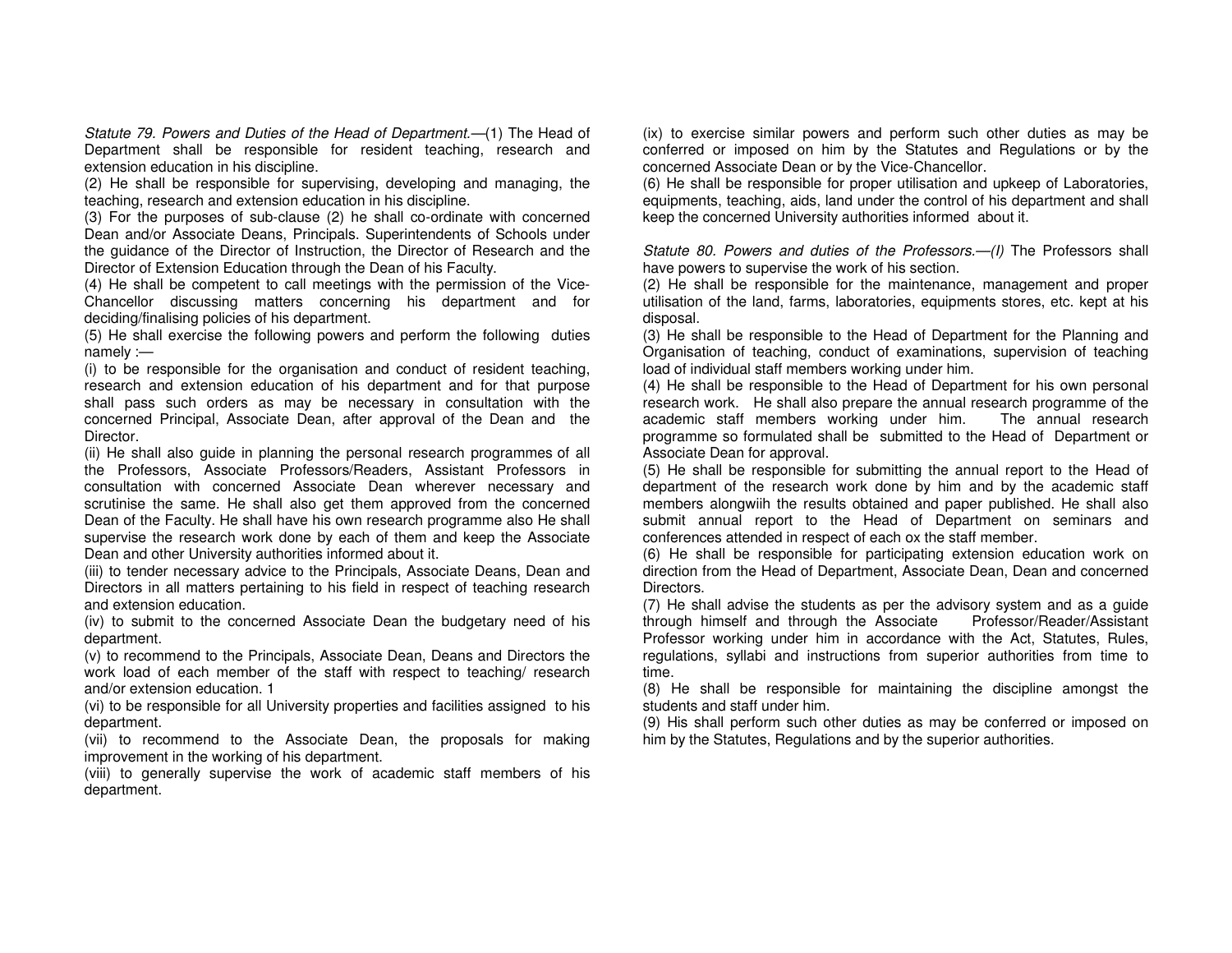#### **CHAPTER VIII Ministerial Staff Members of the University**

Statute 81. Classification of Ministerial Staff Members into various grades.— (1) Ministerial staff members shall be those who are for the time being in the service of the University and are not included in the categories of Executive, Academic Officers, Other Officers and Academic Staff Members.

 (2) Ministerial staff members shall consist of different grades viz., 'A', 'B , 'C' and 'D' and shall be determined by the State Council having regard to the requirements of the University business, from time to time.

Statute 82. Composition of the cadre/cadres of Ministerial Staff Members.— The cadre or cadres of ministerial staff members shall consist of such members of employees and with such designations as may from time to time, be determined by the Vice-Chancellor in accordance with clause (c) of section 13 ; subject to approval by the State Government.

Statute 83. Appointments strictly on the basis of merit.—All appointments of the ministerial staff members shall be made strictly on the basis of merit.

Statute 84. Appointments only on the recommendations of the Selection Committee.—(1) No person shall be appointed by the University as a ministerial staff member except on the recommendation of the Selection Committee constituted for the purpose :

 Provided that in any emergency which in the opinion of the Vice-Chancellor requires that immediate action should be taken, he may make an appointment of a suitable person having prescribed minimum qualifications to any post of the ministerial staff member for the period not exceeding one year without the recommendation of the concerned selection committee or without following the procedure prescribed in the Statute No. 88 made in this behalf:

 Provided further that the Vice-Chancellor shall initiate simultaneous action to fill in the post through regular process of selection within a period of one year from the date of such appointment.

 (2) Notwithstanding anything contained in clause (1) above, the Executive Council, may direct that a post of ministerial staff member may b filled in by obtaining the services of a suitable person on deputation from the State Government, Government of India, any Statutory University in India, or any Government or Semi Government Organisation or Institution or Corporation established by the law.

(3) Appointment of a person on deputation to any post of a ministerial staff member, in pursuance of the provisions of clause (2) above, shall be made by the Vice-Chancellor without reference to or recommendation o the concerned Selection Committee. Selection of such a person and appointment as a ministerial staff member shall be made by the Vice Chancellor on such terms and conditions as may be agreed to between the Vice-Chancellor and the deputing authority ;

 Provided that the period of such deputation shall at the first instance not exceed three years which period may, at the option of the Vice-Chancellor and in consultation with the deputing authority, be extended, from time to time, for a total period not exceeding five years.

Statute 85. Qualifications of Ministerial Staff Members.—The minimum qualifications necessary for ministerial staff members shall be such as may in each case be determined by the State Council from time to time.

Statute 86. Selection Committee for selecting ministerial staff member of Grades A and B.-(1) The Selection "Committee for selection of person for appointment as ministerial staff members of Grades A and B shall consist of the following members, namely  $:=$ 

- (i) Vice-Chancellor,
- (ii) Registrar.
- (iii) Comptroller.

 (iv) One Registrar of the other Universities in State of Maharashtra to be nominated by Vice-Chancellor.

 (v) One Comptroller/Officer of equal status dealing with financial matters from the other Universities in the State of Maharashtra to be nominated by the Vice-Chancellor.

 (2) The Vice-Chancellor or in his absence the Dean of the University shall be the Ex-Officio Chairman of the Selection Committee.

(3) The Registrar shall be the Ex-Officio Secretary of the Selection Committee. In his absence, the Vice-Chancellor shall nominate any other staff members to act as Secretary of the above Committee.

 (4) No act or proceeding of the Selection Committee shall be invalidated merely by reasons for any vacancy in its membership.

 (5) The member under sub-clauses (iv) and (v) of clause (1) above shall hold office for a period of one year which may be extended for a period of six months by the Vice-Chancellor.

 (6) The Vice-Chancellor may nominate on the Selection Committee one management expert not necessarily working under the University as member |for expert advice for selection of specific officer or personnel.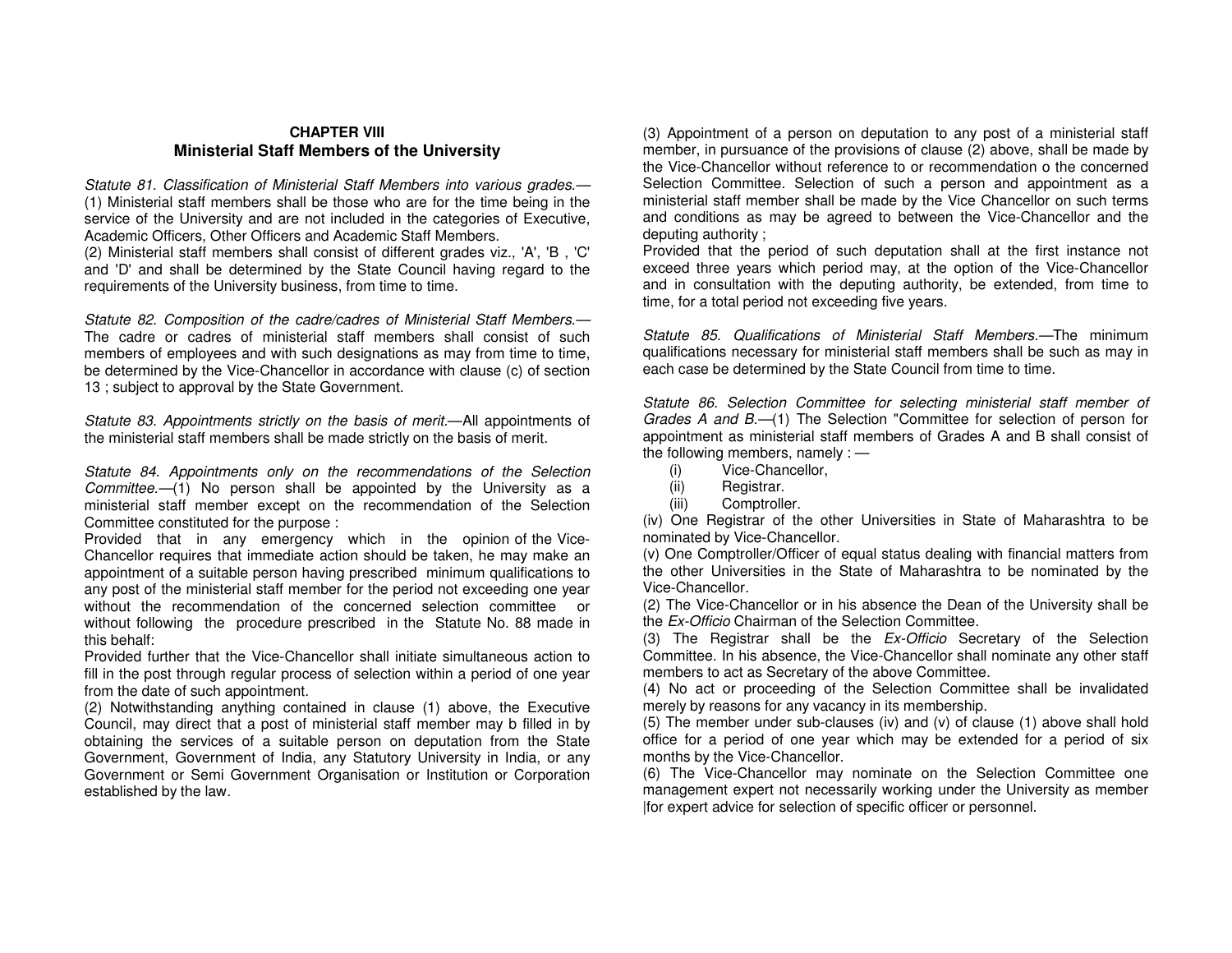Statute 87. Selection Committee for selecting ministerial staff members of Grades C and D.-(I) Selection Committee for selection of persons for appointment as ministerial staff members Grades C and D shall consist of the following members, namely :—

(i) One Director/Dean to be nominated by the Vice-Chancellor.

(ii) The Registrar.

(iii) One Associate Dean to be nominated by the Vice-Chancellor.

(iv) One Head of Department to be nominated by the Vice-Chancellor.

 (v) One District Social Welfare Officer of the Social Welfare Department to be nominated by the Director of Social Welfare; Maharashtra State.

(2) The Director/Dean shall be the  $Ex$ -Officio Chairman of the Selection Committee. In the absence of the Chairman, the Member nominated by the Vice-Chancellor shall temporarily act as Chairman of the Selection Committee.

(3) The Deputy Registrar/Assistant Registrar dealing with establishment matters shall be the *Ex-Officio* Secretary of the Selection Committee.

(4) No act or proceedings of the Selection Committee shall be invalidated merely by reason of any vacancy in the membership.

(5) The members under sub-clauses (i), (ii) and (iii) of clause (1) above nominated by the Vice-Chancellor shall hold the office for the period of one year which may be extended upto six months by the Vice-Chancellor.

Statute 88. Appointment of ministerial staff members under section 13(c) of the Act and in the Grades prescribed in Statute 81.—(1) The procedure for appointment of ministerial staff members when vacancies arise or when new posts are created shall be as under, namely:—

 (i) The Vice-Chancellor may invite suggestions, recommendations and if considered necessary by him, proposals for obtaining services on deputation for a period not exceeding three years, from the State Government, Government of India, Institutions or agencies, or any person as he may deem fit and/or he may have the posts advertised with the qualifications prescribed under Statute No. 85.

(ii) All suggestions, recommendations proposals and applications referred to in sub-clause (/) above shall be received by the Registrar.

(iii) The Registrar shall cause to be put up all applications received to the Chairman of the Selection Committee for his consideration. Suggestions recommendations and proposals for obtaining services on deputation shall be dealt with by the Vice-Chancellor in accordance with the provisions of clause (1) above.

 (iv) The Chairman shall arrange to scrutinise all applications received and prepare a list of eligible candidates who shall be called for interview by the Selection Committee.

 (v) After interviewing the candidates the Selection Committee shall recommend the names of selected candidates in order of merit to the Vice-Chancellor.

 (vi) The Vice-Chancellor shall then make the appointment of a person or persons only from amongst the persons recommended by the Selection Committee. If he wishes to deviate from the order of merit recommended by the Selection Committee, he shall record the reasons thereof and obtain the approval of the Executive Council before making appointment. (2) Notwithstanding anything contained in clause (1) above, the Vice-Chancellor, shall at his discretion determine, from time to time, the number of posts under each category to be filled in by promotion from the lower category;

 Provided that the number of posts so determined shall not be less than fifty per cent of the total number of posts in the category to which promotions are to be made :

Provided further that such posts shall be filled in by promotion on the basis of merit and seniority in the class of the concerned service, minimum academic qualifications and experience if any may be relaxed and determined by the Vice-Chancellor from time to time, if he considers necessary in consultation with the Executive Council:

Provided also that the ministerial staff members of the University shall be eligible to apply for any post advertised by the University :

Provided also that in the case of posts of ministerial staff members, the Diversity shall reserve such percentage as prescribed by Government, from to time, in respect of Backward Classes and other reserved categories by up the posts by promotion or from open market.

 (3) The Vice-Chancellor shall in conformity with provisions of clause (2) above, make rules governing promotions of ministerial staff members.

Statute 89. Appointment of Private Secretary and Personal Assistant to the Vice-Chancellor.—Notwithstanding anything contained in the foregoing statute, the Vice-Chancellor may at his discretion and without reference to recommendations of any Selection Committee, appoint a suitable person amongst the University employees or from any Central Government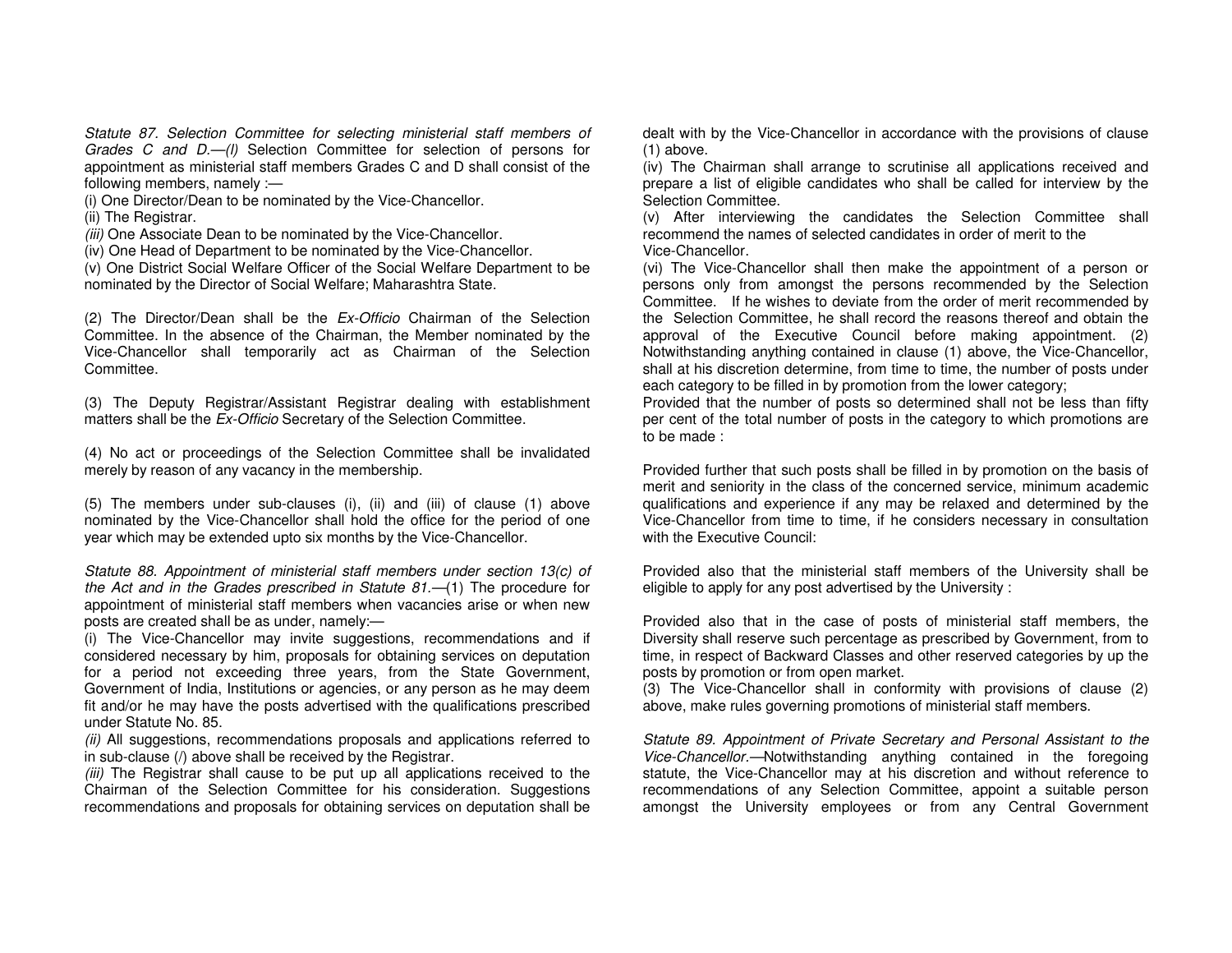Departments or State Government Departments or Organisation as his Private Secretary or Personal Assistant on such terms and conditions as be prescribed by the State Government from time to time and for such Mod as the Vice-Chancellor may decide.

#### **CHAPTER IX Allowances to the Members for Attending Meetings**

Statute 90. Allowances to members.—(1) Whenever a members (including co-opted members and invitees) of any authority of the University or Committees or Sub-Committees appointed by it, other than the Vice-Chancellor, has to travel to attend a meeting/meetings called by the Secretary of the Authority or as a delegate on behalf of the University or otherwise for the University purposes he shall be paid travelling and daily allowances in accordance with the rules laid down and orders issued from time to time by the State Government, in respect of the persons appointed as non-official members on the Committees constituted by the State Government.

(2) In case of the members of Parliament and Members of the State Legislature, travelling and daily allowances should be paid in accordance With the rules applicable to them as members of Parliament or the State Legislature, as the case may be.

Statute 91. Transport Charges.—The academic officers, academic staff members, other officers and officials of the University and a member of any of the authorities of the University shall be permitted to draw as contingent expenditure on account of taxi fare or transport charges, or other incidental charges, at the rates and on terms and conditions prescribed by the State Government.

#### **Chapter X**

## **Acceptance of Endownments for Fellowships, Prize, Medals and Other Awards of Academic Nature and Donations in any Nature for the Improvement and Development of Activities of University**

Statute 92. Condition to acceptance of donations, etc.—(1) All offers of bequests, donations and endowments, the management whereof is to be vested in the University, shall be accepted on the condition that the annual realization there from shall be subject to a deduction of 20 per cent thereof and the amount realised by such annual deduction shall be credited to the University fund at the commencement of every financial year.

(2) The University shall not accept bequest, donation or an endowment, I lie benefits whereof are sought to be restricted to any caste, creed, religion, community or region, or the sums of which are less than Rs. 30,000, Rs. 20,000 and Rs. 15,000 for instituting gold medal, silver medal and cash prizes respectively and in the case of scholarship the net annual income shall not be less than Rs. 1,500.

 (3) The management/investment of the bequests, donations and endowments mentioned in clauses (1) and (2) above shall be governed by separate regulations made by the Executive Council in this behalf on the recommendations of the Academic Council;

 (4) The management/in vestment of the amounts received through bequests, donations and endowments meant for prizes, medals, shields, trophies etc. other than those mentioned under clause (2) above, shall be specified and governed by the regulations made in this behalf by the Executive Council on the recommendations of the Academic Council.

 (5) The bequests, donations and endowments for the fellowships, other than those sponsored by the Central Government, State Government, their undertakings and from the Co-operative Institutions shall not be accepted, if the. annual return from such bequests, donations/endowments is less than Rs.7,000 and if the period of fellowship is less than 10 years. The management/investment of such bequests, donations/endowments shall be governed by separate regulations made in behalf by the Executive Council on the recommendations of the Academic Council.

 (6) Notwithstanding anything contained in above paras, the University may accept movable and immovable property by way of gifts, bequests, endowments, donations for improvement and development of activities relating to Teaching, Research and Extension Education Programmes and for whatever purpose the University may decides to accept the same subject to the condition that all such gifts, bequests, endowments, and donations are reported to Government and Government approval is obtained in case they are conditioned. However, the clause 1 referred to above indicating 20 per cent deductions shall not be applicable in respect of donation for such developmental activities.

**Statute 93 : Administration of gifts, bequests, donations and endowments :-** On vesting of the property in the University such gifts, bequests, endowments or donations shall be administered by the Vice-Chancellor in the Manner determined by separate regulation made in that behalf by Council on the recommendation of the Academic Council for administration of such gifts, bequests, endowments or donations as the case may be, subject to the provision made in clause (6) of Statute 92.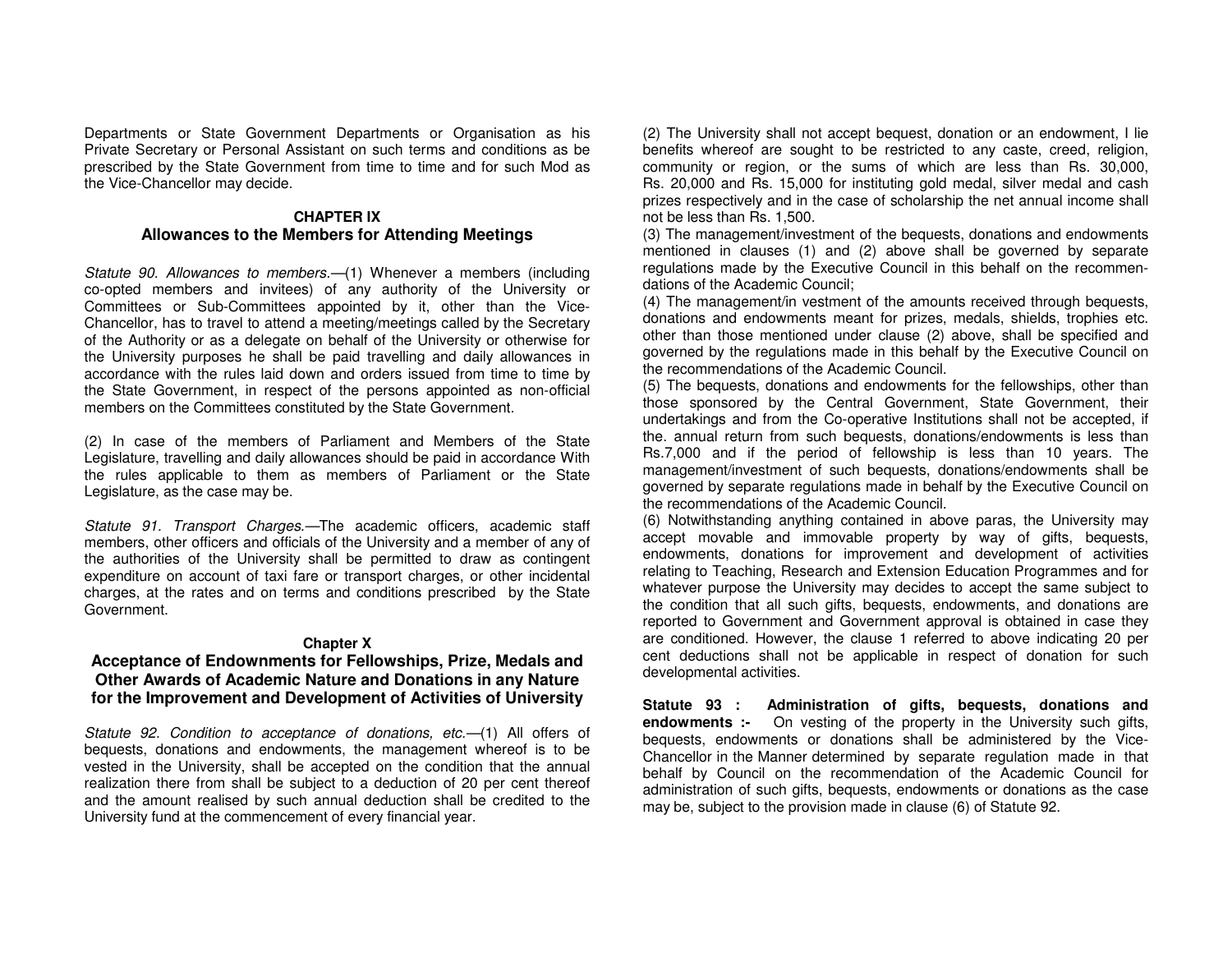#### **CHAPTER XI Instruction, Teaching and Examination of Students.**

Statute 94. Medium of instruction and examination.—English shall be the medium of instruction and examination, in all subjects in respect of all courses of study leading to Bachelor's degree or Master s degree or any other post-graduate degree ox diploma, upto and inclusive or the academic year 1990-91.

Statute 95. Number of students to be admitted to the course of study, academic and other qualification required for admission.—(1) The maximum number of students to be admitted to any course of study instituted by the University and offered at any of its constituent colleges, affiliated colleges, constituent institutions, Agricultural Schools and/or recognised institutions shall be such, as shall in each case be determined by the Executive Council, from time to time, by a regulation, after taking into consideration the recommendations of the Academic Council in this' behalf and subject to the approval of the State Council and State Government. ' (2) The minimum academic and other qualifications and experience in agriculture which students including agriculturists and children of agriculturists should possess in order to be eligible for admission to any course of study of the University offered at any of its constituent colleges, affiliated colleges, Agricultural Schools, constituent and recognised institutions and leading to the award of a degree, diploma, certificate or an academic distinction conferred by the University shall be such as shall in each case be determined by the Executive Council by a regulation, after taking into consideration the recommendations of the Academic Council in this behalf.

Statute 96. Institution of courses, holding of examinations and conferring of Degrees, Diplomas, Certificates and other Academic distinctions.—(1) The University shall institute all or any of the following courses of studies leading to the following degrees as shall be determined by the Academic Council by regulations subject to the approval of the Executive Council and the State Council : —

(a) In the Faculty of Agriculture, $-$ 

- (1) Bachelor of Science (Agriculture)—B. Sc. (Agri.).
- (2) Bachelor of Science (Horticulture)—B. Sc. (Horticulture).
- (3) Bachelor of Science (Forestry)—B. Sc. (Forestry).
- (4) Bachelor of Dairy Science—B. D. Sc.
- (c) In the Faculty of Agriculture Technology,—
- (1) Bachelor of Technology (Food Sciences)—B. Tech. (F. Sc.)
- (2) Bachelor of Science (Agricultural Technology) —B.Sc. (Agri. Tech.)
- (d) In the Faculty of Agricultural Engineering,-

 (1) Bachelor of Technology (Agricultural Engineering)—B. Tech. (Agri. Engg.)

(e) In the Faculty of Home Science,—

- (1) Bachelor of Home Science (Rural)—B. H. Sc. (Rural)
- (2) Bachelor of Science (Home Science)—B. Sc. (Home Science)

(f) In the Faculty of Fisheries,—

(1) Bachelor of Fisheries Science—B. F. Sc.

 $(q)$  In the Faculty of Post Graduate Studies.—

- (1) Doctor of Science D. Sc.
- (2) Doctor of Philosophy Ph. D.
- (3) Master of Science (Agriculture)—M.Sc. (Agri.)
- (4) Master. of Veterinary Science—M. V. Sc.
- (5) Master of Technology (Agricultural Engineering) M.Tech. (Agri. Engg.)
- (6) Master of Technology (Food Science)—M. Tech. (F. Sc.)
- (7) Master of Home Science (Rural)—M. H. Sc. (Rural)
- (8) Master of Fisheries Science—M. F. Sc.
- (9) Master of Science (Home Science)—M. Sc. (Home Science)

 (2) The University shall institute such courses of study as shall be determined by the Academic Council by a regulation in this behalf with the approval of the competent authority prescribed under the Act:

 Provided that the courses of studies leading to degrees or diplomas duly approved under the repealed Acts or Statutes or Regulations framed under the powers delegated there under shall be deemed to have been duly instituted under the Act and the Statutes.

 (3) The University shall hold such examinations as shall be determined by the Executive Council by a regulation in this behalf in consultation with the Academic Council :

 Provided that regulation shall prescribed element of external evaluation at the semester end examinations.

who have—

 (i) pursued the course of study in accordance with the provisions of the relevant regulations made under clauses 1, 2 and 3 above, or

 (ii) in accordance with provisions of a regulation made in this behalf | by the Academic Council in consultation with the Executive Council, carried out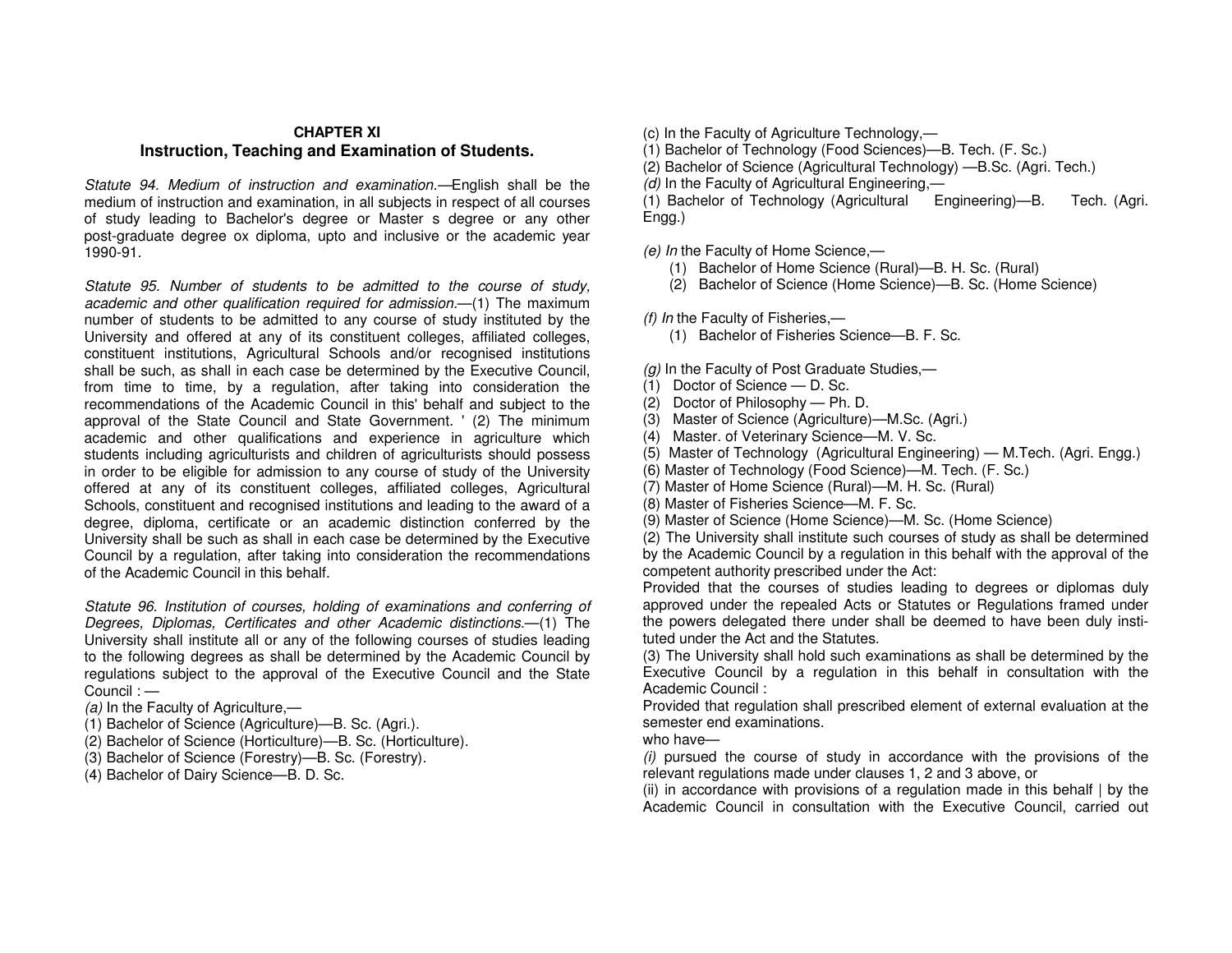research in any of the constituent colleges, institutions or affiliated colleges of the University or in an institution recognised by H j in this behalf.

(5) The University shall hold such examinations as shall be determined by the Executive Council by a regulation in this behalf in consultation with the Academic Council and shall award diplomas and certificates to persons, who have pursued the course of study in accordance with the provisions of relevant regulations made in this behalf in respect of Lower Agricultural Education.

Statute 97. Fees and other charges to be received from students studying in the University.—The University shall levy fees and other charges as mentioned below from students registered at the University campus or with the constituent colleges/institutions, Agricultural Schools and from candidates registered for the award of post-graduate degrees. The rates of fees and other charges, manner and periodicity of recovery and all other ancilliary matters shall be determined by the Executive Council by regulations made in this behalf, from time to time, subject to directions, if any from the State Government.

 (I) Institutional and University fees and charges payable in college/ school office :—

- 1. Tuition fee.
- 2. Late admission fee.
- 3. College caution money (Refundable).
- 4. Gymkhana subscription.
- 5. Medical examination fee.
- 6. Social gathering subscription.
- 7. College magazine subscription.
- 8. Social and cultural activities subscription.
- 9. Co-operative Society share money.
- 10. Identity card fee.
- 11. Poor students' aid fund subscription.
- 12. Students' handbook fee.
- 13. Fee for scrutiny and re-calculation of grades.
- 14. Examination fee.
- 15. Fee for issue of a duplicate of College transcript.
- 16. University enrolment fee.
- 17. University students Union fee.
- 18. Dissertation/Thesis fee.
- 19. Immigration fee.
- 20. Hostel room rent.
- 21. Hostel caution money (refundable).
- 22. Hostel electricity charges.
- 23. Pot share money.
- 24. Mess deposit.
- 25. Application/Registration fee.
- 26. Cost of prospectus and form of application for admission.

(II) University fees recoverable from candidates for Post Graduate degree by research and payable at the University office:—

- 1. Application fee.
- 2. Registration fee.
- 3. Term/Retention fee (six monthly).
- 4. Examination fee.

(III) Other miscellaneous fees payable in the University office: —

- 1. Fee for receiving degree at the Convocation.
- 2. Fee for receiving degree in absentia.
- 3. Fee for issue of migration certificate.

 4. Fee for issue of provisional certificate of passing a degree examination.

5. Fee for issue of a duplicate Copy of diploma/degree/transcript.

(IV) Any other fee having relevant to the instruction, residential and welfare programmes and related programmes including fees for issuing any certificate by the University or College not included above as may be determined by the Vice-Chancellor in each case.

Statute 98. Holding of examination prescribing External Evaluation.— The University shall hold examination as shall be determined by the Executive Council by a regulation made in this behalf on recommendations of the Academic Council:

 Provided that the regulations made for such examinations shall also prescribe element of external evaluation at the semester end examinations.

Statute 99. The Departments.—The Department shall be the primary unit of education. It shall carry on programmes of instruction, research and jere appropriate extension education in a particular field of knowledge, [he University shall establish the following Departments, namely :—

- (1) Faculty of Agriculture.
- 1. Department of Agronomy.
- 2. Department of Agricultural Chemistry and Soil Science.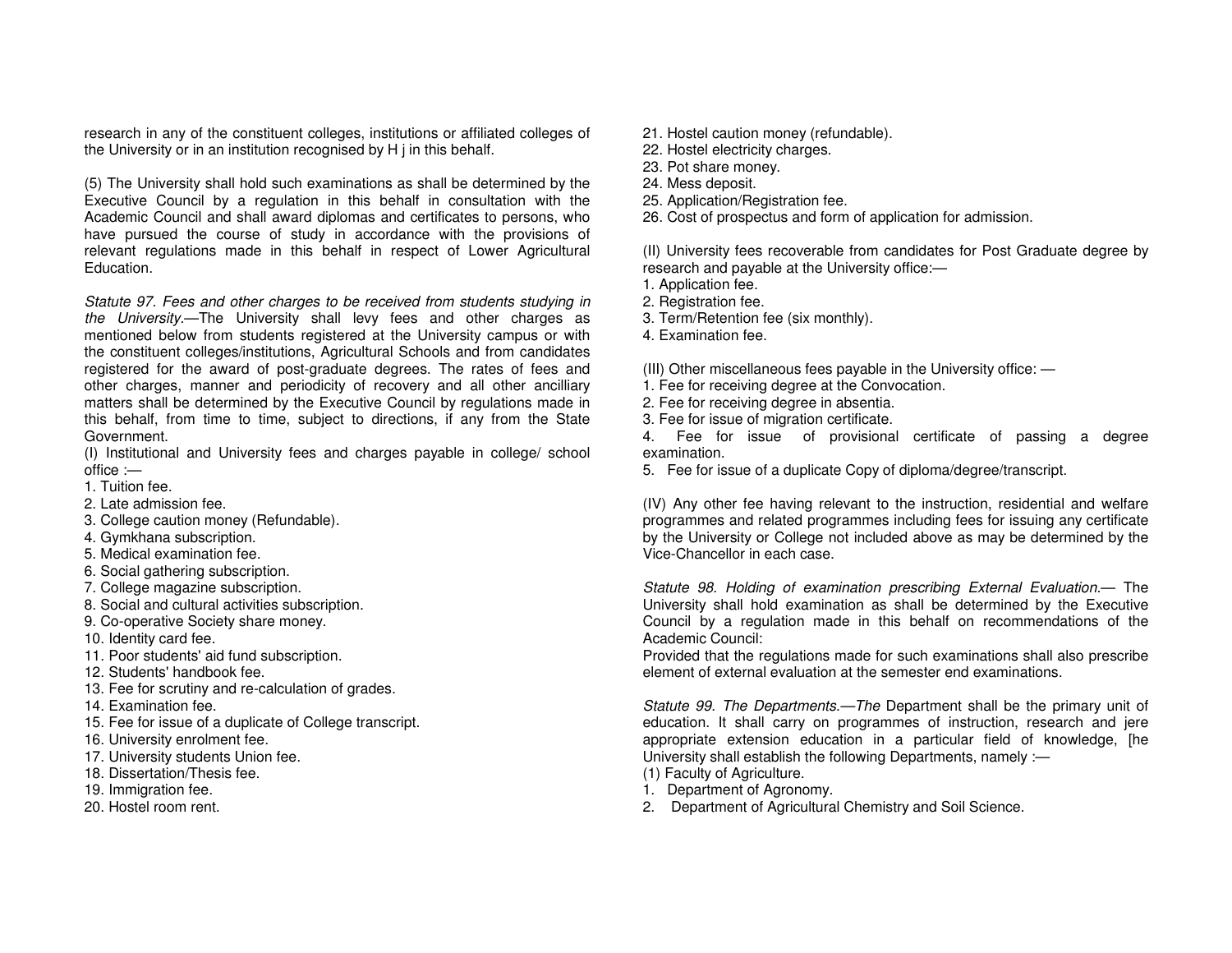- 3. Department of Agricultural Botany.
- 4. Department of Extension Education.
- 5. Department of Agricultural Economics.
- 6. Department of Agricultural Entomology.
- 7. Department of Plant Pathology.
- 8. Department of Animal Husbandry and Dairying.
- 9. Department of Horticulture.
- 10. Department of Agricultural Engineering.
- 11. Department of Forestry.

# **(2) Faculty of Veterinary Science.**

- 1. Department of Physiology and Bio-Chemistry.
- 2. Department of Anatomy, Histology and Embryology,
- 3. Department of Pharmacology, Materia Medica and Toxicology.
- 4. Department of Clinical Medicine, Preventive Medicine and Veterinary Jurisprudence.
- 5. Department of Bacteriology, Immunology, Virology and Mycology.
- 6. Department of Parasitology,Protozoology, Helminthology & Entomology.
- 7. Department of Pathology.
- 8. Department of Food Hygiene (Meat Inspection) and Veterinary Health.

 9. Department of Surgery, Anaesthesiology, General Systemic Surgery and Radiology.

 10. Department of Gynaecology, Obstetrics, Andrology, Animal Reproduction including Artificial Insemination.

- 11. Department of Animal Genetics and Breeding.
- 12. Department of Animal Management, Hygiene and Dairy Science including Animal Production.
- 13. Department of Extension Education.
- 14. Department of Animal Nutrition.
- 15. Department of Poultry Science.

# **(3) Faculty of Agricultural Technology.**

- 1. Department of Food Science and Technology,
- 2. Department of Animal Products' Technology.
- 3. Department of Food Microbiology and Fermentation Technology
- 4. Department of Food Bio-Chemistry and Applied Human Nutrition
- 5. Department of Food Engineering and Extension Education.
- 6. Department of Animal By-Products' Technology.

# **(4) Faculty of Agricultural Engineering.**

Water 1. Department of Irrigation, Water Management, Drainage Engineering, Soils and Soil Mechanics.

 2. Department of Soil and Water Conservation Engineering including Surveying and Levelling.

 3. Department of Process Engineering of Farm Products, Animal Products, By-Products and Dairy Products, Extension Education.

 4. Department of Farm Power and Machinery and Workshop Technology and Mechanical Engineering.

 5. Department of Farm and Agro-Industrial Structures and Roads and Civil Engineering.

 6. Department of Unconventional Sources of Energy, and Electrical Engineering.

# **(5) Faculty of Home Science.**

1. Department of Foods and Nutrition,

2. Department of Child Development and Family Relationship.

 3. Department of Clothing and Textiles, Department of Home Management. Department of Home Science Extension Education. Department of Rural Health and Rural Sociology.

# **(6) Faculty of Basic Sciences and Humanities.**

 1. Department of Biology including Plant and Animal Morphology, Taxonomy, Physiology, Microbiology, Elementary Genetics and Ecology.

 2. Department of Chemistry including Organic, Inorganic, and Physical Chemistry and Bio-Chemistry..

- 3. Department of Physics including General and Engineering Physics.
- 4. Department of Mathematics and Statistics.
- 5. Department of Social Sciences and Humanities including Rural Sociology, Economics, Psychology and Languages. (7) Faculty of Fisheries.
- 1. Department of Fisheries Biology.
- 2. Department of Acquaculture.
- 3. Department of Fisheries Hydrography.
- 4. Department of Fisheries Technology.
- 5. Department of Fisheries Engineering.

 6. Department of Fisheries Resources, Economics, Statistics & Extension Education.

# **(8) Faculty of Lower Agricultural; Education.**

1. Department of Basic Sciences and Engineering.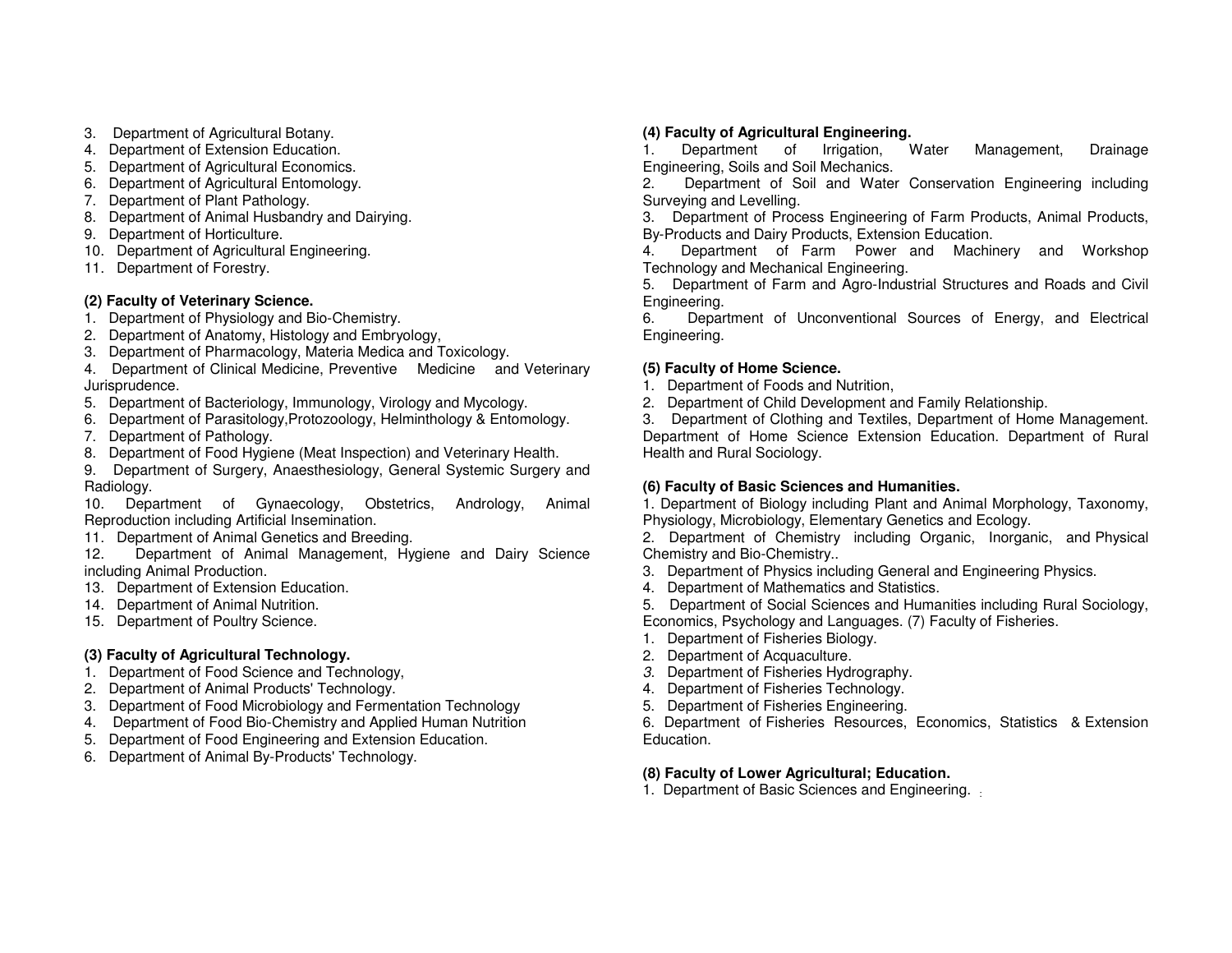2, Department; of Crop Sciences, Soil Science, Plant Protection and Horticulture—.

3.. Department of Animal Sciences, Dairy Science including Fisheries.

 4. Department of Home Science, Social Science, Extension Education and Languages

 (II) The-University shall establish new Departments with the approval of State Council such as :—

 Department Of Agril. Meteorology, Bio-Chemistry, Seed Technology, Agril. Statistics," Sericulture; Social; Forestry; Plant Physiology, Dryland Horticulture and Microbiology.

(III) Each "'Department shall be responsible for conducting teaching, research; and extension education programmes at all levels and in respect of all subjects comprised; in that department and with reference to any of those, it shall also be responsible for; all courses of study which constitute a part, or whole of any short term course or an under graduate or post graduate' course leading, to the conferment by- the University of a certificate. diploma, degree or an academic distinction in any faculty.

(IV) The Head of. a teaching department, as far as that department's subjects are concerned shall in consultation with the Dean of the concerned Faculty be responsible; for co-ordinating the teaching; research and extension education programmes at all levels and in respect of the concerned courses of study.

## **CHAPTER XII Conferment of Degrees**

Statute 100. Precedence for Convocation.—The Chancellor, the Pro-Chancellor, the Chief Guest, the Vice-Chancellor, the Ex-Vice-Chancellors of the University, the members of the Executive Council, the Directors, the Deans of all the Faculties in the alphabetical order of their surnames, the Vice-Chancellor of other Agricultural Universities in the State of Maharashtra, the Registrar, the Associate Deans, the Associate Deans of constituents colleges, the Principals of the affiliated colleges and the Heads if the recognised institutions, the Heads of Departments of the faculties, he Chief Research Officers in charge of Research Stations, the Chief Extension Education Officers, Other members of the Academic Council, taken ogelhcr, respectively in the alphabetical order of their surnames, shall have seniority and precedence.

Statute 101. Honorary Degree and other Title.—If, on the recommendation of the Academic Council, not less than two-third of the total members of the Executive Council recommends that an honorary degree, or other title such as 'Krishi Ratna ' be conferred on any person, on the ground that he is, in .their opinion by reason of eminent position and attainments, a fit and proper person to receive such degree, or other academic distinction and, If the recommendation, is confirmed by the Chancellor, the Executive Council shall sanction conferral of the honorary degree or other title so recommended on such a person without requiring him to undergo any examination.

Statute 102. The Chancellor to confer the Degrees.—The Chancellor shall on the recommendation of the Executive Council confer upon persons who have fulfilled the requirements of the Act, Statutes and Regulations for the time being in force, degrees, post graduate diplomas as are provided for in the table under Statute 106 either at a Convocation or in absentia, at their

Statute 103. Fees for award of Degree and Post Graduate Diploma.— Every person who has fulfilled the requirements of the Act, Statutes and Regulations shall be eligible, on payment of a fee and incidental charges prescribed by the University, to be admitted to the respective Degree/Post Graduate Diploma in person or in absentia at his option and in testimony thereof, a Degree/Post Graduate Diploma shall be awarded to him.

Statute 104. Convocation.—A convocation for conferring degrees, diplomas and other academic distinctions, honorary degrees and the titles shall be held ordinarily once in a year on such graduation day as may be determined by the Chancellor or the Pro-Chancellor.

Statute 105. The Language of Convocation.—The Proceedings of a Convocation for the purpose of conferment of degrees, diplomas and other academic distinctions and the titles shall be in Marathi and/or Hindi and/or in English as may be determined by the Chancellor or the Pro-Chancellor.

Statute 106. Degrees to be conferred.—At such Convocation the Chancellor, the Pro-Chancellor or the Vice-Chancellor as the case may be shall request the Executive Council to pass a grace in the first instance and then the Dean of the Faculty or in his absence Associate Dean in that Faculty nominated by the Vice-Chancellor in this behalf shall present to the Chancellor, the Pro-Chancellor or the Vice-Chancellor, as the case may be at the Convocation, the persons who have sought admission to or who have been recommended for conferral of the respective degrees and diplomas as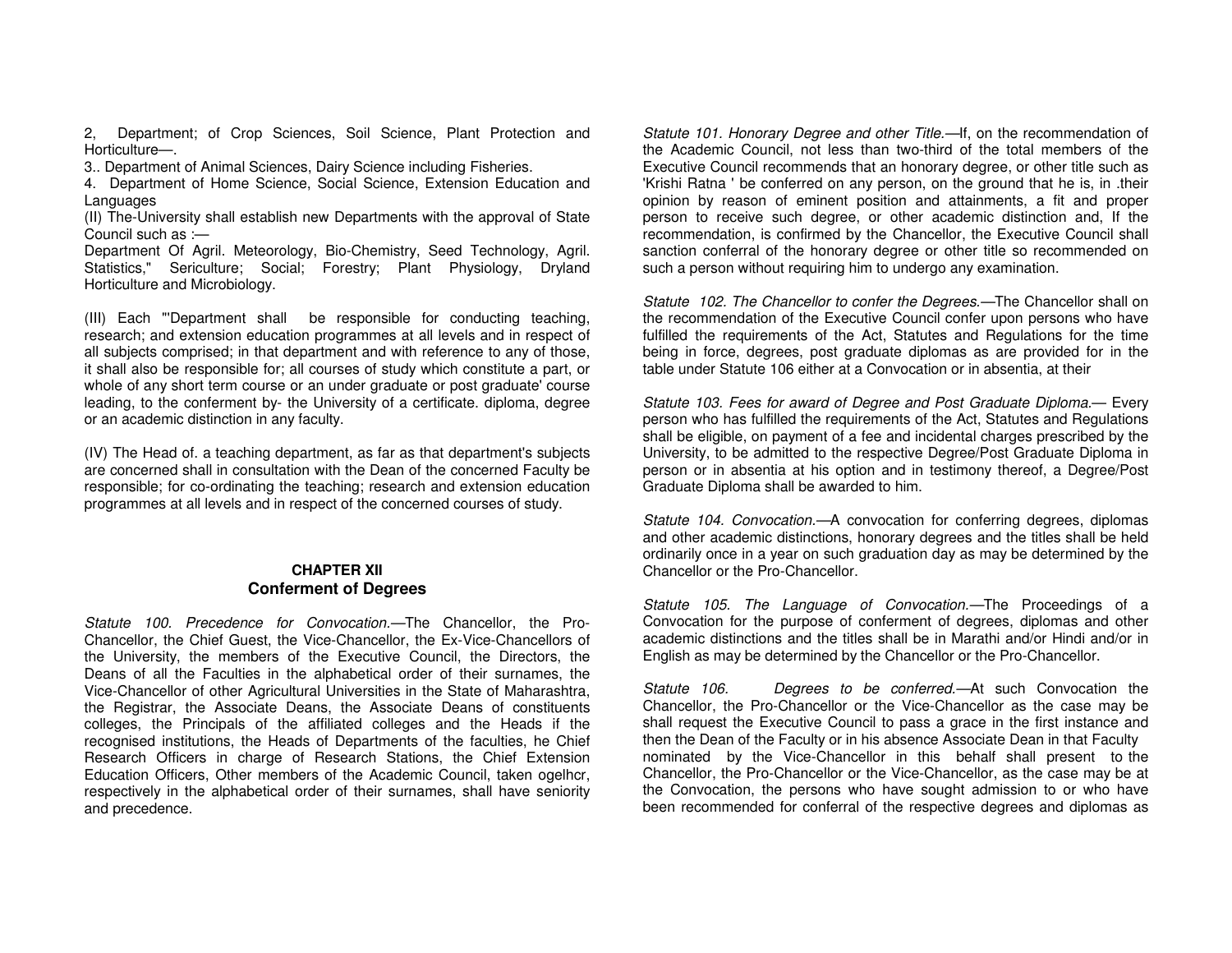mentioned in Table below. Such presentation shall take place in the order given in the said table.

#### **Table For persons seeking admission to degree or diploma in accordance with the courses prescribed by the University**

A. In the Faculty of Post Graduate Studies

|    | 1.           | Doctor of Science                                       | D.Sc.                    |
|----|--------------|---------------------------------------------------------|--------------------------|
|    | 2.           | Doctor of Philosophy                                    | Ph.D.                    |
|    | 3.           | Master of Science (Agriculture)                         | M.Sc. (Agri)             |
|    | 4.           | Master of Veterinary Science                            | M.V.Sc.                  |
|    | 5.           | Master of Technology (Agricultural Engineering) M.Tech. |                          |
|    |              |                                                         | (Agril. Engg.)           |
|    | 6.           | Master of Technology (Food Sciences)                    | M.Tech                   |
|    |              |                                                         | (F.Sc.)                  |
|    | 7.           | Master of Home Science (Rural)                          | M.H.Sc.                  |
|    |              |                                                         | (Rural)                  |
|    | 8.           | Master of Fisheries Science                             | M.F.Sc.                  |
|    | 9.           | Master of Science (Home Science)                        | M.Sc.                    |
|    |              |                                                         | (Home Science)           |
|    |              |                                                         |                          |
| В. |              | In the Faculty of Agriculture:                          |                          |
|    | 1.           | Bachelor of Science (Agriculture)                       | B.Sc. (Agri)             |
|    | 2.           | Bachelor of Science (Horticulture)                      | B.Sc.                    |
|    |              |                                                         | (Horticulture)           |
|    | 3.           | Bachelor of Science (Forestry)                          | B.Sc.                    |
|    |              |                                                         | (Forestry)               |
|    |              | 4. Bachelor of Dairy Science                            | B.D.Sc.                  |
|    |              |                                                         |                          |
| С. | $\mathbf{1}$ | In the Faculty of Veterinary Science:                   | <b>B.V.Sc.&amp; A.H.</b> |
|    |              | Bachelor of Veterinary Science                          |                          |
|    |              | and Animal Husbandry                                    |                          |
| D. |              | In the Faculty of Agricultural Technology:              |                          |
|    |              | 1. Bachelor of Technology                               | B.Tech.                  |
|    |              | (Food Science)                                          | (F.Sc.)                  |
|    | 2.           | Bachelor of Science                                     | B.Sc.                    |
|    |              | (Agricultural Technology)                               | (Agri. Tech.)            |

| E. In the Faculty of Agricultural Engineering:<br>Bachelor of Technology (Agricultural Engineering)<br>1. | B.Tech.<br>(Agril.Engg.) |
|-----------------------------------------------------------------------------------------------------------|--------------------------|
| F. In the Faculty of Home Science:<br>Bachelor of Home Science (Rural)                                    | B.H.Sc.                  |
|                                                                                                           | (Rural)                  |
| Bachelor of Science (Home Science)<br>2.                                                                  | B.Sc.<br>(Home Science)  |
| G. In the Faculty of Fisheries:<br><b>Bachelor of Fisheries Science</b>                                   | B.F.Sc.                  |

As and when new faculties /disciplines are established, degrees of Bachelor, Master, Doctor of Philosophy may be awarded in these faculties /discipline.

Statute 107. Honorary Degree and Title o be conferred.—At such Convocation or a special Convocation the Vice-Chancellor or the Registrar shall present to the Chancellor, the Pro-Chancellor or the Vice-Chancellor as the case may be the person or the persons on whom the honorary degree or the title has to be conferred. Such honorary degree and title shall be as mentioned in the table below and such presentation shall take place in order given in this table.

- 1. Krishni Ratna
- 2. Doctor of Science **D.Sc.**

The procedure for conferment of honorary degree or title on persons shall be the same as that prescribed for conferment of the degrees.

Statute 108. Academic Costume.—The persons who formed .the academic procession and the graduates of the University who are to be a degree shall wear academic costumes as shall be determined by the Executive Council by a regulation made in this behalf in consultation with Academic Council.

Statute 109. Withdrawal of Degrees, Certificates, Diplomas, Titles, etc.— The Executive Council, may on the recommendations of the Academic Council, by a resolution passed by a majority of the total membership of the Executive Council and a majority of not less than two-thirds of the members of the Executive. Council present and voting, recommend to the Chancellor to withdraw a degree, diploma, certificate and title conferred by the University and the Chancellor may order withdrawal of the same.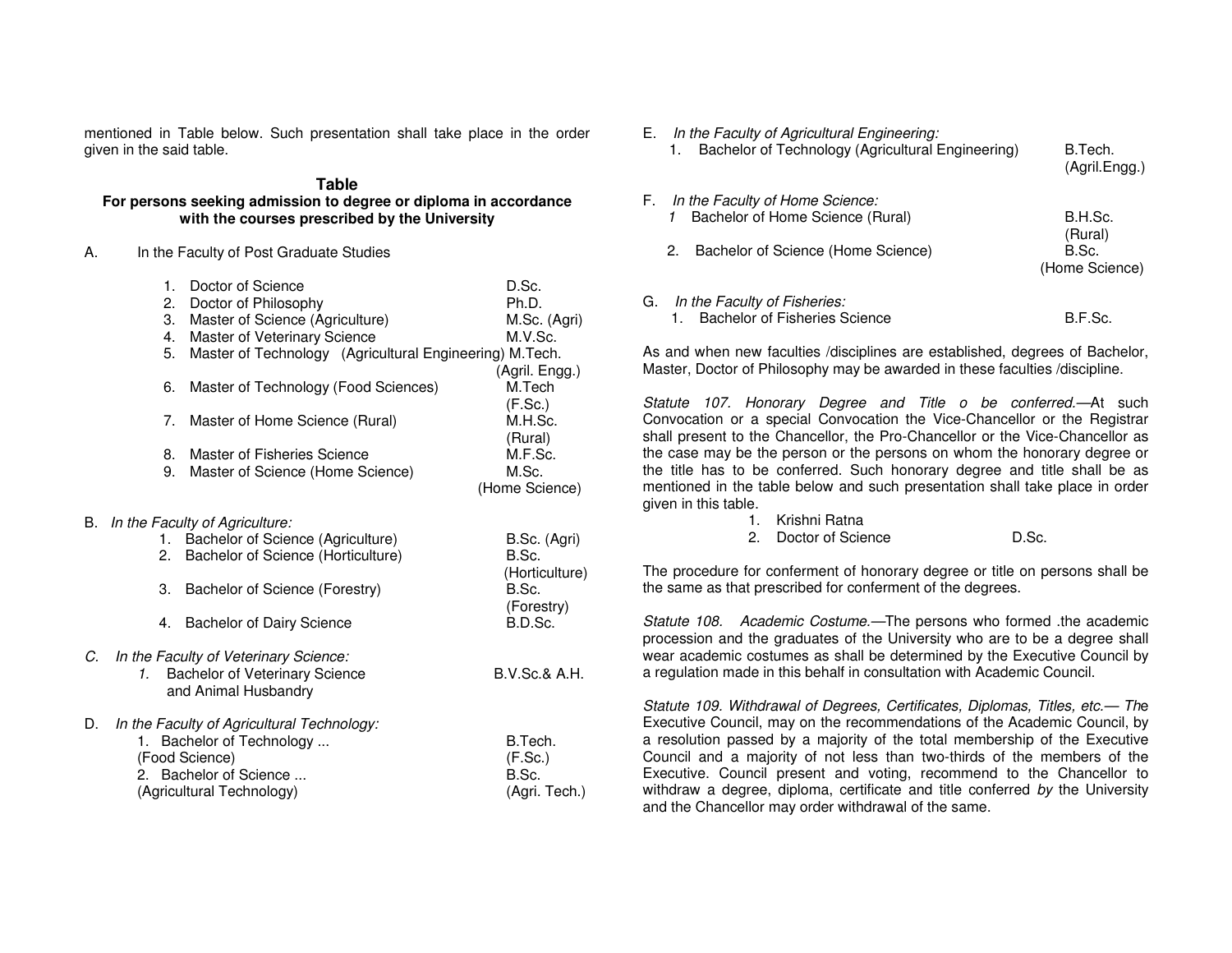Statute 110. Award of Medals I Prizes.—Medals and Prizes, the award of Which is instituted by the University shall be presented at the Convocation to the awardees, if they choose to remain present, immediately after the conferment of the degrees. In other cases the same will be delivered to them through the Associate Dean/Principal of the concerned college.

Statute 111. Conferment of Degrees—(1) Subject to the recommendation by the Executive Council under clause (xxiv) of section 31, and confirmation by the Chancellor the degrees, diplomas, certificates and other titles which shall bear the signature of the Vice-Chancellor shall be conferred at the Convocation by the University Executive presiding over the convocation or after convocation in absentia as the case may be.

 (2) Subject to the proposal to confer an honorary degree being confirmed by the Chancellor under sub-section (4) of section 15, and the approval of the Executive Council under clause (xxv) of section 31, the University Executive presiding over the Convocation shall confer the honorary degree/ title which shall bear the signature of the Vice-Chancellor.

## **CHAPTER XIII Conditions of Service of the Vice-chancellor**

Statute 112. Conditions of Service of the Vice-Chancellor.—(1) Conditions of Service.-(i) The Vice-Chancellor appointed under sub-sections (/) and (8) of section 17, shall be provided .with residential accommodation with provision for residential office, free of rent and suitably furnished during his term of office including period of leave availed by him, in the University Campus. The "rent free" and " furnished " accommodation means that the University shall bear the expenditure on account of taxes, service charges and charges on account of consumption of energy, water and shall also include watch and ward.

 (ii) The grounds and garden of the residential accommodation of the Vice-Chancellor shall be maintained by the University.

(iii) The Residential Office of the Vice-Chancellor shall be provided with one Attendant.

 (iv) A Chauffer driven motor car shall be placed at the disposal of the Vice-Chancellor for his use at his discretion for University purposes. The entire expenditure on the running, maintenance, major and minor repairs; and replacement of parts of the car shall be borne by the University in full including salary and allowances of the Chauffer. The Vice-Chancellor shall be entitled to use Chauffer driven car for private purposes on payment of charges prescribed by the State Government.

 (v) The Vice-Chancellor shall be entitled to leave on full (emoluments) for a period of 30 days in a year, not exceeding 90 days during the term of three years and to the extent lie can avail during the full term as the Chancellor may grant him from time to time. In the event the Vice-Chancellor is required to attend Conferences, Symposia, Seminars or such other gatherings or events connected with the work of the University, the Vice-Chancellor can avail of 30 days duty leave limited to 15 days at a time throughout his entire tenure and in case he avails of more than 15 days at a time or more than 30 days throughout his tenure, the extra days of leave so availed of shall be debited to his leave account.

(vi) The Vice-Chancellor shall also be entitled to the benefit of encashment of surrendered leave with the sanction of the Chancellor in accordance with the rules prescribed by the State Government on the subject.

(vii) The Vice-Chancellor shall be entitled to sumptuary allowance not exceeding Rs. 5000 per annum.

(2) Travelling Allowances.—(i) The Vice-Chancellor shall be entitled to travel by air conditioned First Class by rail or by air or by sea or by road as he may choose at his discretion for the purpose of the University business.

 (ii) The Vice-Chancellor shall be entitled to claim the Dearness Allowance on tour at the rates admissible to the Grade-I State Government Officers drawing basic pay of Rs. 5100 and above.

 (iii) Besides, the provisions under clause (//) above, the Vice-Chancellor shall be entitled to receive actual expenditure from Air Port, Railway Station or place of halt to the place of destination in full whenever official car is not provided to him.

 (iv) Whenever the Vice-Chancellor shall be required to attend any work sponsored by Institution, other than the State Government, Central Government or .Indian Council of Agricultural Research or in connection with the University's own work, travelling allowance and daily allowance, shall be paid by the sponsoring bodies on the basis of their own rules.

 (v) The Vice-Chancellor and his family members shall be entitled to free medical facilities and the benefit of reimbursement of medical expenses as are applicable to the employees of the University.

Explanation,—For the purpose of this clause " family " means the family as defined in the medical attendance rules.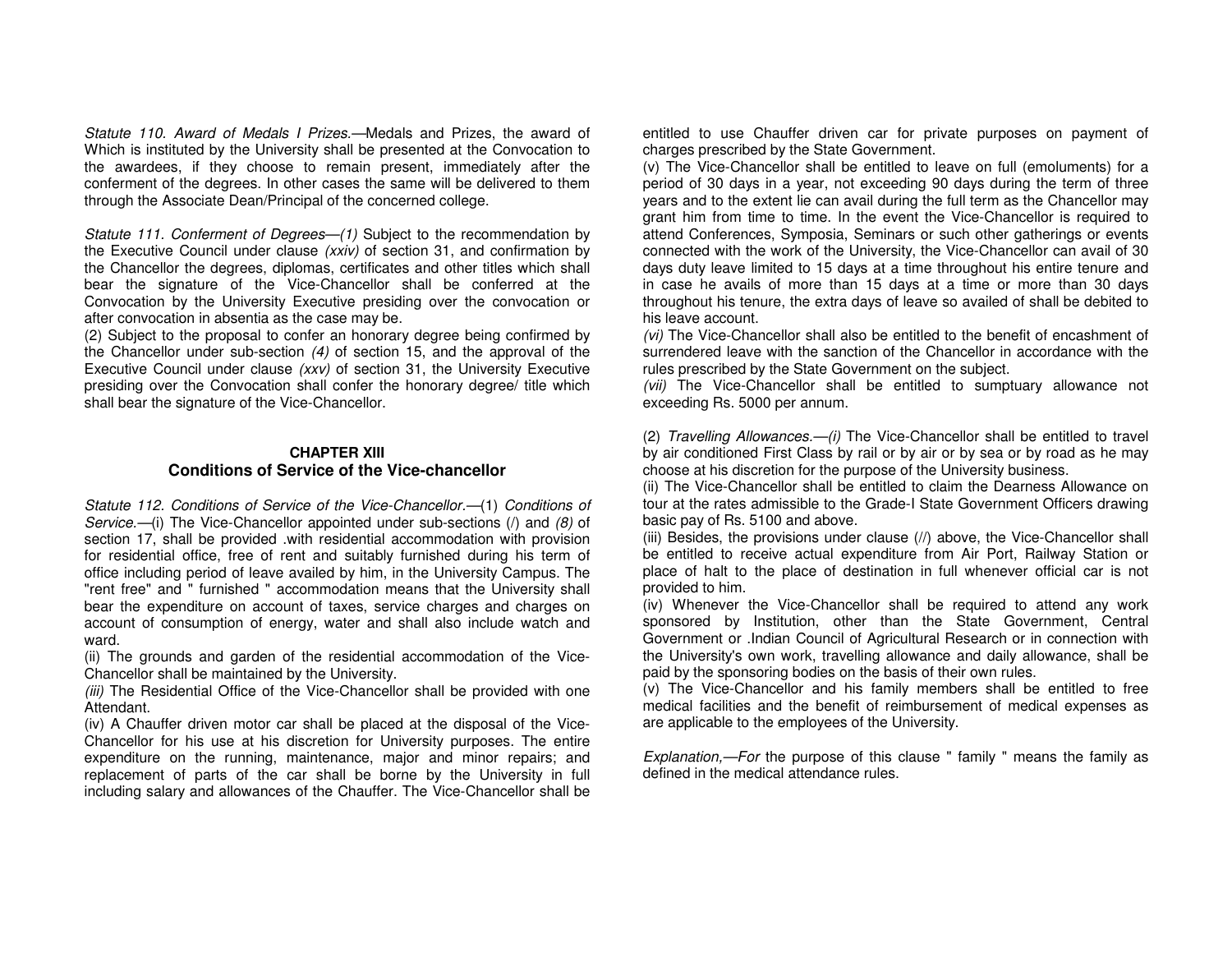## **CHAPTER XIV General**

Statute 113. Delegation of powers by Vice-Chancellor.—The Vice-Chancellor may, subject to his overall responsibility of supervision, delegate by an order in writing any or ail of his administrative and financial powers and functions to any academic officers, other officers, academic staff members or ministerial staff members except, those mentioned in subsections  $(1)$ ,  $(3)$ ,  $(4)$ , (8), (11), (12), (13), (15), (16) and (19) of section 18 and subject to such conditions as he may specify in this behalf. He may by an order, in writing, withdraw at any time the power or functions so delegated. As soon as possible a copy of the Vice-Chancellor's order delegating his powers for functions or withdrawing the same shall be placed | before the Executive Council for its information.

*Statute 114. Annual Report.—In* accordance with the provisions of section 69 of the Act the draft of the Annual Report ,of the University for the year ending 31st March shall be prepared under the direction of the Vice-Chancellor and submitted by him to the Executive Council ordinarily by ;30th September of the same calender year for its consideration.

 The report shall be approved by the Executive Council and shall ordinarily be submitted by the Vice-Chancellor to the Chancellor and the State Government by the end of December of the same year to enable the State Government lay it before both the houses of the State Legislature as required by section 69.

Statute 115. Financial Estimates.—On receipt of the draft financial estimates recommended by the Finance, Budget, Development and Planning Committee, the Executive Council shall consider, modify if necessary and approve the same. The University shall then submit the approved financial estimates to the State Council in accordance with the provisions of section 52.

Statute 116. Standing Committee for Finance, Budget, Development and Planning.—The Executive Council shall constitute a committee called as the "Standing Committee for Finance, Budget, Development and Planning" consisting of the following members :—

- (i) The Vice-Chancellor,
- (ii) Director of Research.
- (iii) Director of Extension Education,
- (iv) Director of Instruction,
- (v) Registrar,

(vi) University Engineer,

- (vii) University Planning Officer.
- (viii) Comptroller.
- (ix) Two non-official members of Executive Council nominated by the Executive Council.

(2) Members of the Executive Council nominated on this committee shall hold office for a period of one year from the date of nominations or the period of membership which expires first.

 (3) The Vice-Chancellor shall be the Chairman. In his absence a member nominated by him shall be the Chairman.

 (4) The Comptroller shall be the Ex-Officio Member-Secretary. In his absence, any other staff member nominated by him shall act as Secretary.

Statute 117. Powers and Duties of the Standing Committee for Finance, Budget, Development and Planning.—(1) To scrutinize the programmes of the University as mentioned in sub-clause (0 of section 31 submitted to it by the Comptroller and the respective Deans and Directors,

 (2) To discuss, formulate and recommend the out line of the programmes of the University including Plan and Non-Plan outlay in the areas of Teaching, Research and Extension Education and submit the same to the appropriate authority.

 (3) To examine the annual financial estimates of 'the University and to advice the Executive Council thereon.

 (4) To examine the annual accounts of the University and to advice the Executive Council thereon.

(5) To review the financial, position of the University from time to time.

 (6) To examine the annual budget prepared by the University and recommend the priority of items hi the budget to the Executive Council.

(7) To prepare a development plan of the University.

(8) To recommend the re-appropriation of grants.

 (9) To supervise the management of the University funds. (LO) To consider the audit report.

 (11) To make recommendations to the Executive Council on all matters relaing to the Finance, Budget, Development and Planning of the University.

Statute 118. Grievance Committee 'for University employees.—(1) In accordance with the provisions under clause (v) of section 29, the authority to be called as "Grievance Committee for University Employees " shall be constituted with the following members, namely :—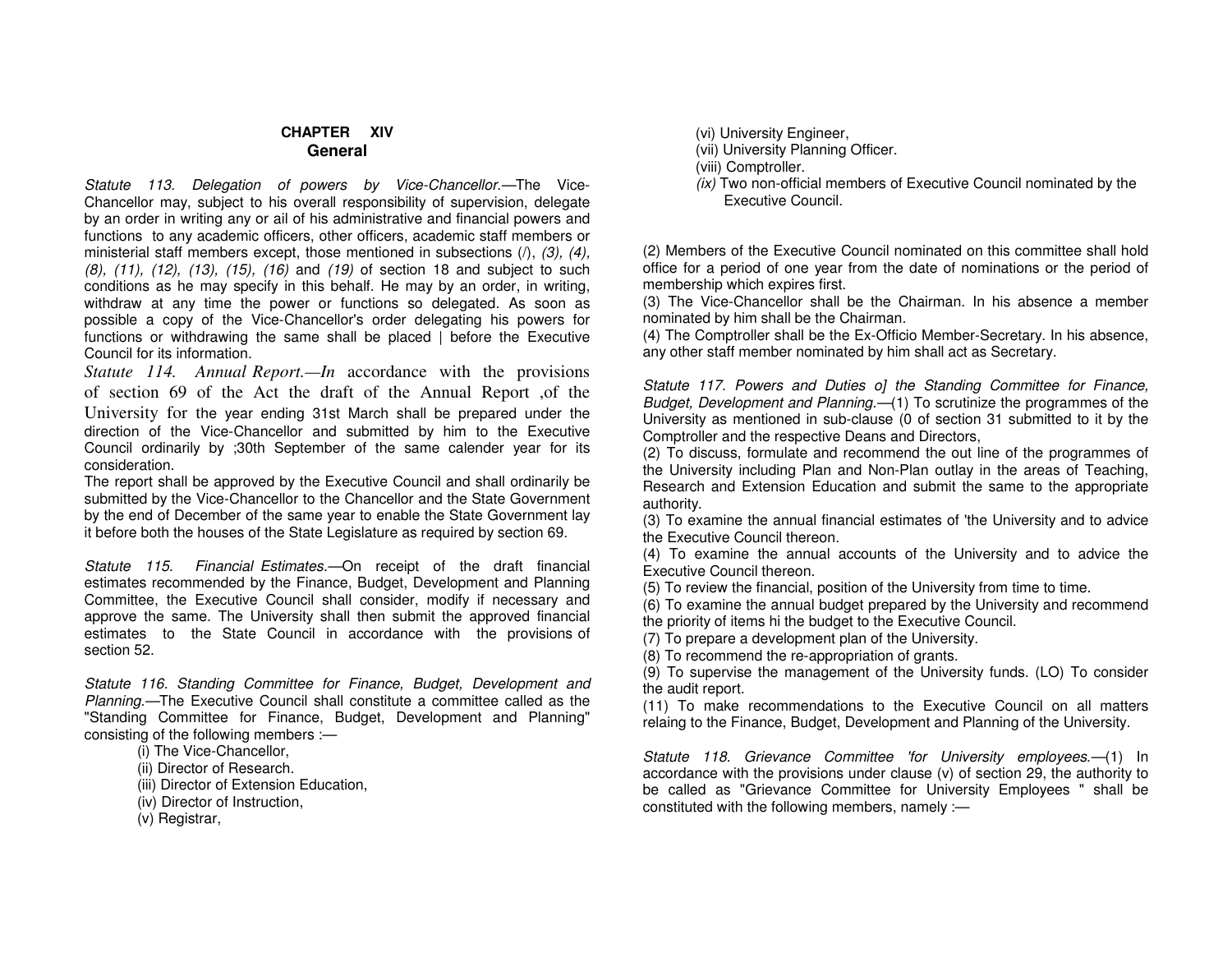| (i) Vice-Chancellor                        | $\cdots$ | Chairman,         |
|--------------------------------------------|----------|-------------------|
| (II) Registrar                             | $\cdots$ | Member.           |
| (///) Comptroller                          | $\cdots$ | Member,           |
| (iv) Two non-official members of Executive |          | Member.           |
| Council nominated by Executive Council.    |          |                   |
| (v) Deputy Registrar (Establishment)       |          | Member-Secretary. |

(2) Members of the Executive Council nominated on this committee shall hold office for a period of one year from the date of nomination or the period of membership which expires first.

 (3) The Vice-Chancellor shall be the Chairman. In his absence Registrar shall be the Chairman.

 (4) It shall work as an appellate authority against the orders passed by the Vice-Chancellor as an original order in respect of Service Rules of the University employees.

 (5) To consider individual grievances of the University employees in respect of service matters.

 (6) It shall work as an Advisory body to the Executive Council in respect of Administrative and service matters which may fall within the jurisdiction of the Executive Council.

Statute 119. Acceptance of Transfer of Movable and Immovable Property to the University.—All offers of transfer of movable and immovable property to the University shall be accepted subject to the approval of the Executive Council and subject to the conditions that—

 (a) the title of the donor on such property is legally enforceable and that the property is free from encumbrances and liabilities.

(b) the current market value of such property, in the opinion of the Executive Council, is sufficient to provide for a purpose, if any. for which the transfer is intended to be made.

 (c) the benefits attendant and incidential to such transfer shall not be restricted to any race, creed, religion, caste, community or region provided that in the case of scheduled tribes or scheduled castes this condition shall not apply :

 Provided that the Vice-Chancellor may, with the concurrence of the Executive Council, lay down such other conditions as he may deem necessary in case of such offer of transfer.

Statute 120. Consumers' Co-operative Societies Institution and Control.-The conditions for institution of Consumers' Co-operative Societies and their control shall be prescribed by a regulation made by the Executive Council.

Statute 121. Procedure for recovery of damage or Joss caused to the University.—(1) Suo-moto or on receipt of a report, the Vice-Chancellor shall, having satisfy himself that there exists irregularity causing loss or damage to the University due to the negligent action on the part of any of the University authority or member of the University: —

 (i) Recommend to the Executive Council for appointment of a committee of its members for enquiring into the matter of such irregularity.

(ii) The Executive Council then shall appoint a committee of its members for examining whether the interest of the University has been adversely suffered or otherwise at the hands of the authority/members of. (^ authority of the University and whether such a damage or loss has been caused to the University by an act on (he part of any such authority/ member/members of the Authority of the University because of its/ their action in contravention with the provisions of the Act, Statutes, Rules and Regulations as provided in subsection (2) of section 66 of the, Act.

 (iii) The Executive Council shall be free to appoint or co-opt any other person other than the member of the Executive Council as a member for assisting the said committee.

 (iv) The committee as appointed by the Executive Council shall then make arrangements for holding an enquiry into the circumstances leading to (he Toss or damage caused by wilful negligence of the concerned authority and fix the responsibility for pecuniary loss caused to the University. While enquiring into the matter, the said committee shall give due opportunity to the concerned member/members of the authority and shall fix the responsibility for such a loss and also make specific re-commendations regarding recovery of losses from the concerned member.

 (v) After receipt of the report of the committee (he Vice-Chancellor shall then proceed to carry out the recovery from the concerned member/ members of the authority and report the action to the Executive Council and the Pro-Chancellor for his information.

(2) Suo-Moto or on receipt of the report, the Vice-Chancellor shall having satisfied himself that there exists an irregularity causing loss or damage to the University due to the negligent action on the part of the officers and employees of the University :—

 (i) The Vice-Chancellor shall then make arrangements for appointing an enquiry officer or a committee to enquire into the circumstances Reading to such a loss and also to fix the responsibility on the concerned officer for causing such a loss due to wilful negligence or because of the act not in conformity with the provisions of Act, Statutes, Rules or Regulations as provided in sub-section (2) of section 66.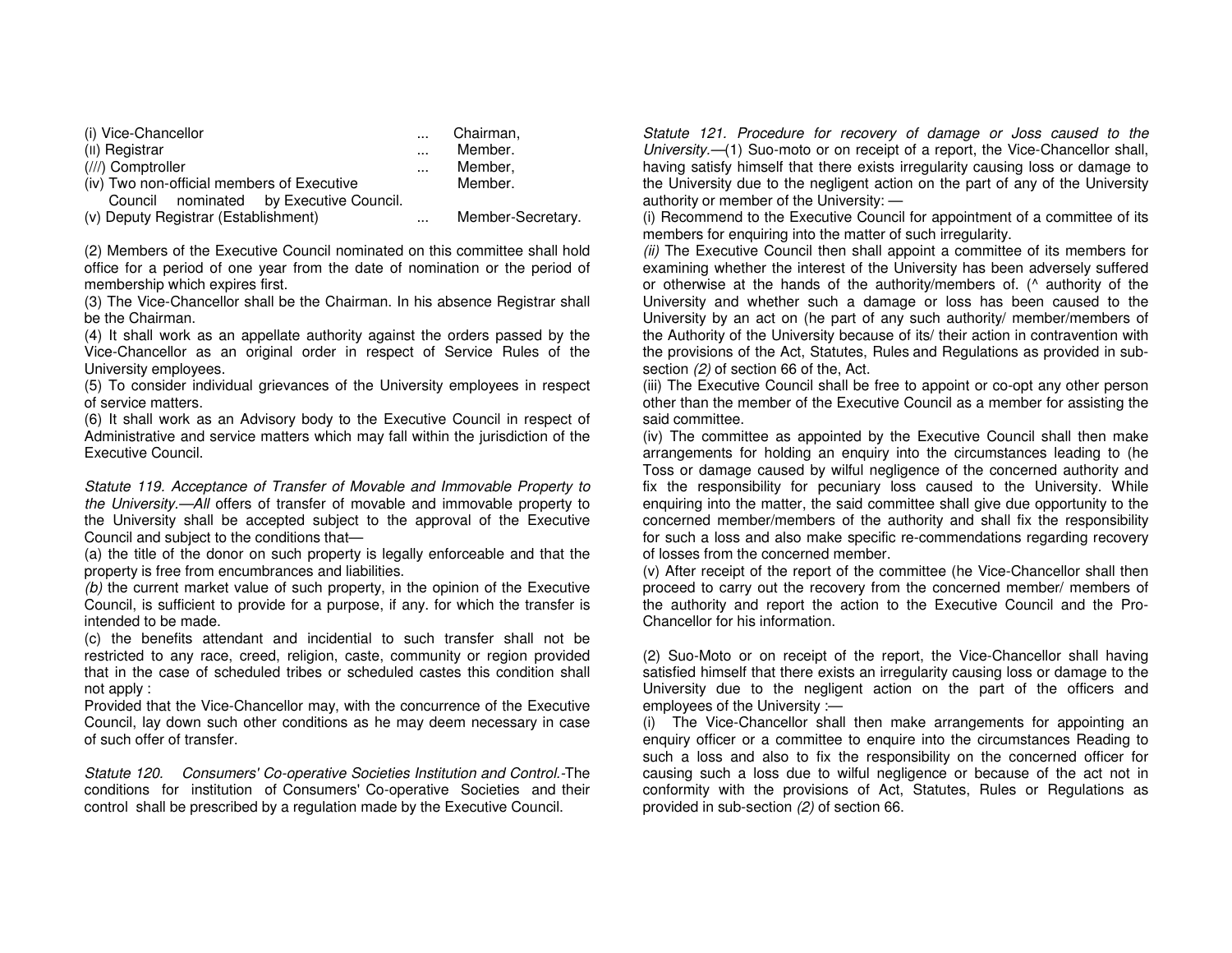(ii) The enquiry officer or the committee as appointed by the Vice-Chancellor shall then make arrangements for holding an enquiry into the circumstances leading to the loss or damage caused by wilful negligence of the officers/employees and fix the responsibility for pecuniary loss caused to the University, While enquiry into the matter, the enquiry officer/committee shall give the opportunity to the officers/employees and shall fix the responsibility for such a loss and also make specific recommendations regarding recovery of losses from the concerned officer/ employee and other punishment, if any, to be imposed on such officer/ employee.

(iii) After receipt of the report, the Vice-Chancellor shall order the recovery of the amount and taken action to impose punishment on the concerned officer/employee as deemed fit.

(3) In case the member of the authority or the officer or employee fails to pay the amount of loss within the stipulated period, the Vice-Chancellor shall proceed to take steps for effecting the recovery of amount as arrears of land revenue.

Statute 122. Programmes, Scope and Implementation.—In accordance with the recommendations made by the Academic Council under sub-section (I) section 33 and the directions received under sections 7 and 12, the broad outline, scope and implementation of the programmes shall be prepared by the Executive Council.

Statute 123. University Employees Provident Fund.—In accordance with the provisions of sub-clause (/) of section 37 of the Act and the provisions made else where in the Act and the Statutes in this behalf, the provision Maharashtra General Provident Fund Rules, 1985 (as amended and added from time to time) applicable to the State Government Employees, shall be applicable mutatis-mutandis to the employees of the University, affiliated colleges and recognised institutions, other than those recognised for Research and Specialised higher learning.

 The receipts on account of contributions by the employees of the University in the General Provident Fund should be transferred to the State Government in issued by the State accordance with the orders/instructions Government.

The maintenance of individual accounts, settlement of claims on account of advances, their repayments, final withdrawals, as per General Provident fund Rules, will have to be done by the University in accordance with the Orders/instructions issued by the State Government from time to time.

Statute 124. Appointment Of a Committee for promoting Health and General Welfare of the Students.—(1) To assist the Vice-Chancellor in implementing the provisions of sub-section 9 of section 18, the Vice-Chancellor all appoint a committee known as the " Students' Welfare Committee" consisting of the following members, viz:—

- (i) The Director of Instruction.
- (ii) The Deans of the Faculties.
- (iii) The Associate Dean/s of the Colleges.
- (iv) Medical Officer of the University nominated byVice-Chancellor.
- (v) Chief Rector/Rector/Warden of all the hostels of the University.
- (vi) The Director of Students' Welfare. Director of Instruction shall be the Chairman of the above committee.

The Director of Students' Welfare shall act as the Secretary of the committee.

(2) The committee may hold its meetings once in a period of three months and furnish to the Vice-Chancellor its recommendations among others on the following issues, namely :—

- (i) residence, conduct and discipline of the students of the University.
- (ii) arrangements for promoting the health and general welfare of the students.

 (3) The Chairman of the committee may invite any of the Chairman of Students' Council from the constituted colleges for deliberation as an when required.

Statute. 125. Appointment of a Committee for promoting welfare of staff of the University.—(1) To promote welfare of the staff and worker of the University following committee shall be established:—

- (i) Vice-Chancellor,
- (ii) One Director or Dean.
- (iii) One Head of Department/One Professor.
- (iv) One Associate Professor/Reader.
- (v) One Assistant Professor.
- (vi) One Senior Research, Assistant/Junior Research Assistant.
- (vii) One Agril. Assistant/Fieldman.
- (viii) Five representatives of ministerial staff.
- (ix) Comptroller.
- (x) Registrar.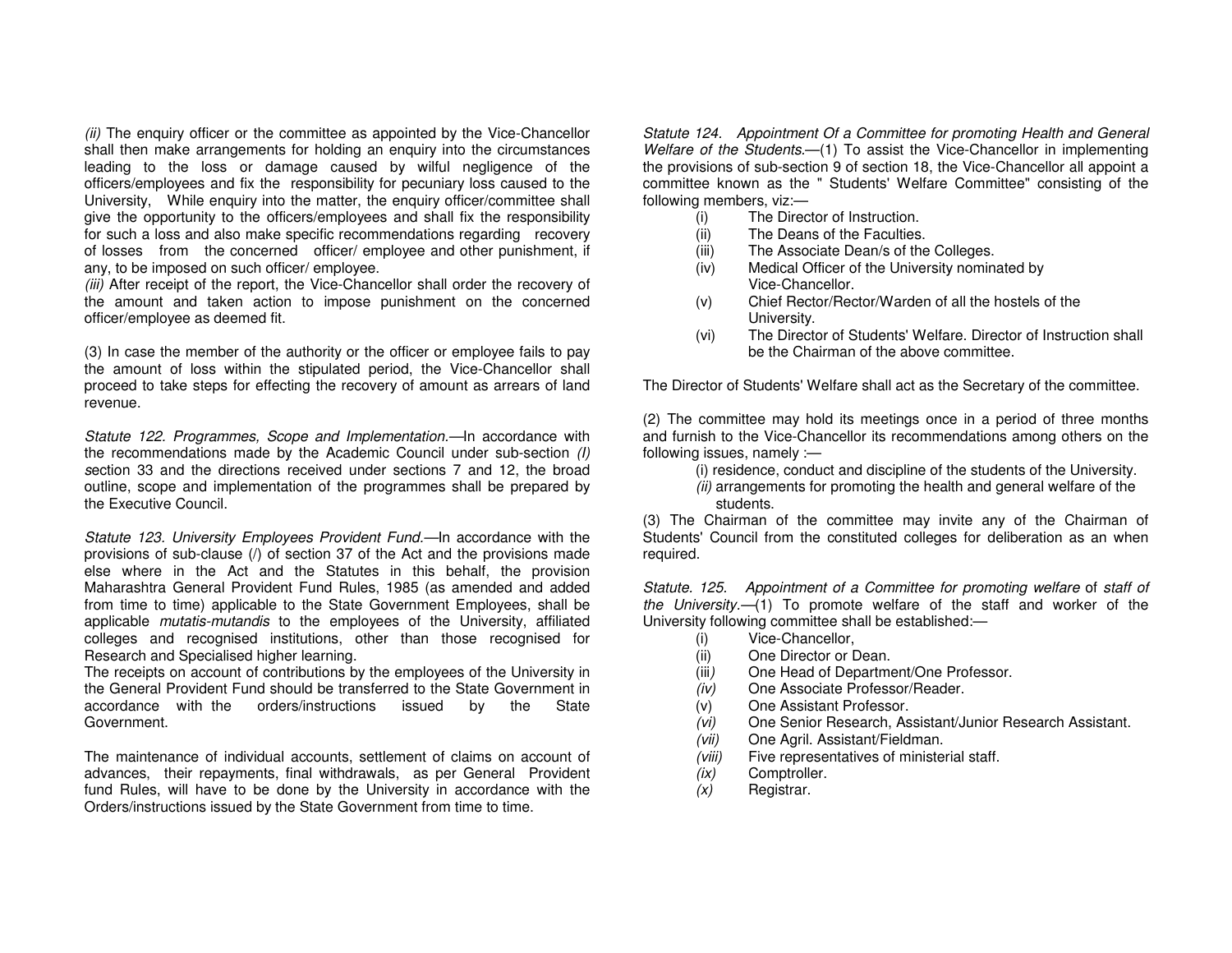(2) The Vice-Chancellor shall be the Chairman of the committee and the Registrar shall be the Secretary. All other members shall be nominated b the Vice-Chancellor. The term of the nominated members shall be for on year.

 (3) The Committee will make recommendations to the Vice-Chancellor to encourage University employees co-operative credit society.

 (4) The committee shall hold its meetings at least once in six months and will transact the business for the general welfare of the staff of the University. The scope and extent of business of the committee shall be decided by the Vice-Chancellor.

Statute 126. Grant of Certificate to Field Workers, Farmers and other Persons not enrolled as Regular Students.-- (1) The University may at any of its constituent colleges, affiliated colleges, constituent institutions recognised institutions provide lectures and instruction for field works' farmers and other persons not enrolled as regular students of the University as shall be determined by the Executive Council by a resolution in this behalf in consultation with Academic Council in accordance with the provisions of clause (vi) of section 6 and as per directions under sections 7 and 12.

 (2) The persons referred to in clause (1) above and attending the said lectures and instruction may be granted a certificate in such form and in Such. manner and on their fulfilling such conditions, as may, from time to time, be determined by the Executive Council by a resolution in this behalf faking into consideration the recommendations of the Academic Council.

Statute 127. Region of activities of Associate Dean.—The Associate Deans shall be responsible for conducting teaching, research and extension education programmes at all levels within the limits of the region specified by the Vice-Chancellor by an order in writing.

Statute 128. Recognition of Examinations.—The University may recognise examinations of other Universities or educational institutions as equivalent to the examination of this University in accordance with the provisions of a Regulation made in this behalf by the Executive Council in consultation with the Academic Council.

Statute 129. Facilities for practical training of students.—(1) Every college affiliated to the University shall own and maintain a farm for the conduct of research and for imparting practical training to students.

 (2) The size of farm to be provided by an affiliated college offered courses i in Agriculture shall be at the rate of not less than 1 /2 acre for a small batch of students consisting of such number as may be determined by a

Regulation/Resolution made by the Academic Council. The nature and scale of facilities to be provided on the farm should conform to the norms laid down by the Academic Council, from time to time, with the approval of the Executive Council.

Statute 130. Receipt of remuneration by University employees.—No salaried officer or academic staff member of the University shall receive any remuneration for any work in or outside the University, except as may be determined by a Regulation/Resolution made in this behalf from time to time, by the Executive Council.

Statute 131. Absorption.—Any person who came on transfer or on. deputation or appointed, on any permanent post under the University taking into consideration his specialised knowledge in a particular field for efficiency in working, may be permanently absorbed on the said post b the University service provided the person concerned and his parent Department agrees for such absorption, on such terms and conditions as lay be agreed to between the Vice-Chancellor of the University and the department concerned.

Statute 132. Consultancy.—In order to provide the service of talented and specialised Academic Officers and Academic Staff Members of the University to other Governments/other Agencies including foreign agencies, corporate body or Private Sector, within or outside India, the Vice-Chancellor may consider such request and make available the services of concerned person on such terms and conditions as may be specified by the Executive Council in this behalf and with prior approval of the Pro-Chancellor.

 (2) In order to provide the talent and expertise of the Vice-Chancellor, it shall be competent for the Pro-Chancellor to assign the services of such Vice-Chancellor to other Governments, and/or agencies including foreign Governments, foreign agencies, corporate bodies or private sector, within or outside India for such period and conditions as the Pro-Chancellor may in each case determine.

#### **CHAPTER XV**

#### **Pay, Allowances, Pension, Leave and General Conditions of Services of the Employees of the University/Affiliated Colleges/recognised Institutions.**

Statute 133. Disqualifications for appointment.—No person shall be appointed to any posts in the University Service to which these statutes, apply,-—  $(a)$  unless he is-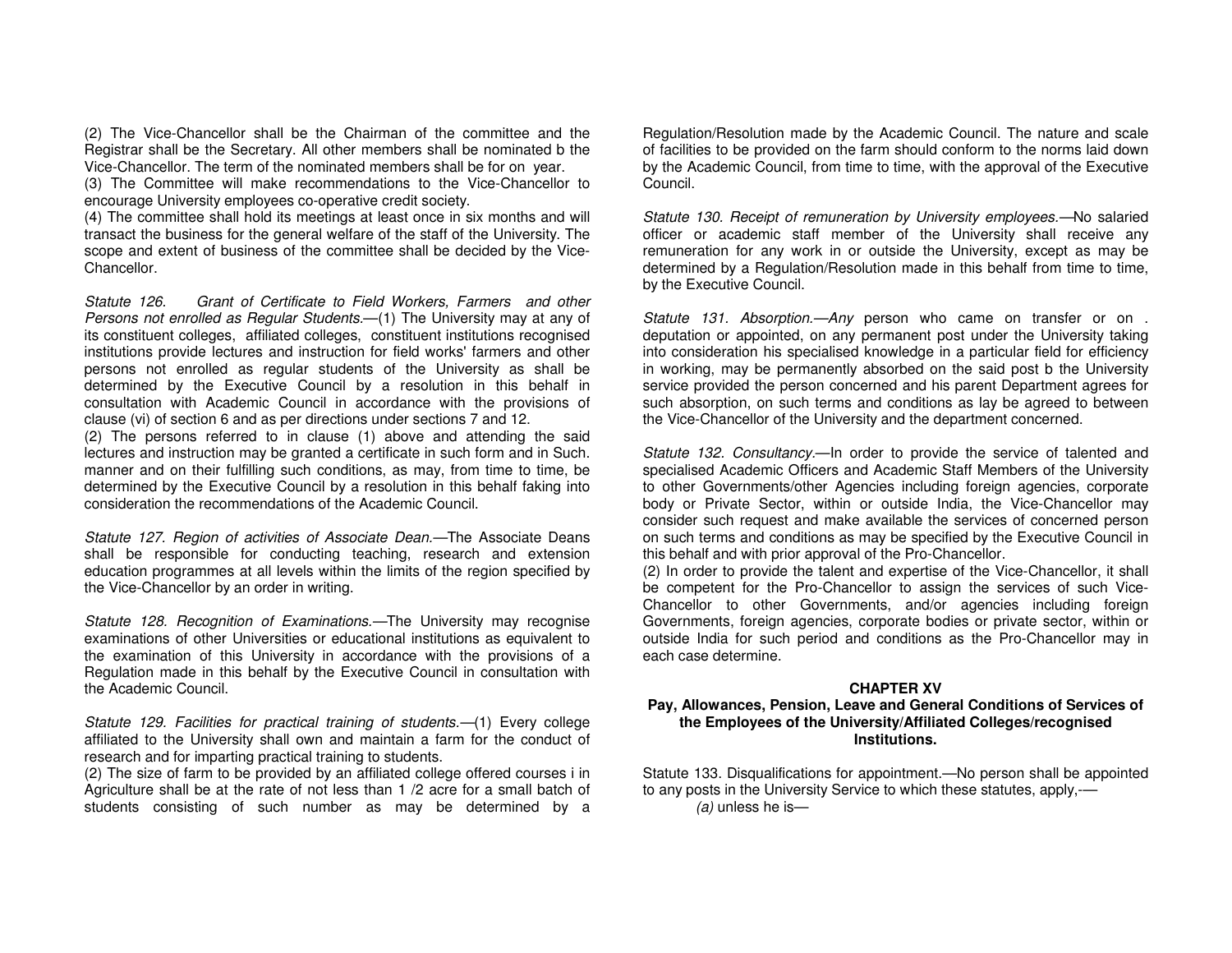- (i) a citizen of India, or
- (ii) a subject of Sikkim; or
- (iii) a subject of Nepal; or
- (iv) a subject of Butan; or
- (v) a person of Indian origin

who has migrated from Pakistan, Burma, Ceylon (Sri Lanka), East African countries of Kenya, Uganda and United Republic of Tanzania, with the intention to settle permanently in India ; or

(vi) a Tibetan refugee who came over to India before 1st January 1962 with the intention to settle permanently in India:

Provided a person belonging to any of the categories (iii), (iv), (v) and (vi) of this statute shall be a person in whose favour a certificate of eligibility has been given by the State Government and further if he belongs to category (v) of this statute the certificate of eligibility shall be valid only for a period of one year from the date of the appointment beyond which he can be retained in service only if he has become a citizen of India :

Provided further that, a person in whose case a certificate of eligibility is necessary may be admitted to an examination or interview, or both conducted by the State Government under sub-section (/) of section 58 or any other recruiting authority and may also be appointed without such a certificate for a period not exceeding six months subject to the production of necessary certificate from the Government of India ; or

 (b) if he was dismissed for misconduct from the services of any Agricultural University, State or Central Government undertaking, any other local authority, Government, or such other public body;

(c) if he was convicted of an offence which involved moral turpitude; or

 $(d)$  if he has more than one wife living and in the case of a female candidate if she has married to a person having already a wife, living; or

 (e) if he has not attained the age of 18 years on the last date for ^submission of an application for such a post.

Statute 134. Physical fitness certificate and production of evidence as to good character.—Subject to such other statutes as may be made providing for medical examination and good character of candidates to be appointed to the posts, appointment to any of the posts in the University Services shall be subject to the production of—

(d) medical certificate of health in the form prescribed by an appointing authority;

 (b) such evidence of good character as the appointing authority may require in that behalf.

Statute 135. Canvassing to disqualify candidates.—Any attempt on the part of a candidate or his relative or friend to enlist support by direct or indirect method for his application for appointment to any of the posts in the university services shall disqualify the candidate for being appointed to the post.

Statute 136. Proceedings of the Selection Committee.—In respect of the matters for which, there is no provision, or insufficient provision is made, in these Statutes, the Selection Committee may conduct its proceedings in such manner as it thinks fit, keeping in view the basic objective of selecting the right man for the right job.

Statutes 137. Validity of the proceedings of the Selection Committee.— So act or proceeding of the Selection Committee shall be invalidated by ^son of, any defect in the constitution thereof.

Statute 138. Pay, Allowances, Pension, Leave and General conditions of services of the Employees of the University, affiliated colleges and recognisedinstitutions other than those Recognised for Research and Specialisedhigher Learning.—(1) In accordance with the provisions of section 28 and clause (c) and (g) of section 37 of the Act and the provisions made else where in the Act and the Statutes in this behalf the provisions of the following Maharashtra Civil Service Rules (as amended and added from time to time) applicable to the State Government employees shall 'be applicable *mutatis* mutandis to the employees of the University, affiliated colleges and recognised institutions other than those Recognised for Research and specialised higher learning.

 (i) The Maharashtra Civil Services (General conditions of Services) Rules, 1981; and

(ii) The Maharashtra Civil Services (Pay) Rules, 1981 ; and

(iii) The Maharashtra Civil Services (Joining Time, Foreign Service and Payments during suspension, Dismissal and Removal) Rules, 1981 ; and

(iv) The Maharashtra Civil Services (Leave) Rules, 1981; and

(v) The Maharashtra Civil Services (Pension) Rules, 1982; and

(vi) The Maharashtra Civil Services (Commutation of Pension) Rules,1984 ;

and (vii) The Maharashtra Discipline and Conduct Appeal Rules, 1979, and

(viii) The Maharashtra Civil Services (Discipline and Appeal) Rules, 1979.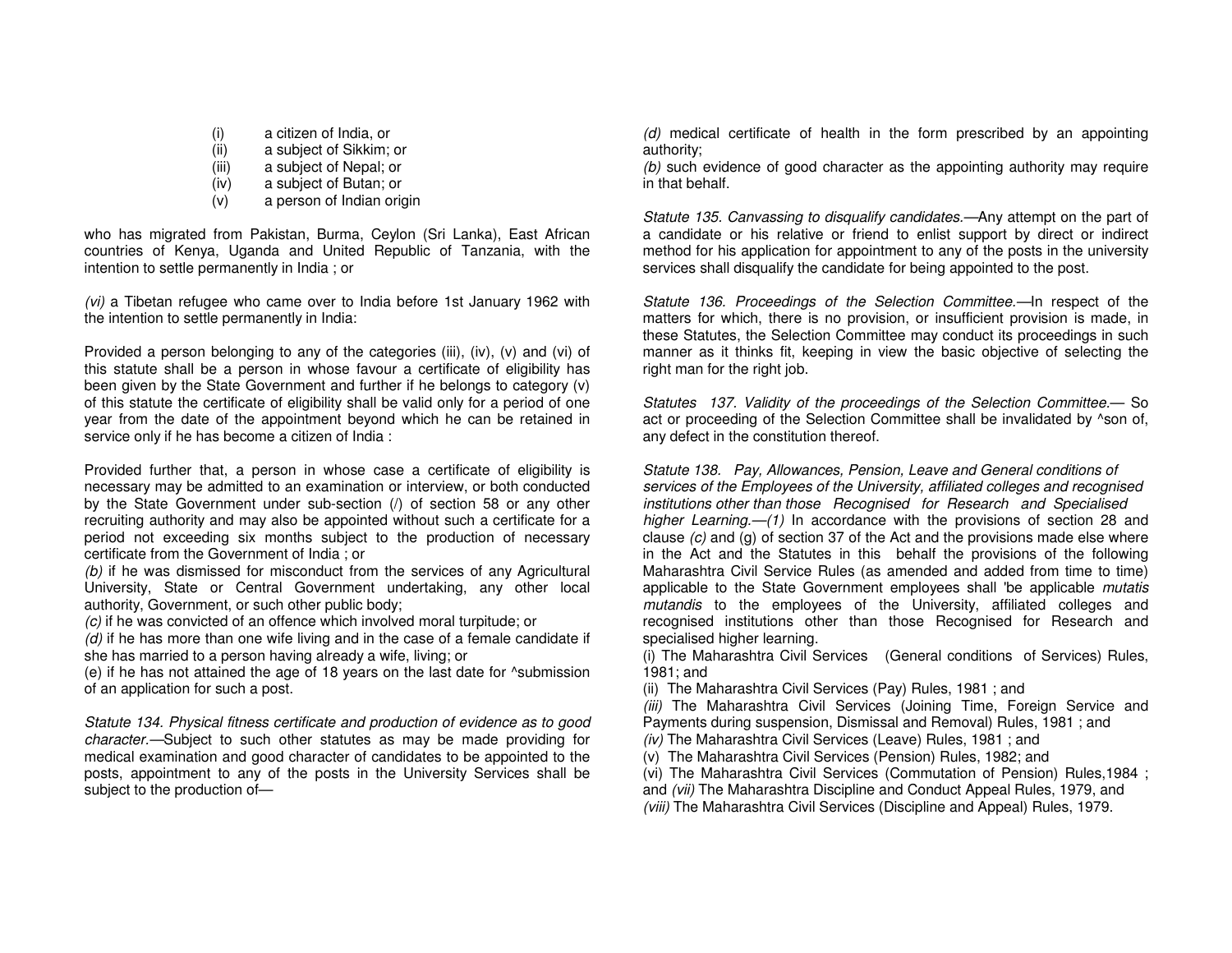(2) The employees of affiliated colleges and recognised institutions who are in service prior to the date of passing of this statute shall be governed by such terms and conditions of service contract, if any, agreed to between the employees and the institution in respect of age of superannuation which will not exceed 60 years in any case.

 (3) The Executive Council will determine from time to time the competent authorities for execution of the rules mentioned in clause .(1) above.

Statute 139. Designation of staff in affiliated colleges and recognised institutes—In accordance with the provisions of clause (g) of section \_ 37 the designations of the staff in the affiliated colleges and recognised institutes shall be as under :  $-$  (1) Designations of Acadamic Staff Member of affiliated colleges—

(1) Principal,

- (2) Professor,
- (3) Associate Professor/Reader,
- (4) Assistant Professor,
- (5) Lecturer
- (6) Demonstrator,
- (7) Farm Superintendent,
- (8) Agricultural Officer/Senior Research Assistant,
- (9) Agricultural Supervisor/Junior Research Assistant.
- (10) Physical Training Instructor,
- (11) College Librarian/Assistant Librarian.

Designations of Ministerial Staff Member of affiliated colleges—

- (1) Office Superintendent,
- (2) Senior Accountant,
- (3) Senior Clerk,
- (4) Stenographer,
- (5) Accountant/ Cashier,
- (6) Audio Visual Assistant,
- (7) Store Keeper/Junior Clerk/Typist/Laboratory Assistant,
- (8) Motor Vehicle Driver/Tractor Driver,
- (9) Laboratory Attendant/ Library Attendant/Cyclostyle Machine Operator/Office Attendant,
- (10) Bus Conductor,
- (11) Peon/Choukidar/Mali/Hostel Servant,
- (12) Workshop Supervisor,
- (13) Assistant Instructor (Workshop),
- (14) Mechanic/Electrician,
- (15) Turner/Fitter/Black Smith/Welder/Carpenter.
- (16) Agriculture Assistant/Fieldman,
- (17) Mazdoor, Milkman, Ploughman, etc.

(2) Designations of Academic Staff Member of recognised rural institutes.—

- (1) Principal,
- (2) Lecturer,
- (3) Physical Training Instructor,
- (4): Librarian,
- (5) Farm Superintendent,
- (6) Agricultural Supervisor/Junior Research Assistant.

Designations of Ministerial Staff of recognised rural institutes.

- (1) Office Superintendent, (2) Accountant, (3) Stenographer, (4) Senior Clerk, (5) Clerk-cum-Typist (6) Audio-Visual Operator, (7) Store Keeper, (8) Agricultural Assistant, (9) Livestock Supervisor. (10) Laboratory Assistant/Laboratory Attendants. (11) Vehicle Driver/Tractor Driver. (12) Library Assistant. (13) Mechanic/Electrician,
	- (14) Peon,
	- (15) Mali,
	- (16) Watchman,
	- (17) Milkman,
	- (18) Ploughman,
	- (19) Sweeper,
	- (20) Herdsman.
- (3) Designation of Staff of recognised Agricultural Schools.—
	- (1) Superintendent,
	- (2)Agricultural Supervisor,
	- (3) Agricultural Assistant,
	- (4) Head Clerk-Cum-Accountant.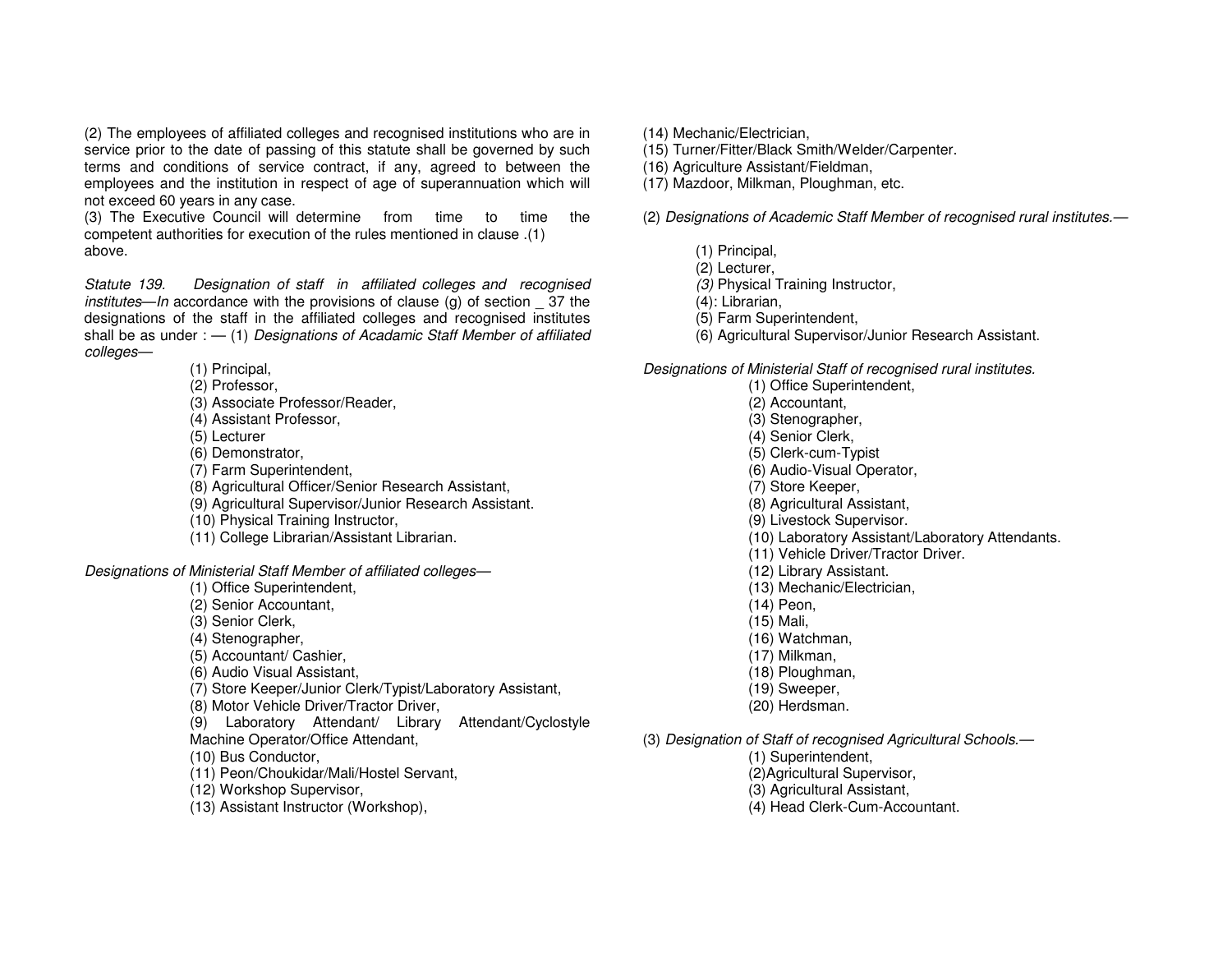(5) Clerk-cam-Typist. (6) Ploughman, (7) Peon, (8) Watchman,

Statute 140. Qualifications of Staff in affiliated colleges and recognised institutions.—The minimum qualifications for the various categories of the employees: of the University shall be made applicable to the Employees of affiliated colleges and recognised institutions mutatis mutandis. In respect of qualifications of such posts which are not existing in University but are existing in affiliated colleges and recognised institutions, the qualification shall be such as prescribed for the equivalent pay scale post in the University.

Statute 141. Pay and Allowances of employees in affiliated college and recognised institutions.—The scales of pay and allowances of the employees in tlie affiliated colleges and recognised institutions shall be such as are determined by the State Government, from time to time, on recommendations of the Executive Council of the University.

Statute 142. Appointment of the principal of the affiliated colleges and recognised institutions.—The Principal may be appointed by obtaining services of suitable person on deputation by the Society/Institution which has founded the College/Institute subject to approval of the Executive Council.

#### **OR**

 The Principal may also be appointed from the Academic Staff Members of the College/Institute or by direct recruitment on the recommendations of a Selection Committee to be constituted by the Society/Institution and appointment shall be made after approval of the Executive Council of the University-

The Selection committee shall include two representatives of the Vice-Chancellor of the university.

Statute 143. Selection Committee for appointment of staff in the affiliated colleges and recognised institutions. — The Selection Committee for selection to the post of academic staff (excluding Principal) and ministerial staff shall be constituted by the governing body of the college/institute concerned and shall also consist of two representatives of the Vice-Chancellor of the University.

Statute 144. Manner of appointment of staff in the affiliated colleges and recognised institutions.  $-$  (1) All appointments shall be made strictly on the

basis of merit and no person shall be appointed by the governing body/of the Affiliated College /Recognised Institute as a member of staff except on the recommendations of the Selection Committee constituted for the purpose :

 Provided that in any emergency in the opinion of the governing body if it requires that immediate action should be taken it may without recommendation of the Selection Committee appoint any person to any post/s (for a period not exceeding one year. The action so taken shall be forthwith reported to the Vice-Chancellor.

 (2) Notwithstanding anyting contained in clause (1) above the governing body may at its discretion determine the number of posts under each category referred to in Statue 139 to be filled in by promotion from the lower category.

 (3) The number of academic posts so determined for promotion shall not be more than 50 percent and the number of ministerial posts so determined shall not be less than 50 percent post in the category as a whole to which the promotions are to be made :

 Provided that the governing body may obtain the services of the academic staff member on deputation from the University without reference to the Selection Committee. The appointment of such a person as an academic staff member shall be made by the governing body as such terms and conditions as may be agreed to by the Vice-Chancellor and the governing body of the affiliated college/recognised institute. The period of such deputation shall not exceed three years in the first instance and may be extended for a further period of one year by the governing body with the consent of the person concerned and the Vice-Chancellor.

Statute 145. Appointment of staff in affiliated colleges and recognised institutes.—The procedure for appointment of staff in the .affiliated colleges ad recognised institutes, when vacancies arise or when new posts are • ated shall be as under :

 (1) The posts to be filled in by promotion be filled in through the selection committee on the basis of merit and seniority.

(2) The governing body may have the posts to be filled in by direct recruitment, advertised with such qualifications as have been prescribed.

 (3) The Principal or Head shall cause to be put up all such applications received before the Chairman of the Selection Committee for his consideration.

 (4) The Chairman shall scrutinise all such applications received and prepare a list of eligible candidates who shall be called for the interview with the help of Principal or Head.

(5) The scrutiny so made shall be placed before the Selection Committee.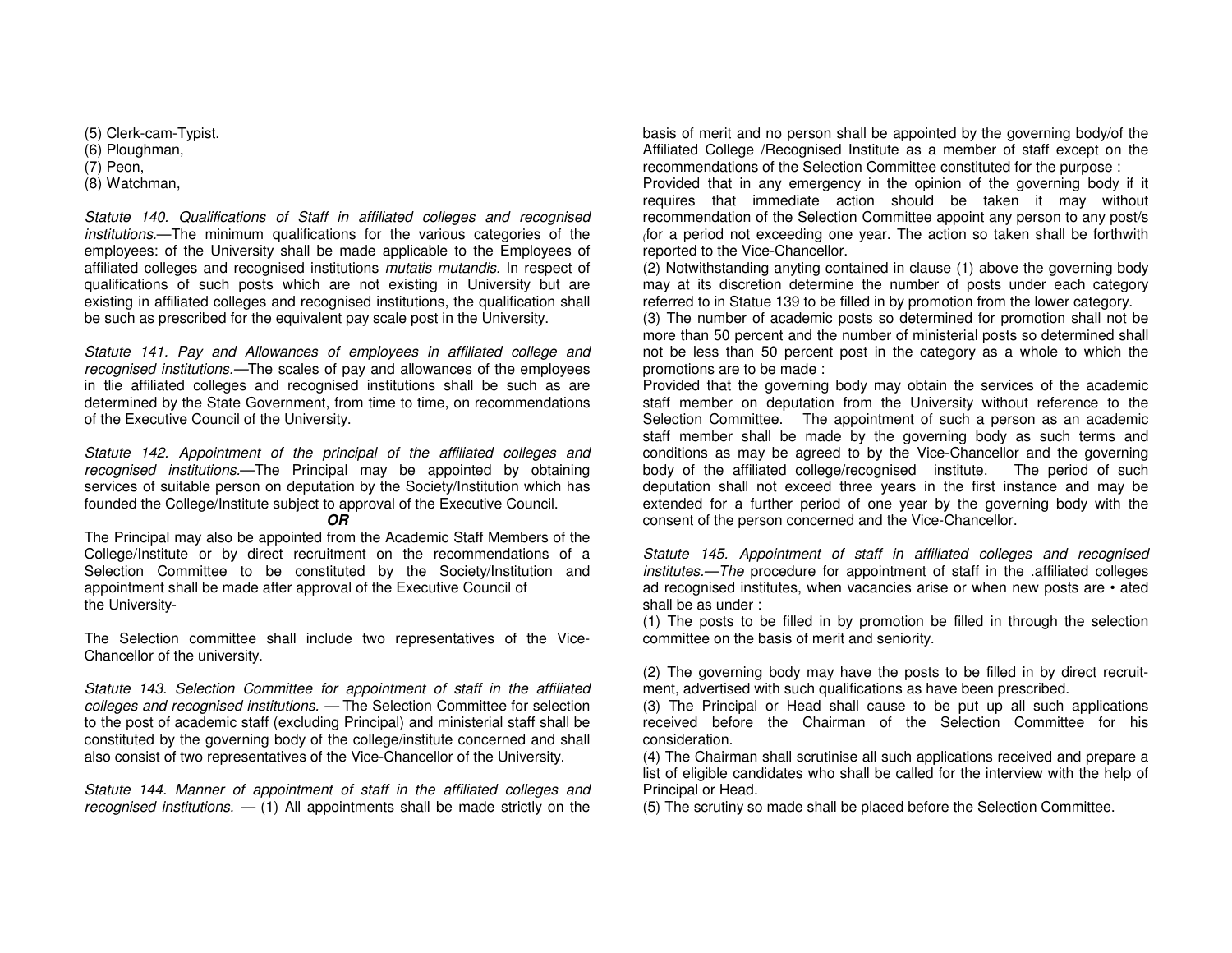(6) The Selection Committee shall interview such candidates and submit to the governing body a list of such numbers as may be fixed by the governing body of the selected candidates hi order of merit.

 (7) The governing body shall then make the appointment of the candidates from amongst the list of selected candidates.

 (8) The appointment so made shall be reported to the Vice-Chancellor for approval.

Statute 146. Provident Fund for employees of affiliated colleges and recognised institutions.—The employees of affiliated colleges/recognised institutions shall be entitled for the benefit of provident fund on par with the University employees, subject to the approval of the State Government.

## **CHAPTER XVI Repeal and Saving**

Statute 147 : Repeal and Saving : (1) On and from the date of commencement of these Statutes,

 (a) the Mahatma Phule Agricultural University (Krishi Vidyapeeth) Statutes, 1968 ;

 (b) The Punjabrao Agricultural University (Krishi Vidyapeeth) Statutes, 1969;

 (c) the Marahwada Agricultural University (Krishi Vidyapeeth) Statutes, 1972;

(d) the Konkan Agricultural University (Krishi Vidyapeeth) Statutes,

 and all the other Statutes made by the Government from time to time under subjection (<5) of section 38 of the Maharashtra Agricultural Universities (Krishi Vidyapeeths) Act, 1983 ; and the Statutes assented by the Chancellor in respect of Konkan Krishi Vidyapeeth under sub-section (4) of section 38 of the Maharashtra Agricultural Universities (Krishi Vidyapeeths) Act, 1983 ; shall stand repealed.

(2) Notwithstanding the repeal of the said Statutes—

 All Resolutions, Rules and Regulations made by the Executive Council, the< Academic Council or the Faculties or other authority of any existing University under Statutes existing up til now shall, in so far as they are not inconsistent with the provisions of these Statutes, continue in force and be deemed to have been made under these Statutes by the Executive Council, the Academic Council, the Faculties or other authority as the case may be, of the corresponding University until they are superseded or modified by the Resolutions. Rules and Regulations made under these Statutes.

Till the Board of Studies and other committees as per the provisions of these Statutes are constituted, the old Board of Studies and relevant committees shall deemed to be in existence for performing the relevant duties.

#### *APPENDIX I* **(Statute 41) Qualifications for the academic posts.**

| Sr.<br>No.   | Designation of the post                                                                    | Qualifications                                                                                                                                                                                                                                                                                                                                                                                                                                                                                                                                                                                                                                                                                                                                                                                                                                                                                                                                                   |
|--------------|--------------------------------------------------------------------------------------------|------------------------------------------------------------------------------------------------------------------------------------------------------------------------------------------------------------------------------------------------------------------------------------------------------------------------------------------------------------------------------------------------------------------------------------------------------------------------------------------------------------------------------------------------------------------------------------------------------------------------------------------------------------------------------------------------------------------------------------------------------------------------------------------------------------------------------------------------------------------------------------------------------------------------------------------------------------------|
| $\mathbf{1}$ | Director of Instruction,<br>Director of Research or<br>Director of Extension<br>Education. | (1) Ph.D. in any of the Faculties of<br>agricultural universities plus "fifteen<br>years experience hi teaching,<br>research or extension education,<br>with atleast 10 years technical and<br>administrative experience (taken<br>together) but out of which-not less<br>than five years of technical nature<br>not below the rank of Professor or<br>its equivalent or<br>Master's degree in any of the<br>of the<br>Faculties<br>agricultural<br>Universities plus twenty years<br>experience in teaching, research or<br>extension education with atleast 10<br>years technical, and administrative<br>experience _ (taken together) but<br>out of which not less than<br>five<br>years of technical nature,<br>not<br>below the rank of Professor or its<br>equivalent and<br>(2) Ability to initiate, organise<br>and<br>co-ordinate teaching, research or<br>extension education; and '<br>(3) Evidence of<br>published<br>papers in recognised journals. |
| 2            | Dean of Faculty.                                                                           | (1) Ph.D. in the concerned Faculty,<br>plus fifteen years experience in<br>teaching, research or extension                                                                                                                                                                                                                                                                                                                                                                                                                                                                                                                                                                                                                                                                                                                                                                                                                                                       |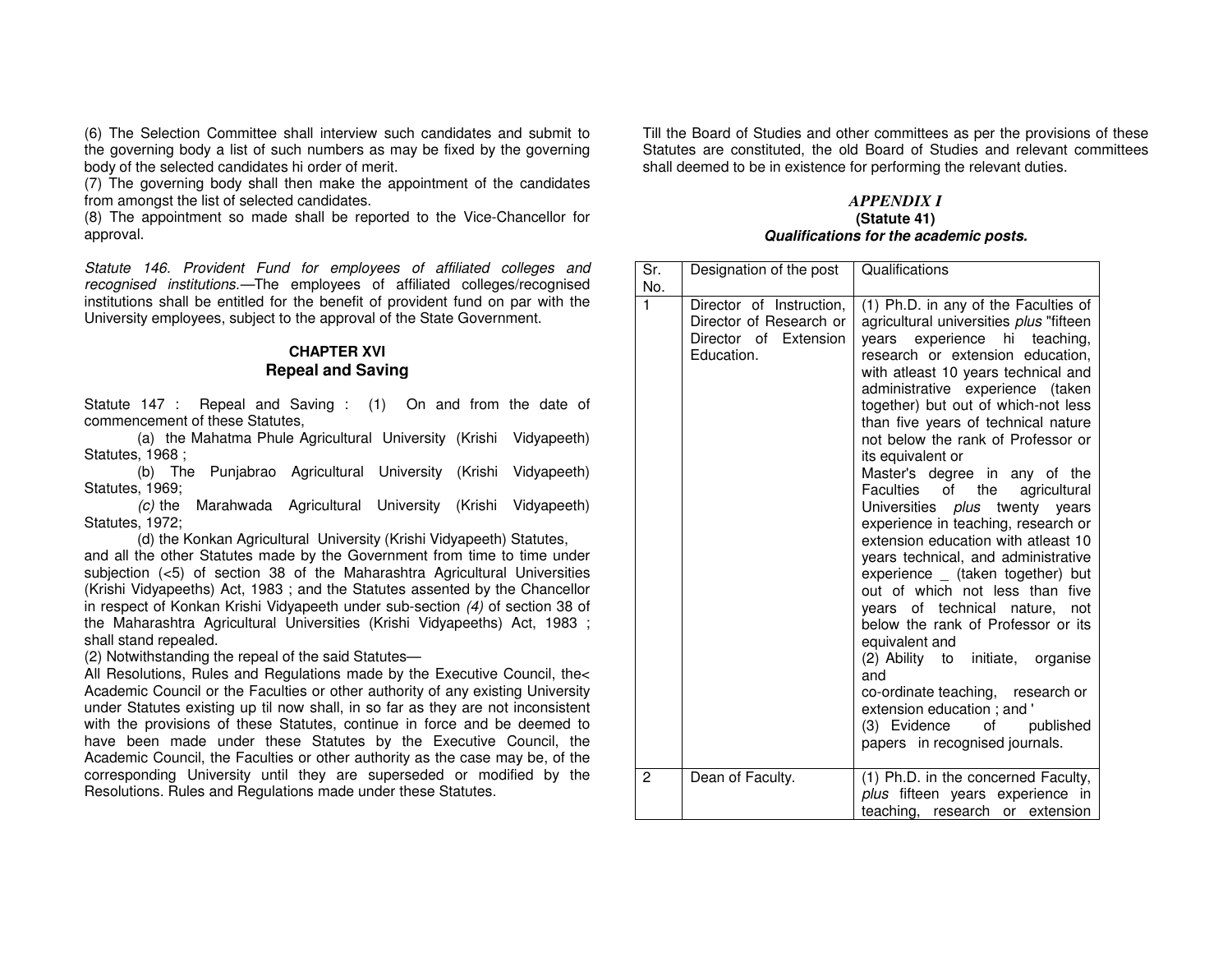|   |                | education, with .atleast 10 years<br>technical-<br>.and<br>administrative<br>experience (taken together) but out<br>of which not less than five years of<br>technical nature not below the rank<br>of Professor or its equivalent, or<br>Masters<br>degree in the concerned<br>Faculty,<br>plus twenty<br>vears<br>experience in the field of teaching,<br>research or extension education<br>with atleast 10 years technical and<br>administrative experience<br>(taken<br>together) but out of which not less<br>than five years of technical nature,<br>not below the rank of Professor or<br>its equivalent; and<br>(2) Ability to initiate, organise and<br>coordinate teaching, research or<br>extension education; and<br>(3) Evidence of published papers<br>in recognised journals. |  |
|---|----------------|----------------------------------------------------------------------------------------------------------------------------------------------------------------------------------------------------------------------------------------------------------------------------------------------------------------------------------------------------------------------------------------------------------------------------------------------------------------------------------------------------------------------------------------------------------------------------------------------------------------------------------------------------------------------------------------------------------------------------------------------------------------------------------------------|--|
| 3 | Associate Dean | (1) Ph.D. in the concerned Faculty<br>plus ten years experience in the<br>teaching, research<br>field<br>of<br>or<br>extension<br>education<br>which<br>οf<br>atleast five years experience not<br>below the rank of Professor or its<br>equivalent; or<br>Master's degree in the concerned<br>Faculty<br>plus<br>fifteen<br>vears<br>experience in the field of teaching,<br>research or extension education of<br>which atleast five years experience<br>not below the<br>$t$ rank of Professor or its equivalent;<br>and<br>(2) Ability to initiate, organise and<br>co-ordinate teaching, research or<br>extension education; and<br>(3) Evidence of published papers                                                                                                                    |  |

| 4 | Head of Department. | (1) Ph.D. in the concerned subject,<br>plus ten years experience in the<br>field<br>of<br>teaching,<br>research<br>or<br>extension education of which at -<br>least three years should be in the<br>cadre of Professor or five years as<br>Associate Professor or Reader or<br>its equivalent OR                                                                                                                                                                                                                                          |
|---|---------------------|-------------------------------------------------------------------------------------------------------------------------------------------------------------------------------------------------------------------------------------------------------------------------------------------------------------------------------------------------------------------------------------------------------------------------------------------------------------------------------------------------------------------------------------------|
|   |                     | Master's degree in the concerned<br>fifteen<br>subject<br>plus<br>vears<br>experience in the field of teaching,<br>research or extension education of<br>which three years should be in the<br>cadre of Professor or five years as<br>Associate Professor or Reader or<br>its equivalent; and<br>(2) Ability<br>to<br>initiate, organise<br>co-ordinate<br>and<br>teaching,<br>research, or extension education;<br>and<br>(3) Evidence of published papers<br>in recognised journals.                                                    |
| 5 | Professor           | (1) Ph.D. in the concerned .subject<br>plus ten years experience in the<br>of teaching,<br>field<br>research<br>or<br>education of which at least three<br>years should be in the cadre of<br>Associate<br>Professor<br>its<br>or<br>equivalent; or<br>degree in the concerned<br>Master's<br>subject with<br>twelve<br>years<br>experience in the field of teaching,<br>research or extension education of<br>which at least three years should<br>the<br>cadre<br>of<br>Associate<br>be<br>in<br>Professor<br>Reader<br>or<br>or<br>its |